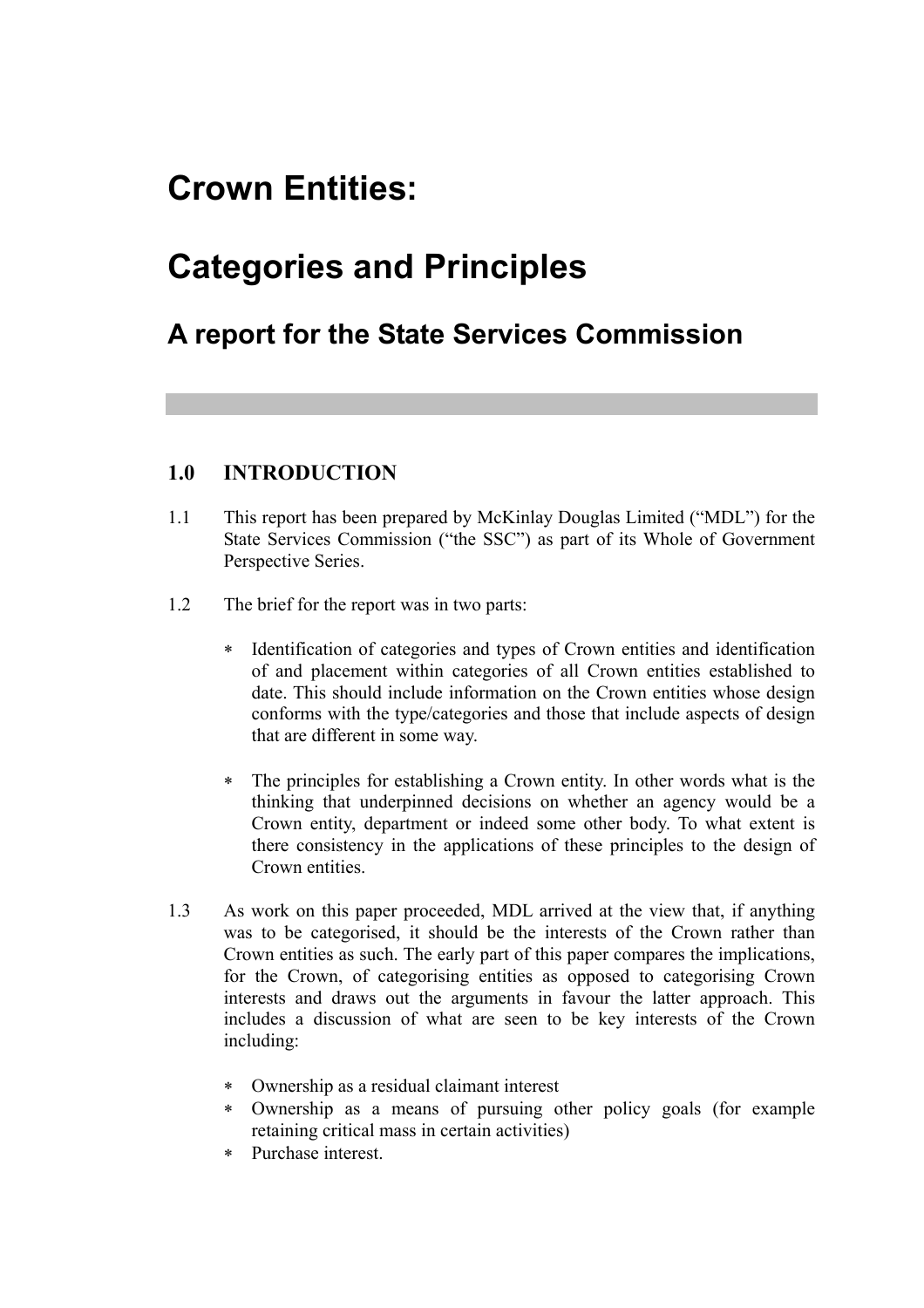1.4 As a consequence of this approach, the paper does not include a categorisation of Crown entities by type. Instead, it develops a set of working principles to guide the choice of whether to use a departmental form or a Crown entity and concludes that the structuring of Crown entities should be carried out on a case by case basis. The principal reason for this is the need for specificity, in each instance, to ensure protection of the interests of the Crown.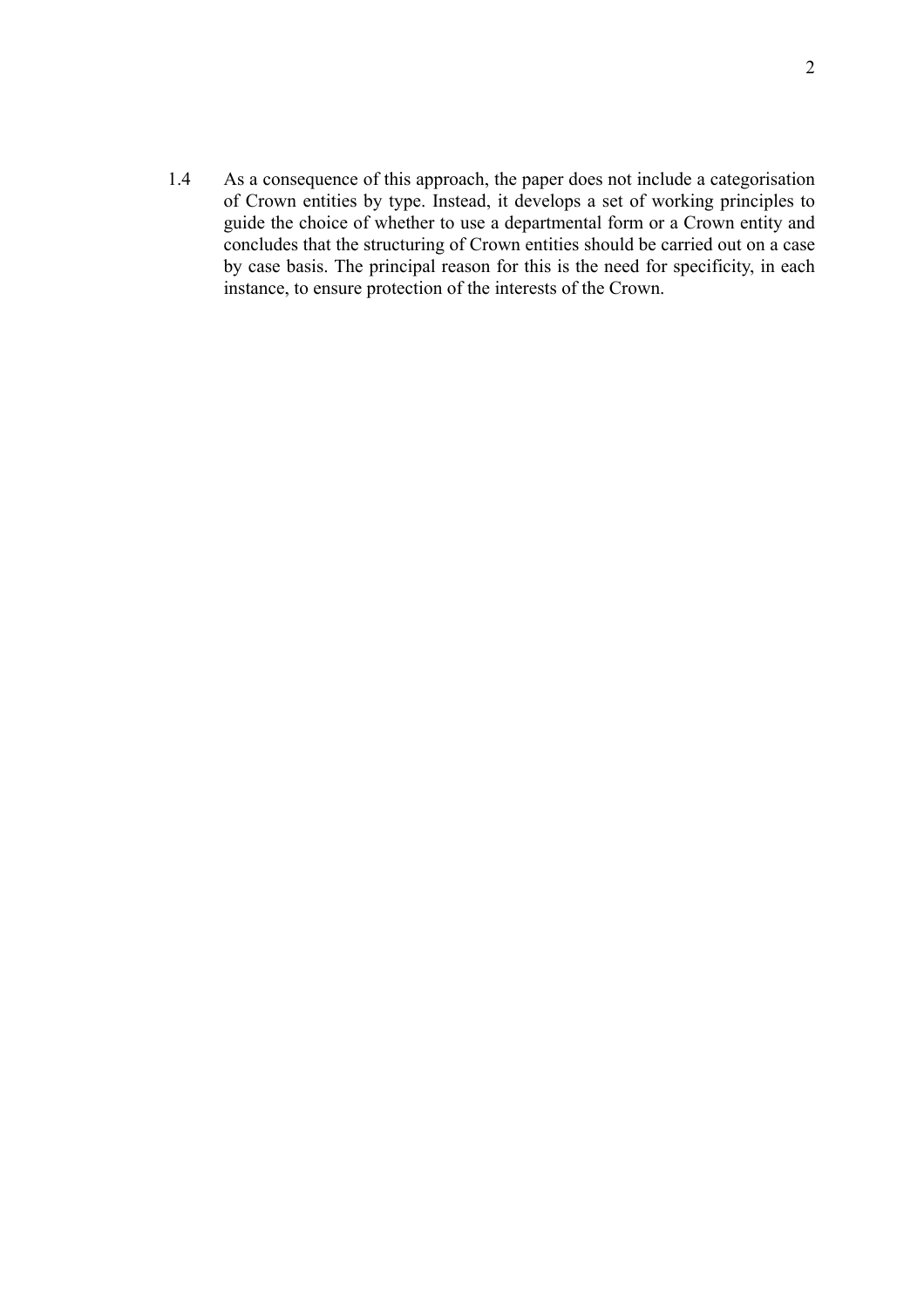## **2.0 BACKGROUND**

#### 2.1 **The Nature of the Term**

- 2.1.1 The term "Crown entity" is a structural rather than a process one. Its use, as a description, implies a set of entities possessed of common characteristics. This is inherent, also, in the first project component with its emphasis on "identification of categories and types of Crown entities".
- 2.1.2 In reality, the term has a process, not a structural, import. It is simply a shorthand reference to a series of crown influenced or controlled entities, outside the core Crown, which are subject to a specific accountability regime.

#### 2.2 **Public Finance Act Requirements**

2.2.1 The immediate history of the term begins with the Public Finance Act 1989, the long title of which included "establish financial management incentives to encourage effective and efficient use of financial resources in departments and Crown agencies; and specify the minimum financial reporting obligations of the Crown, departments, and Crown agencies". The term "Crown agency" was defined as:

Means any entity over which the Crown is able to exercise control as a result of -

- (a) Its ownership of a majority of the shares of the entity; or
- (b) Its power to appoint a majority of the members of the governing board of the entity; or
- (c) significant financial interdependence, -

but does not include a department, an office of Parliament, or a State Enterprise listed in the first schedule to the State Owned Enterprises Act 1986.

2.2.2 The Act itself provided a statutory framework for the preparation, audit, and tabling of the financial statements of Crown agencies. They were not otherwise specifically subject to Public Finance Act requirements.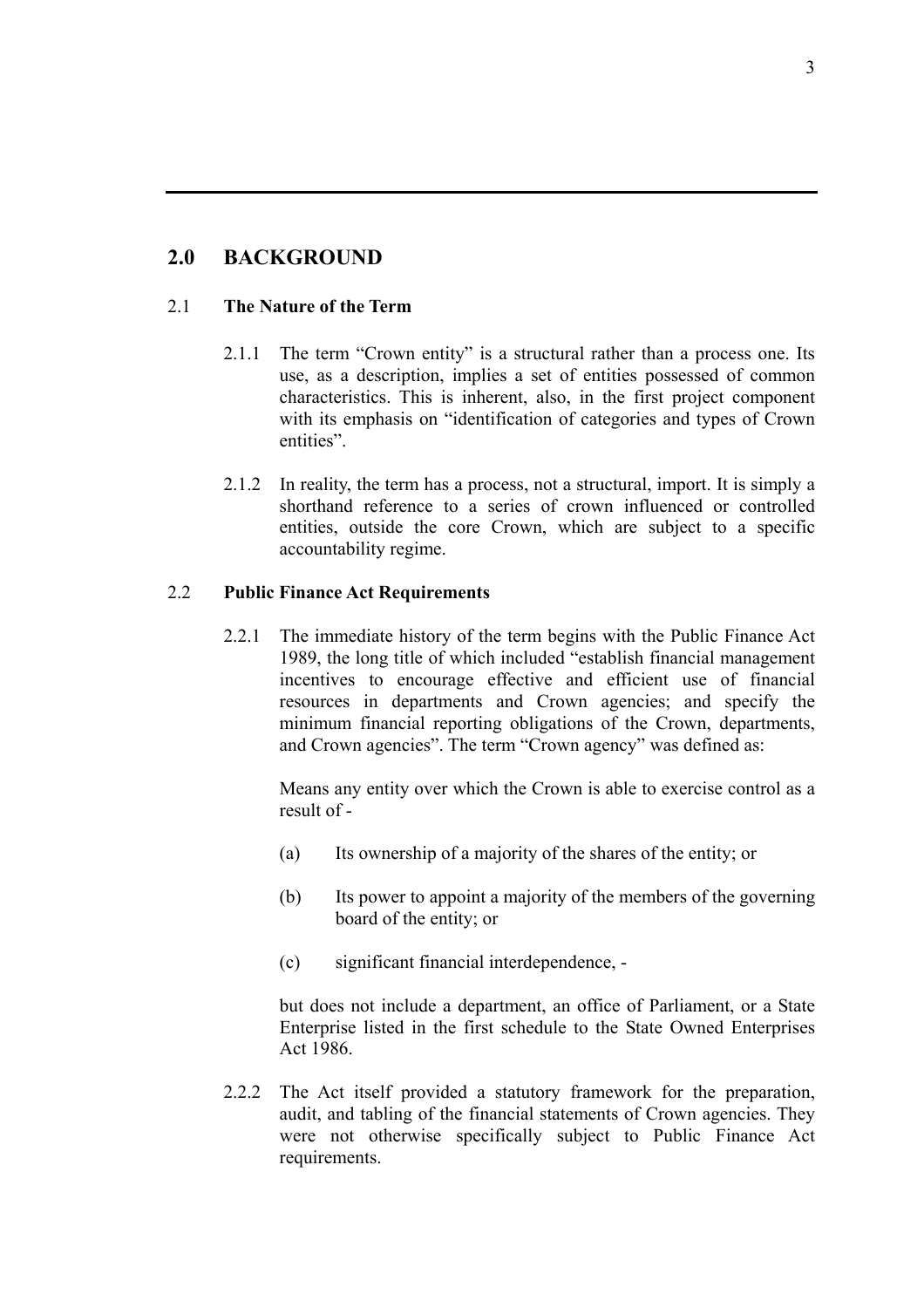- 2.2.3 The definition was extremely all embracing. It both imposed very onerous reporting requirements, on a number of entities which were not yet well equipped to meet them (such as school boards of trustees) and brought into the reporting net a number which, on reflection, should have been omitted. As an example, the various community trusts established by the Trustee Banks Restructuring Act to own the equity in trust banks would have come within the definition of "Crown agency"; under their trust deeds, the power to appoint trustees is vested in the Minister of Finance.
- 2.2.4 The 1992 amendment to the Public Finance Act renamed "Crown agencies" "Crown entities" and substantially changed both the scope of the definition and the way in which it was applied. Under the 1989 Act, whether or not a body was a Crown agency was solely a matter of definition. From 1992, the approach shifted from one of definition to one of listing. Crown entities were either bodies which were listed in the fourth schedule to the Public Finance Act, or bodies which were, themselves, subject to defined levels of control by another Crown entities or entities. $<sup>1</sup>$ </sup>
- 2.2.5 The 1992 definition was:

"Crown entity" -

- (a) Means a body or statutory officer named or described in the Fourth Schedule to this Act; and
- (b) Where a body named or described in the Fourth Schedule to this Act is a company, includes any subsidiary of that body; and
- (c) Where a body or statutory officer or trust named or described in the Fourth Schedule to this Act is a member of a company that would, if that body or statutory officer or trust were a company, be a subsidiary of that body or statutory officer or trust, includes that company and every subsidiary of that company.
- 2.2.6 The 1994 Public Finance Amendment repealed the 1992 definition and replaced it with a new definition which was actually the 1992 definition plus a further sub-paragraph:

and

 $\overline{a}$ 

(d) means -

<sup>1</sup> *As a matter of practice, the same principles of Crown control were applied when considering whether to list an entity so that the underlying principles were not really changed. What had changed was the automatic inclusion of any entity which came within the broad scope of the previous definition.*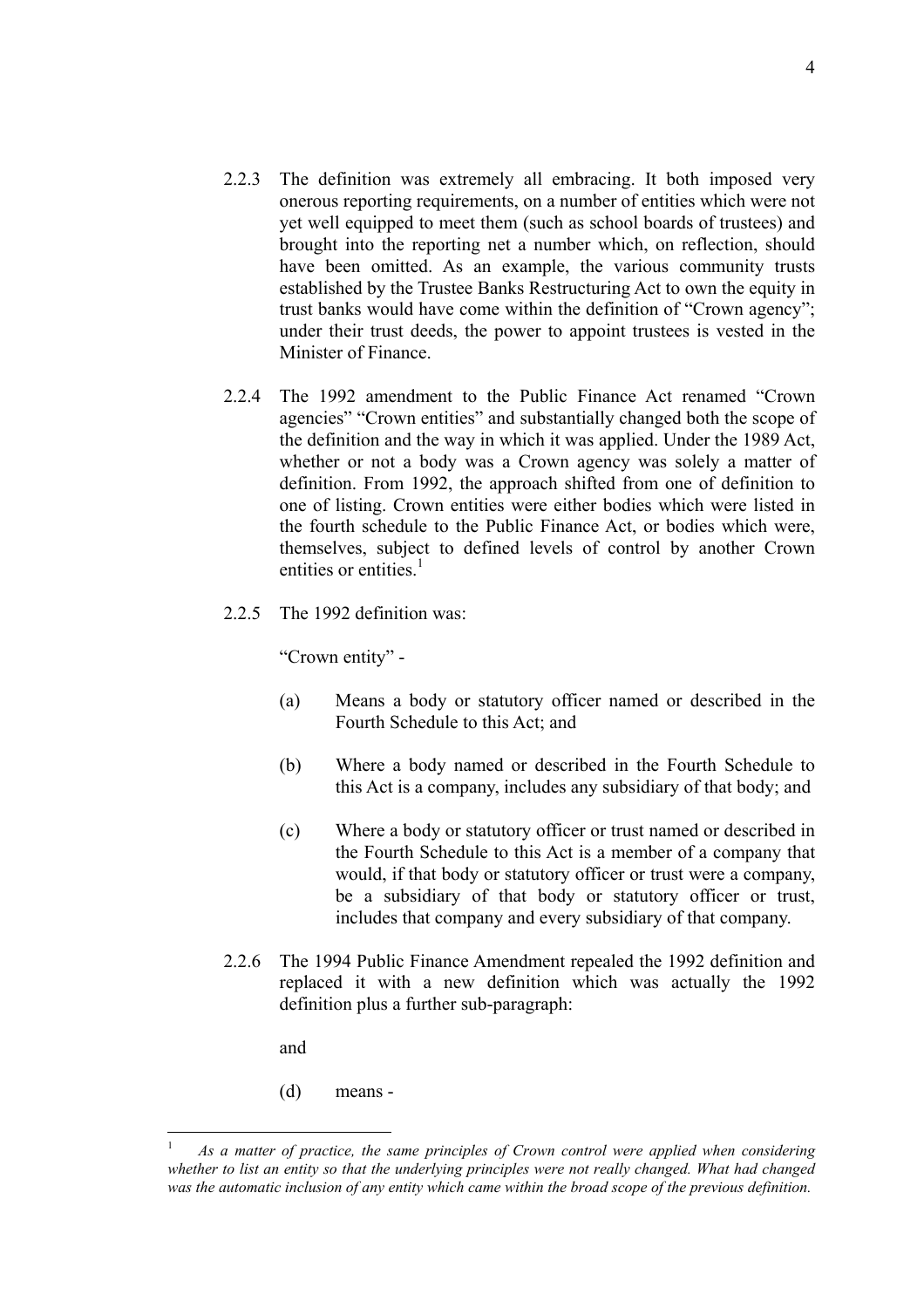- (i) any company where other Crown entities directly or indirectly own, or control the exercise of, more than 50% of the voting rights attached to the equity share capital (as defined in Section 158 of the Companies Act 1955) of the company; or
- (ii) any company where other Crown entities are in a position to exercise, or control the exercise of, more than one-half the maximum number of votes that can be exercised at a meeting of the company; or
- (iii) any company where other Crown entities hold more than onehalf of the issued shares of the company, other than shares that carry no right to participate beyond a specified amount in a distribution of either profits or capital.
- 2.2.7 Essentially, this amendment was intended to deal with situations such as that in the health sector where the four regional health authorities are the joint owners of companies such Pharmacy Management Ltd and Health Benefits Ltd through which some hundreds of millions of dollars of public money is spent annually.
- 2.2.8 The 1992 Public Finance Amendment Act also made substantial changes to the accountability regime for Crown entities. It replaced the provisions in the Public Finance Act 1989, which dealt solely with financial reporting, with a more comprehensive regime which included:
	- ∗ extended provisions for financial reporting, with sector specific regimes for some classes of entity (such as school boards of trustees);
	- ∗ a requirement for a statement of intent (the equivalent, for noncompany forms, of the statement of corporate intent required from Crown owned companies);
	- ∗ explicit provision for the Minister of Finance to appropriate the surpluses of Crown entities.
- 2.2.9 In each case, application of a particular regime (financial reporting; SOI; appropriation of surplus) was dependent on the entity being listed in the appropriate schedule to the Public Finance Act.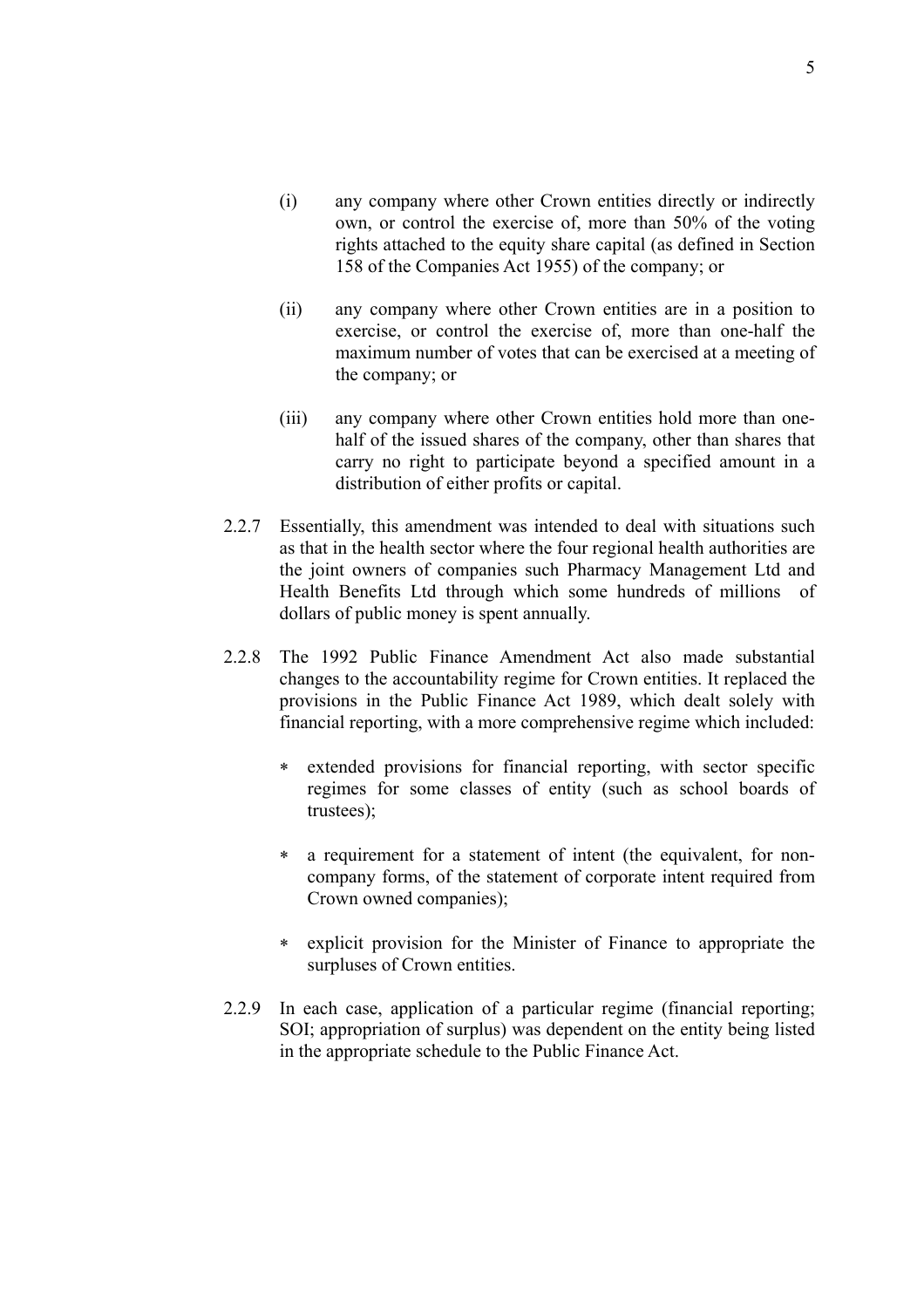#### 2.3 **Principles of Public Sector Reform**

- 2.3.1 New Zealand governments have always pursued some of their objectives through non-departmental forms. Until comparatively recently, their establishment tended to be ad hoc; specific solutions for specific problems rather than the result of a careful consideration of the best structural means for achieving desired outcomes.
- 2.3.2 This changed with the public sector reforms of the 1980s. The principles guiding reform were agreed by Cabinet in October 1988 (SSC 1991a p1, 2) as:

the aim was to arrange the machinery of government so as to ensure that:

- ∗ departments had clear and consistent objectives;
- ∗ a high standard of accountability was achieved;
- ∗ trade offs between objectives are explicit and transparent;
- ∗ bureaucratic or producer capture was minimised;
- ∗ the provision of advice and the delivery of services is contestable;
- ∗ functions which complement each other are placed together in one agency while functions with conflicting or potentially conflicting objectives are separated;
- ∗ the duplication of functions is minimised;
- ∗ resources are used economically and efficiently.
- 2.3.3 At a practical level, the application of these principles had a number of consequences including:
	- ∗ The separation of activities whose co-location was seen as giving rise to problems such as conflicting objectives, conflicts of interest, bureaucratic capture or blurred accountability. The best known example was the restructuring of the Ministry of Transport to give rise to a small policy ministry and a series of stand alone entities as well as the transfer of certain functions to other departments (traffic officers to police) or to the private sector (aircraft inspection).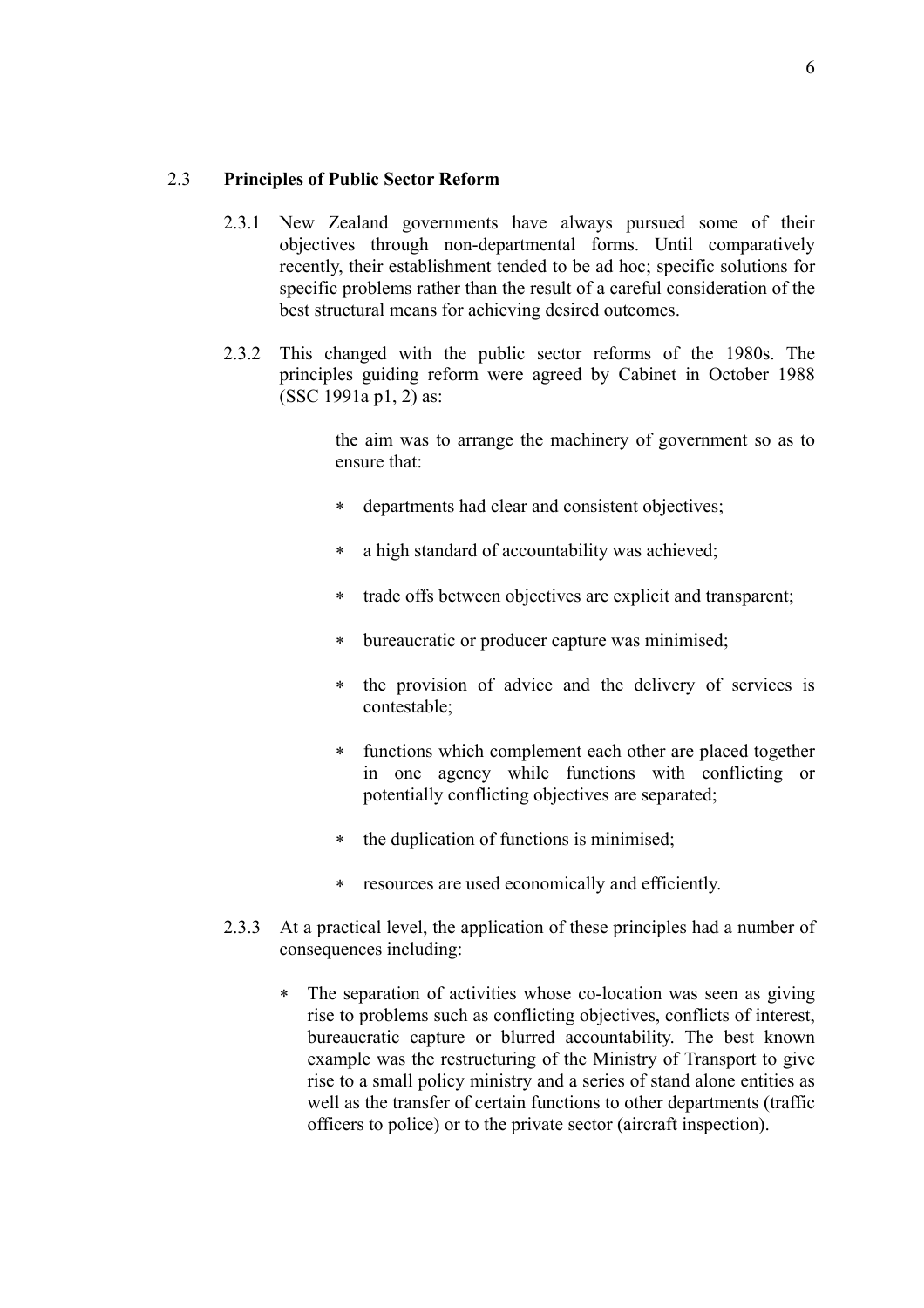∗ A conscious selection of structures which would best meet Government objectives. Much of this was driven by a concern that the conventional departmental form, because of its inherently nonmarket orientation, was, in many respects, least suited for this purpose. One expression of this was:

"The inherent inability to develop a completely satisfactory accountability regime within the departmental form that would exert discipline on management performance implies that as much activity as is possible should be transferred to alternative organisational forms that could better provide such discipline, even if such forms have some flaws of their own". (SSC 1991b p4)

#### 2.4 **The Three Tier State**

- 2.4.1 The State Services Commission developed a conceptual framework for categorising government activity depending on the closeness of that activity to market disciplines as one tool to use when dealing with public sector reform issues. The three tiers were described, in a series of 1991 reports, as:
	- ∗ The first tier consists of the core agencies that are directly responsible to Ministers, carrying out policy advice, administration and regulatory functions. These agencies would be set up in departmental form.
	- ∗ The second tier are those agencies that are owned by the Crown which provide goods and services purchased by (or on behalf of) the core agencies. This tier consists of organisations, legally separate from departments, and established under their own legislation.
	- ∗ The third tier are those organisations from the private sector from which the State purchases goods and services.

(SSC 1991c p1)

2.4.2 There was an underlying assumption that, generally, activity should be undertaken as close as possible to the market because of the perceived benefits, for efficiency, which flow from subjecting activity to market disciplines. In terms of this analysis, Crown entities belong in the second tier; agencies owned by the Crown and providing goods or services purchased by or on behalf of its core agencies but legally separate and established under their own legislation.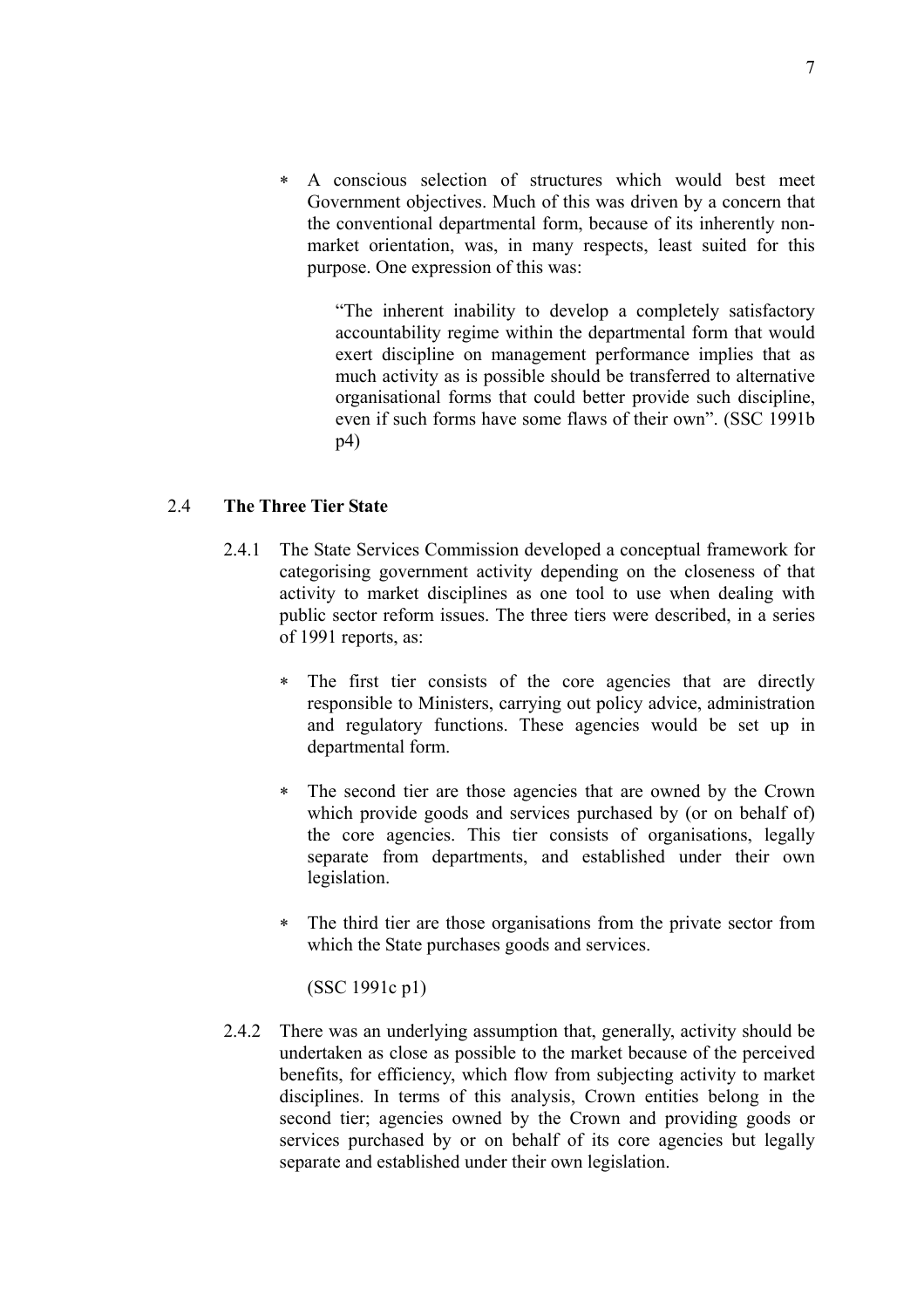- 2.4.3 The transfer of government science activities to a series of Crown research institutes, the selection of a variety of stand alone agencies, each with their own legal identity and board, to undertake many of the functions of the former Ministry of Transport, and the establishment of school boards of trustees as separate legal entities all reflect this three tier analysis.
- 2.4.4 Other factors were also relevant in the establishment of separate entities and the design of their structure. Thus, the SSC was concerned at the shortage of management skills within New Zealand. The use of boards was seen as one means of addressing this:

"Another issue is whether these agencies are responsible directly to ministers or to a board. The use of a board mechanism reinforces the responsibility of the agency for its own management within the funding constraints imposed by Government. In its turn the board can be responsible to the Minister (in the case of large or otherwise significant organisations) or to the parent or contracting department in others. The wider use of boards is an approach that could make better use of New Zealand's scarce managerial resources". (SSC 1991b p5)

2.4.5 However, there were also seen to be costs in the establishment of separate entities. In a December 1991 paper, the Commission noted:

> "A second issue is that change should not be promoted purely for the sake of enshrining a conceptual framework. There are often high transitional costs associated with forming second tier agencies (the CRIs being a case in point). The cost effectiveness of structural change should be rigorously examined before any major change is embarked upon". (SSC 1991c p3)

2.4.6 The need for specific legislative authority, on a case by case basis, was also an issue, and one which could retard the process of change because of constraints imposed by the legislative programme (something which, if it seemed to be a problem in 1991, is much more likely to be so with the advent of MMP). In this respect the Commission's comment was:

> "There are also legislative issues to be considered before implementing a wide ranging programme of structural change. Currently most second tier organisations are established by their own legislation. This means that a programme of reform soon becomes constrained by the extent of the legislative programme. It may be more effective to consider umbrella legislation entailing the addition of new second tier\* agencies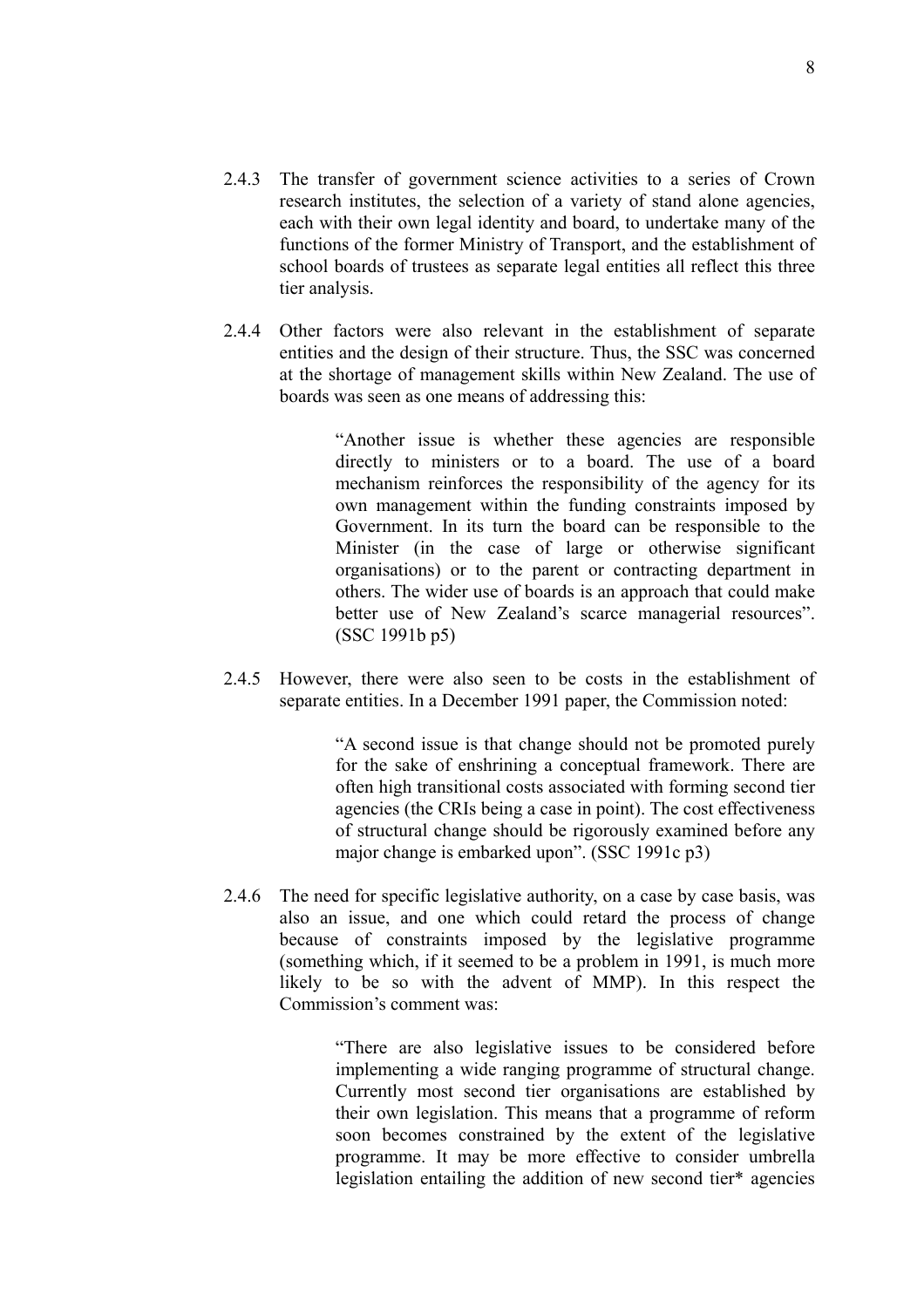to a schedule within one or a limited number of acts . (SSC loc cit)

\* All Crown entities are, in terms of the Commission's analysis, second tier agencies.

- 2.4.7 The potential benefits, and risks, associated with the use of Crown entities, rather than departments, were described by the Commission, in a March 1991 paper, in the following terms:
	- ∗ Second tier agencies can be established with clearer goals and objectives than departments.
	- ∗ The use of board-type arrangements brings a greater level of management skills to bear than are available in the public sector.
	- ∗ Agencies with clearly defined tasks are potentially subject to more contestability which is probably the key factor driving productivity changes. (SSC 1991b p5)
- 2.4.8 Perceived risks included:
	- The accountability mechanisms for second tier agencies that perform non-commercial activities are currently no stronger than those in the departmental form. Success is therefore dependent upon adequate output specification and pricing which still requires substantial work (the 1992 and 1994 amendments to the Public Finance Act were part of this).
	- ∗ In the social policy areas the boards can be captured by producer interests with consequent fiscal risks.
	- ∗ The paucity of management capability and shortages of other skills makes it difficult to successfully manage the multiplicity of agencies. (SSC loc cit)
- 2.4.9 The Commission went on to conclude:

However, all these risks are also present in one way or another within the departmental form. The present legislative framework has not yet resolved them, but has more clearly exposed them. On balance the argument for change rests on the following two factors:

− There are equal risks of high costs associated with not changing. The highest cost is the likelihood that little or no productivity growth will occur within current structures.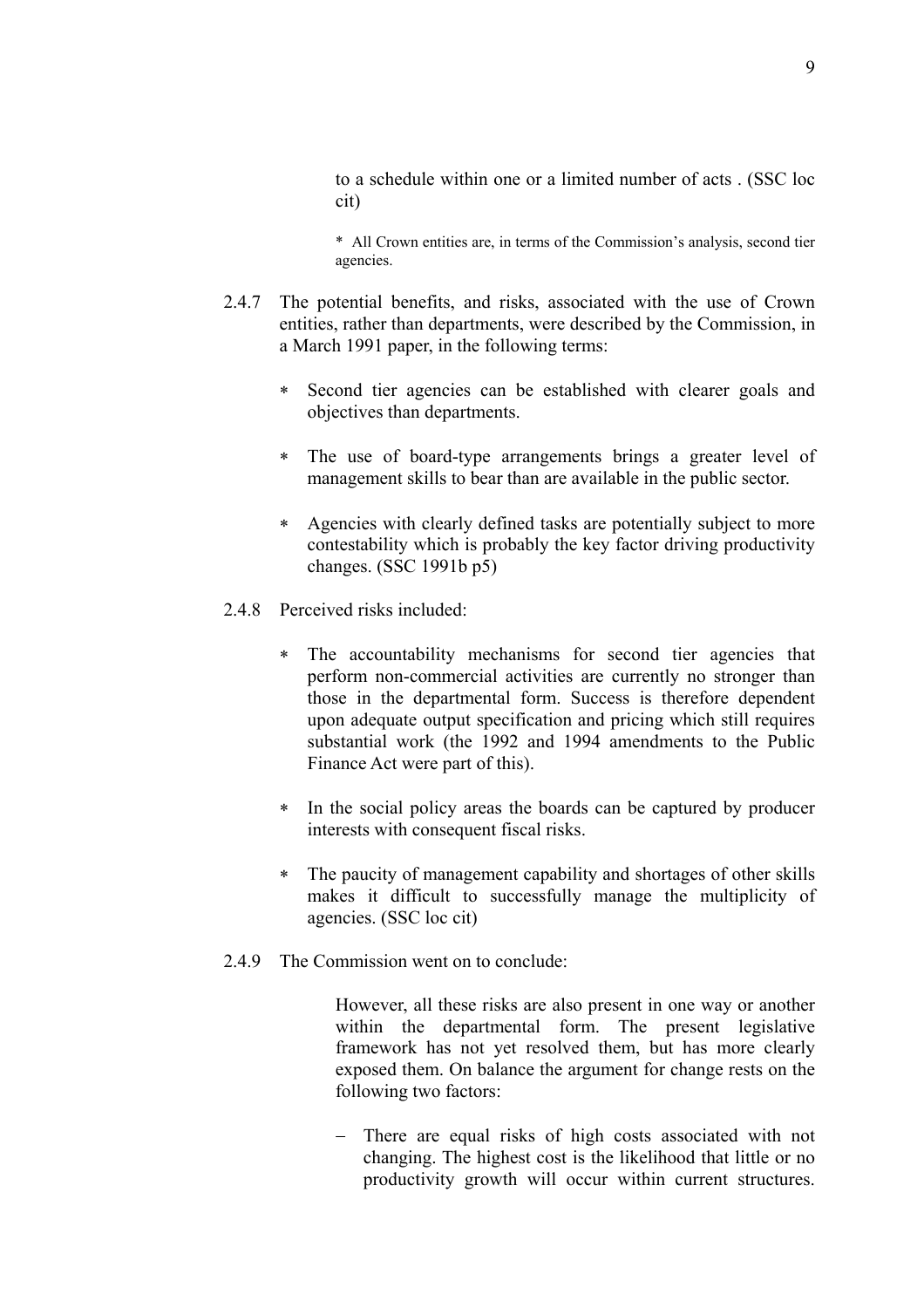Strengthening the accountability mechanisms is a key issue here; and

− The benefits are closely associated with greater contestability and having agencies that have clearer goals and objectives. (SSC loc cit)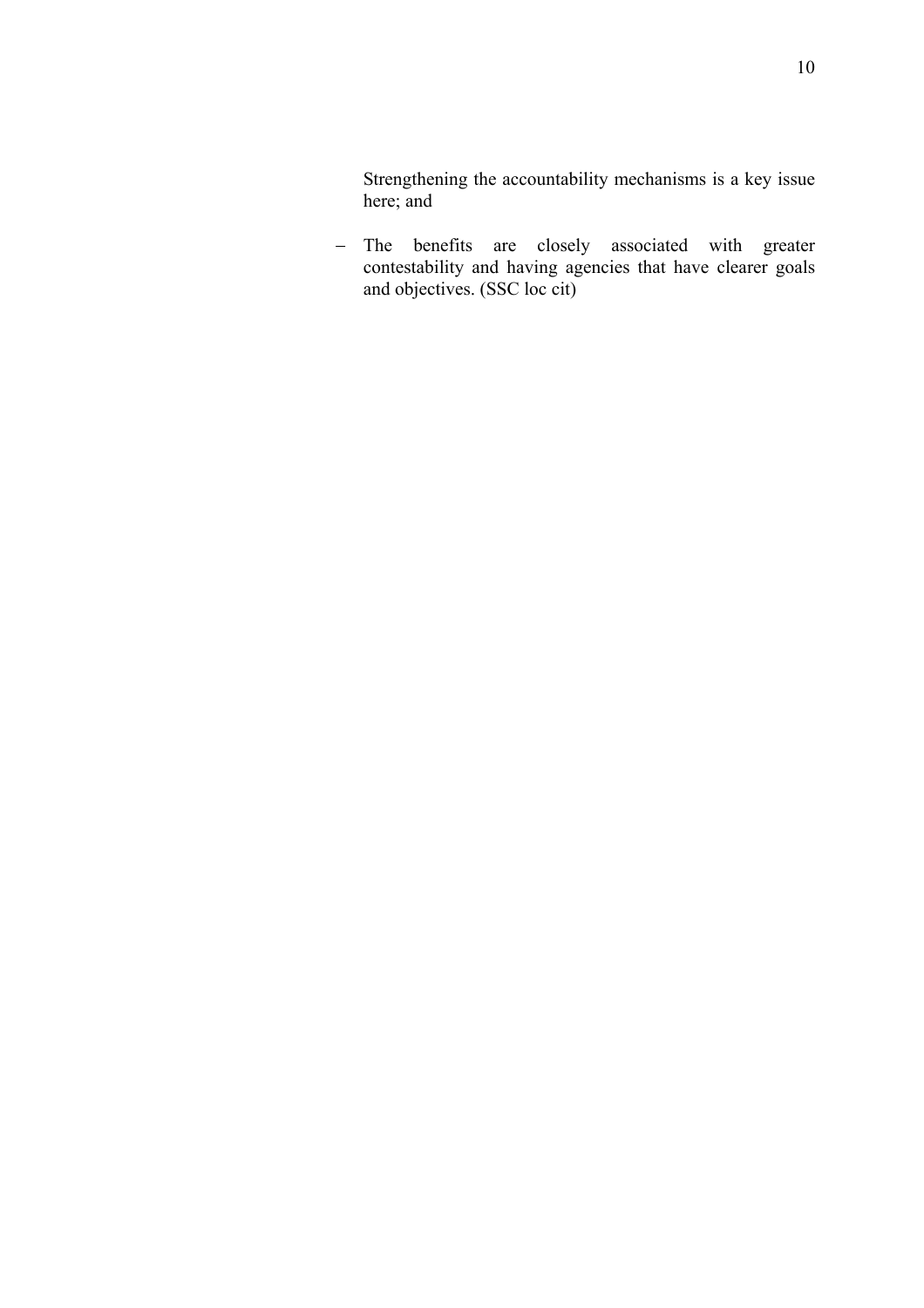### **3.0 METHODOLOGY**

- 3.1 The development of this paper has included:
	- ∗ A series of meetings with officials from central agencies, purchase agencies, monitoring bodies, and selected Crown entities.
	- ∗ Analysis of a selection of statements of (corporate) intent to determine how matters such as separation of the Crown's purchase and ownership interests, risk management and incentive issues are dealt with in practice.
	- ∗ Review of background papers and legislation.
	- ∗ Dialogue, with the State Services Commission, during the course of the project on key policy issues raised by it.
- 3.2 Resource constraints limited the extent of coverage, particularly of Crown entities, but also of other government agencies and key stakeholders. As an example, it has not been possible to undertake detailed reviews of each Crown entity or set of Crown entities. The conclusions and recommendations in this report should be read with this limitation in mind. We are satisfied, nonetheless, that the major issues identified in this report have substance and merit further consideration.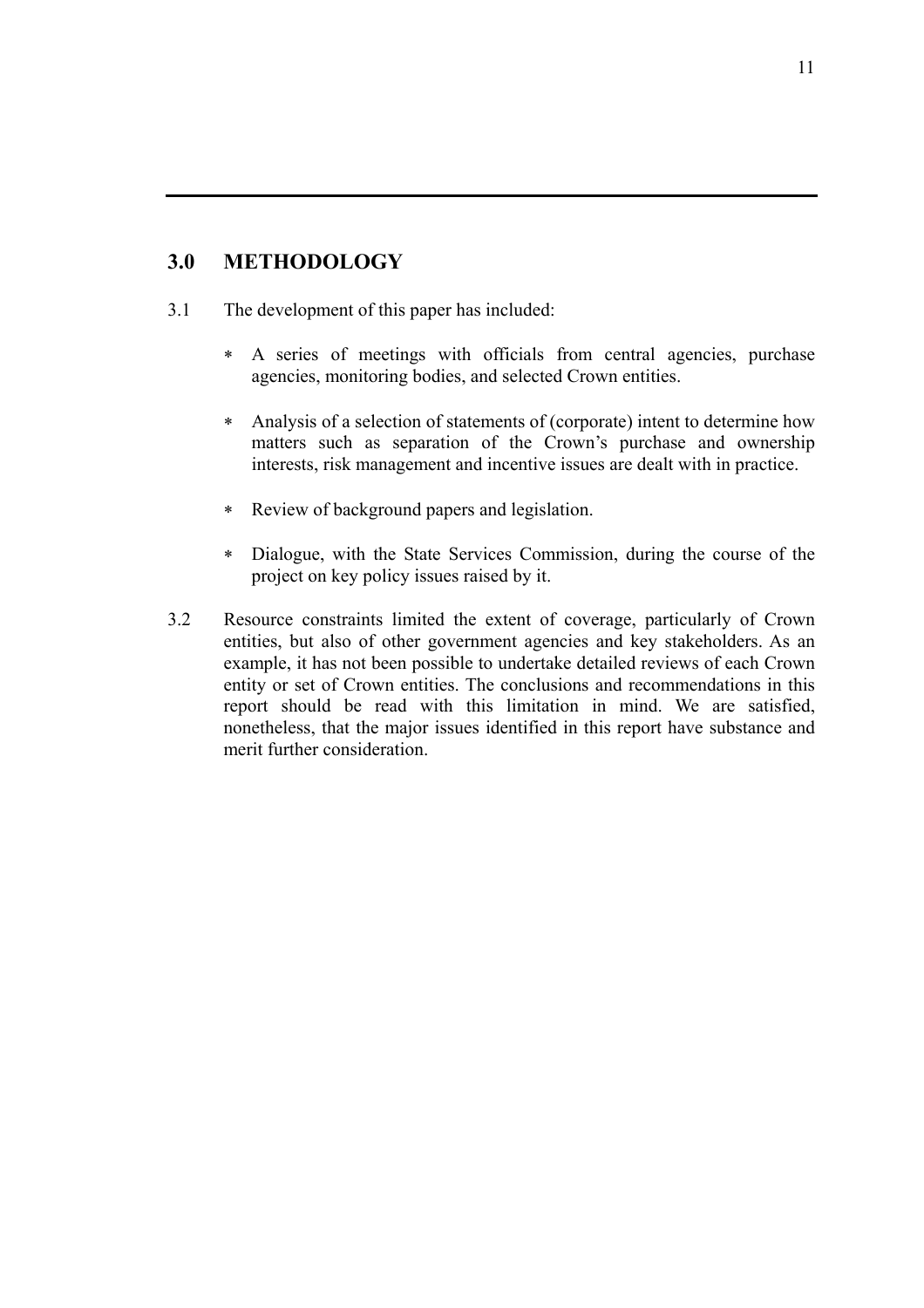## **4.0 CATEGORISING CROWN ENTITIES**

#### 4.1 **Current Status**

- 4.1.1 From a machinery of Government perspective, the three tier State framework developed by the SCC in 1991, and the revised accountability framework contained in the 1992 and 1994 amendments to the Public Finance Act, represent the current state of thinking about Crown entities as a class. Work has continued, at a more micro level, with specific categories, such as the work being undertaken by the Crown Company Monitoring Advisory Unit ("CCMAU") on Crown Health Enterprises ("CHEs") and Crown Research Institutes (CRIs"), work which is focused on the detail of their reporting requirements within the existing Public Finance Act framework.
- 4.1.2 There has been less emphasis on the question of Crown entities as such; what are they, how should they be constituted, and when do they represent the appropriate option. That this should be the case can be seen as reflecting the reality that the term "Crown entities" covers a very large and disparate grouping, making the task of classification far from straight forward.

#### 4.2 **The Dominant Interest Approach**

- 4.2.1 The nature of the work so far, both in terms of the principles of public sector reform, and the accountability framework for Crown entities, has made the focus on structure seem a natural one. The apparently logical questions are ones such as:
	- ∗ What are the defining characteristics of this set of organisations?
	- ∗ Are there distinct sub-sets which should be recognised as such?
- 4.2.2 This approach underlies one recent piece of work on categorising Crown entities.
- 4.2.3 The approach taken was to codify Crown entities according to the nature of the Crown's overriding interest.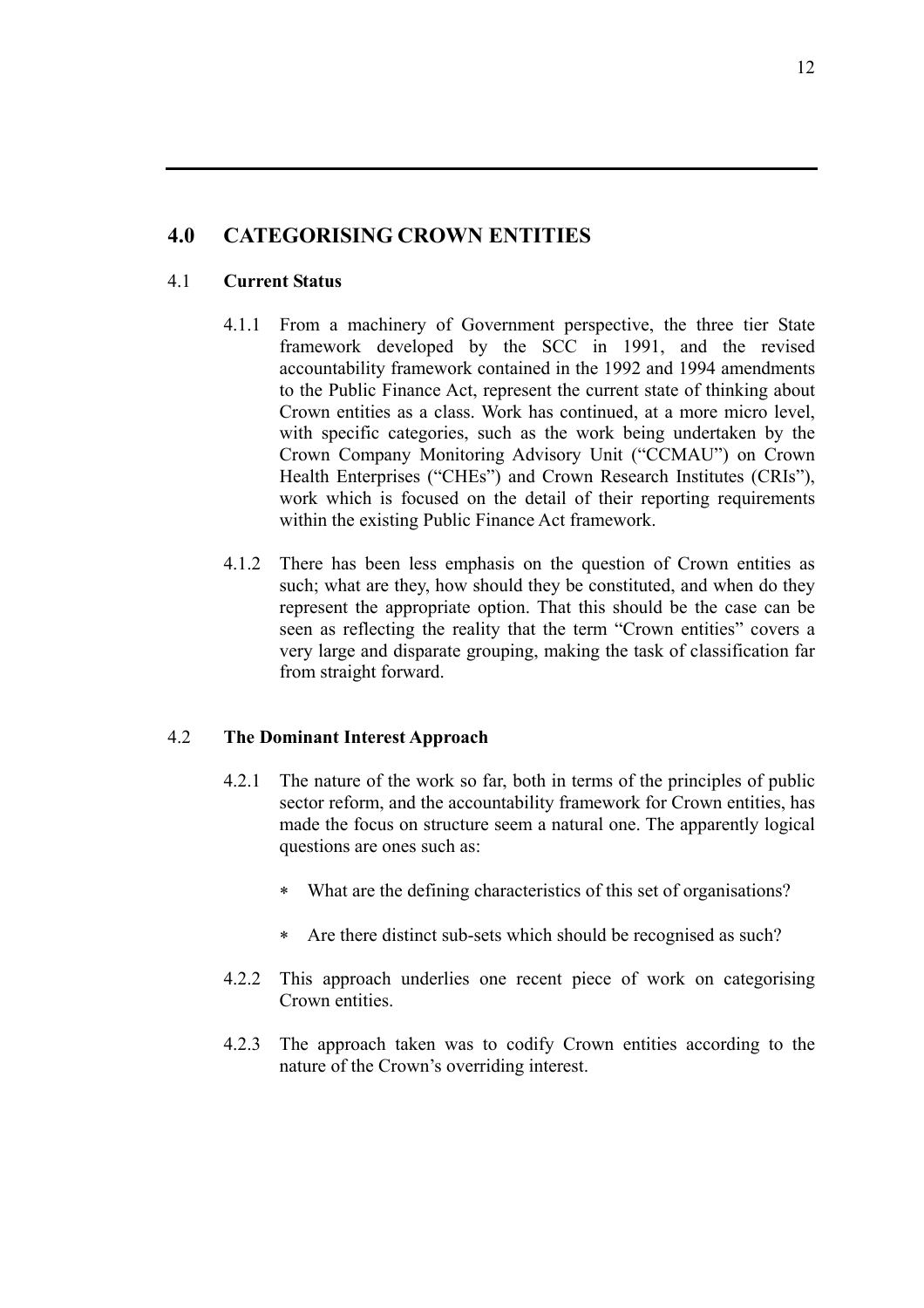- 4.2.4 Four Crown interests are identified:
	- ∗ Ownership: optimising the value of the Crown's investment in the entity.
	- ∗ Purchase: enabling the Crown to purchase goods and services in the most cost effective and efficient manner to achieve its desired objectives. There is an inherent implication that purchasing will take place, substantially, in a non-market environment.
	- ∗ Regulatory: the exercise of regulatory and quasi-judicial power in an independent and objective manner.
	- Transfer interest: the desire to see transfer distributions determined in a way which gives rise to particular confidence in the processes deciding distribution; in particular, freedom from the appearance of political interference.

#### 4.3 **The Interests Considered**

- 4.3.1 Arguably, the last two interests could be collapsed into a single interest; the Crown's policy interest. The Crown itself is neither a significant purchaser, nor has any substantial ownership interest in these entities. Instead, its interest is one of due process and the integrity of outcomes.
- 4.3.2 There may, also, be a different and more useful way of thinking about the Crown's ownership interest. The analysis under discussion is looking at the ownership interest at the moment of creation of the Crown entity. The interest is seen in residual claimant terms and the structure selected to optimise the value of the assets being transferred to the entity. By definition, this approach captures only those entities which are receiving significant assets from the Crown and which the Crown expects to operate along normal business lines. As is discussed below, placing an activity in an independent legal entity may, of itself, see the management of a previously non-trading function looking for business opportunities. As seems to be the case, for example, with a number of entities in the education sector, the potential business developments may be quite major.
- 4.3.3 For categorisation purposes, it may be more useful to divide Crown entities into two broad groupings; entities which, quite specifically, do not and are not intended to undertake trading activity and entities which, whether or not they currently undertake trading activities, may well do so. Such a separation would recognise that the Crown's ownership interest is more than just a matter of optimising owner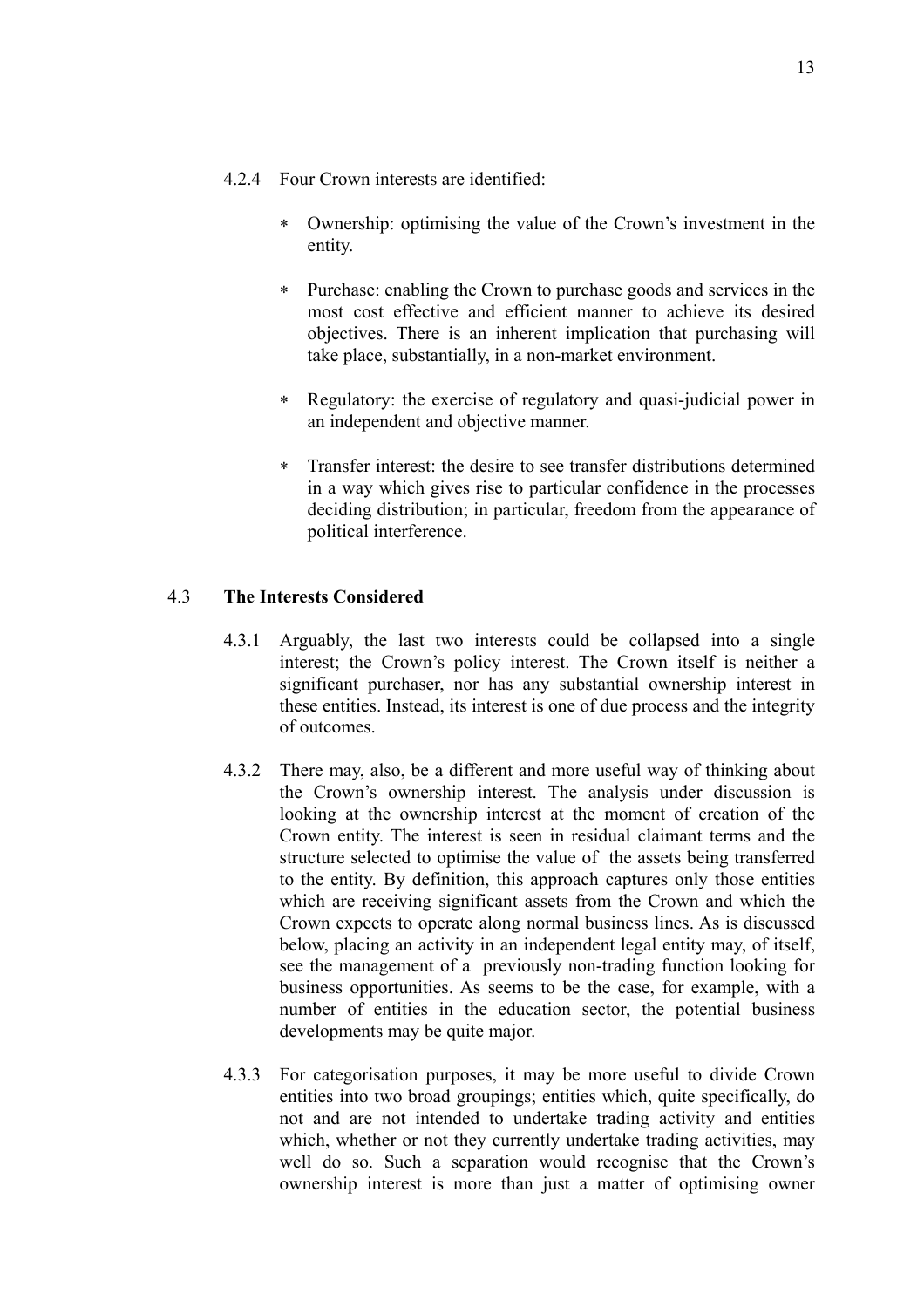wealth in entities which have major assets at the point of establishment; it is also a matter of ensuring that the Crown's interests, as owner, are adequately protected in entities which may develop substantial trading activities and that those entities, themselves, are subject to the discipline of an informed owner setting an agreed framework within which trading activities can develop.

- 4.3.4 Arguably, the presumption which should apply to all Crown entities is that, to the extent they can do so without compromising the Crown's interests (whether as owner or as purchaser), they should have the opportunity to pursue trading opportunities. This is consistent with the objective of ensuring efficient use of Crown owned resources and it would also provide greater scope for attracting, retaining and rewarding competent management. The presumption should be rebuttable where the interests which the Crown wishes to pursue through the entity concerned are seen as inconsistent with trading activity. Thus, the Crown may take the view that regulatory bodies should be prohibited from undertaking trading activity but have no objection to specialist policy advisory bodies doing so. $2$  Where it was considered that entities should have the power to undertake trading activity, if their managements considered this desirable, then their legal powers should be consistent with this, for example, powers to borrow, hold equity in other organisations, undertake joint ventures and so on. Likewise, the statements of intent or corporate intent should specify accountability requirements including matters such as risk management policies, procedures to be gone through before undertaking major investments etc and scope of intended activities.
- 4.3.5 Where the Crown considered that trading activity was inconsistent with its interests in the entity, its legal form should be restricted accordingly and its statement of intent include prohibitions on trading activity.

#### 4.4 **The Analysis Continued**

 $\overline{a}$ 

- 4.4.1 Starting from the four interests it identifies, the analysis then identifies the following Crown entity types:
	- ∗ Purchase entities through which the Crown exercises its purchase interest. These fall into the following sub-classes;
		- − devolved purchasers, through which subsidiaries of the Crown purchase from other suppliers, including other wholly owned subsidiaries of the Crown (examples include

<sup>2</sup> *In practice, we expect that these judgements would be made on a case by case basis albeit against general principles (presumptions).*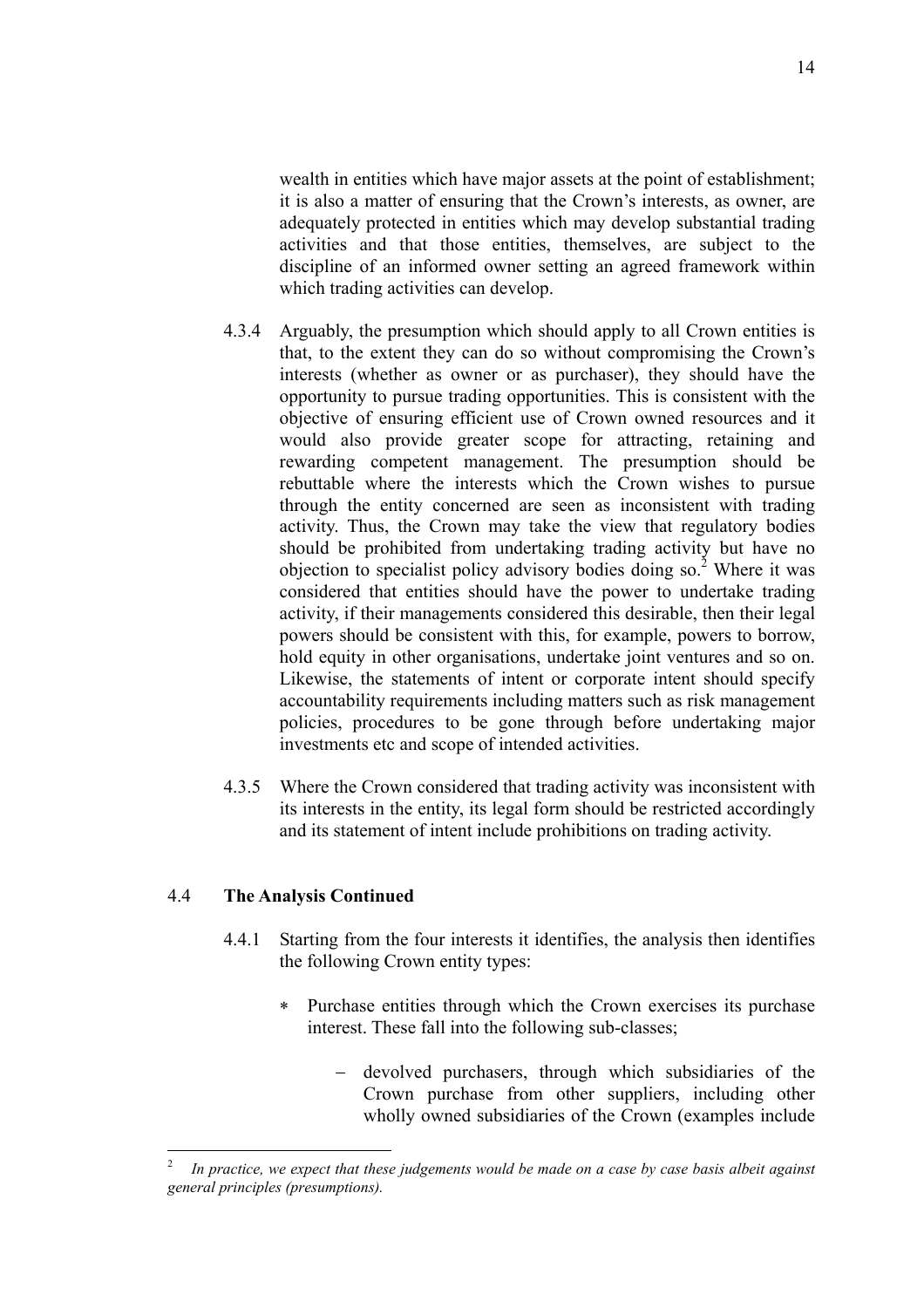the four Regional Health Authorities and the Foundation for Research Science and Technology);

- − de-centralised suppliers through which the Crown decentralises some aspects of decision making (examples include school boards of trustees and the Museum of New Zealand);
- − advisory entities from which the Crown purchases advice separate from the legal Crown apparatus (examples include the Law Commission and the Public Health Commission).
- ∗ Regulatory entities: examples would include the Commerce Commission, the Securities Commission, the Human Rights Commission and the Privacy Commissioner.
- ∗ Ownership entities: examples would include the CRIs and the CHEs.
- ∗ Transfer entities; the principal one identified is the Lottery Grants Board.
- 4.4.2 Conceptually, this approach is attractive. Crown entities (current or potential) are categorised by a dominant interest. This in turn determines the organisation form which is designed around optimising the dominant interest. As an example, if ownership is the dominant interest, then the limited liability company is the logical form.
- 4.4.3 The impact of competing Crown interests on a single Crown entity is dealt with through treating the dominant interest as endogenous and other Crown interests as exogenous. As examples:
	- ∗ CRIs and CHEs are structured to meet the needs of the Crown's ownership interest; it is internal to the governance of the organisation. In contrast, the Crown's purchase interest is handled on an "arms length" basis through contracts with purchase entities or other parties.
	- ∗ The Crown's interest in school boards of trustees as decentralised suppliers is internalised in their constitutional structure; its specific interest in the outputs/outcomes arising from their activity is managed through quasi-contractual arrangements (the Charter) and through external review by the Education Review office.
- 4.4.4 In MDL's view this approach carries with it a serious risk of confusing function and structure with significant risk to the interests of the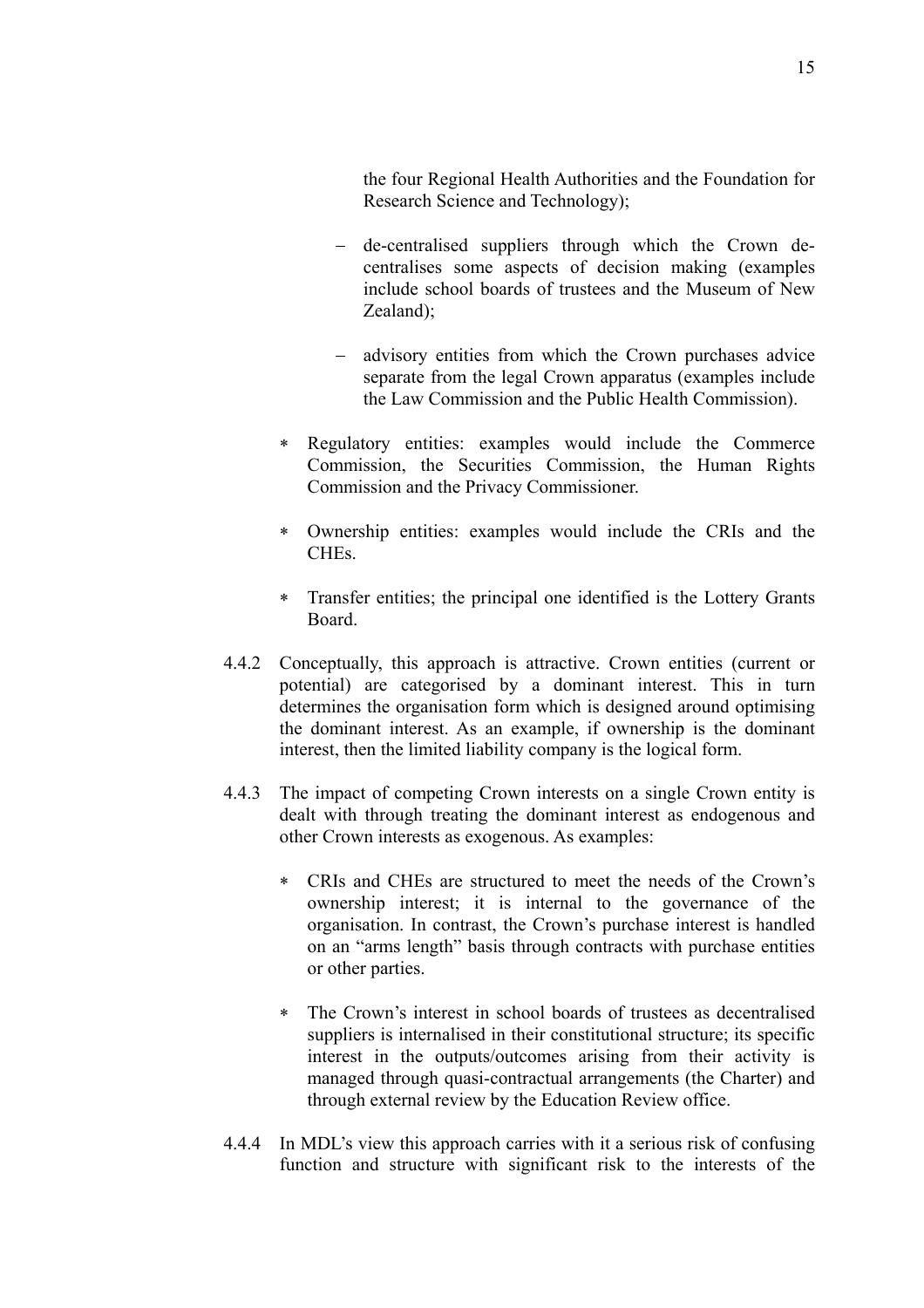Crown. The basic assumption is that, by careful analysis of functions, in accordance with agreed principles of public sector reform, it would be possible to identify discrete functions such that there are clear objectives, an absence of major conflicts of interest (such as the classic one between purchasers and providers) and a proper basis for accountability. The function is then categorised in terms of the interests of the Crown and assigned to the appropriate organisational structure. Typically, this will see different functions, bundled in one activity, each allocated to a different structure (eg, policy to the Ministry of Health, purchasing to RHAs, provision to CHEs or other competing providers, ownership monitoring to CCMAU and so on).

- 4.4.5 Following this process, there should be a close identity between the interest of the Crown in that specific function and the structure in which it is placed. If the identified Crown interest is ownership, the function is optimising the value of that interest and the structure is a conventional limited liability company. For policy purposes the focus is then on the structure; establishing a proper operating and accountability framework for the ownership structure should, on this line of reasoning, be sufficient to ensure the efficient discharge of the function concerned, that of managing the Crown's investment, and thus optimise the Crown's ownership interest.
- 4.4.6 In turn, the best means of developing the second tier state should be that of creating a series of organisational types, each designed to fit the specific interest (function) to be allocated to it. Development of a set of standard designs should then facilitate enabling legislation so that, when the establishment of new Crown entities (or revising the constitutions of existing ones) was at issue there was a template readily available without the need for specific legislation. Where the Crown had more than one significant interest in a given entity, the different interests would be expressed through different means; as an example, where the Crown had both an ownership and a purchase interests, one would be expressed through the structure and the other through contract.
- 4.4.7 This approach assumes that there are unlikely to be any consequences, for the achievement of Government's objectives, if categorisation of structures is accepted as a reasonable proxy for categorisation of the interests encapsulated in that structure. To express this another way, the knowledge that what is being dealt with is an ownership structure will be sufficient to identify the policy issues involved; they will be concerned with optimising the Crown's ownership interest (as a residual claimant interest). The same identity would apply with purchase, regulatory or transfer agencies.
- 4.5 **What to Categorise: Entities or Interests?**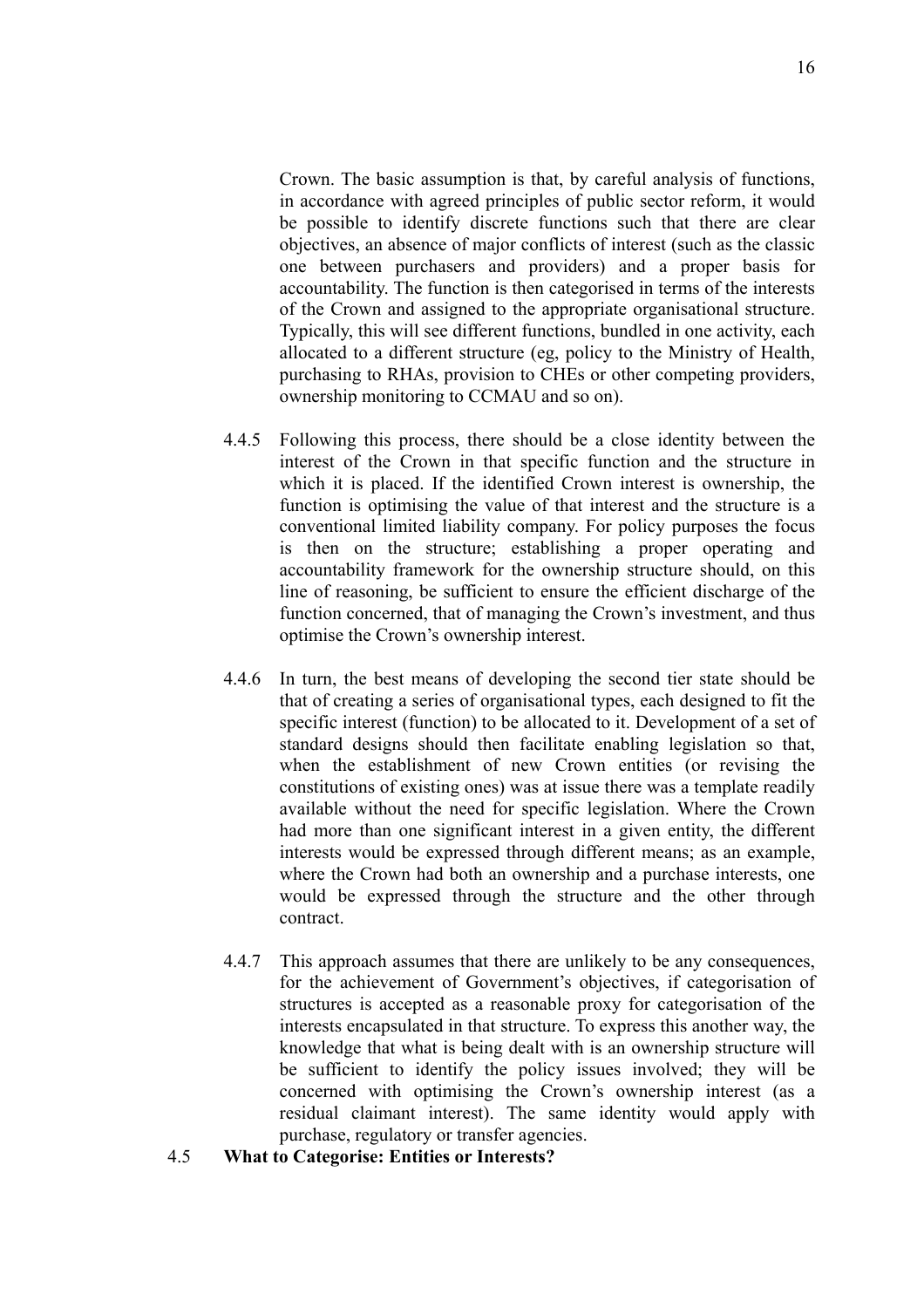- 4.5.1 In MDL's view, no such identity exists. Categorising entities, rather than the interests which the Crown has in any particular function, runs the risk of effectively concealing from sight any interests of the Crown other than the dominant interest which drove the selection of the organisational form. Separately, it also appears to be a static rather than a dynamic analysis; the interests of the Crown are defined at or prior to the moment at which the new organisational structure is selected. The impact on those interests, or the emergence of new interests, as a consequence of the shift from the core Crown to a stand alone entity seems blurred.
- 4.5.2 Both of the factors identified in the previous paragraph gain their major significance from the passage of time. What may have been clear and separately identified by policy advisors and decision makers at the point of establishment may become less clear over time. The clearly identified need to have regard to (say) different types of ownership interest may disappear from sight as the entity moves from its establishment phase to one of routine monitoring, especially if the monitoring responsibility is placed with an agency whose primary focus is on one, only, of the Crown's several interests. This points to the importance of an approach which is able to give weight to each of the Crown's interests on its own merits; different skills, and different agencies may be needed for this purpose. Thus, the skills required to determine and monitor the commercial objectives of a Crown Research Institute may be different from those required to advise on critical mass or "benefit of New Zealand" issues.
- 4.5.3 The Crown's ownership interest provides a useful illustration of this problem. Arguably, considerations arising from optimisation of shareholder wealth, and those arising from policy, as reasons for Crown involvement with Crown entities, increasingly lead to opposite conclusions. It is now virtually in the realm of the "taken for granted" that the Crown is not an appropriate owner of commercial undertakings. Typical arguments associated with this include the implicit guarantee (the risk that third parties dealing with the entity will expect government support in the event of failure) and the relative lack of commercial disciplines on management (the absence of a market for corporate control and relatively weak debt market monitoring to the extent that lenders believe there may be an implicit government guarantee).
- 4.5.4 The Government is also, as a matter of policy, a risk averse investor. The practical effect of this is that government owned businesses will be managed in such a way that, over time, they generate less surplus, and therefore value for the owner, than the equivalent businesses would in private ownership. The conclusion which follows from this is that, at any given moment, a Crown owned business will be worth more in the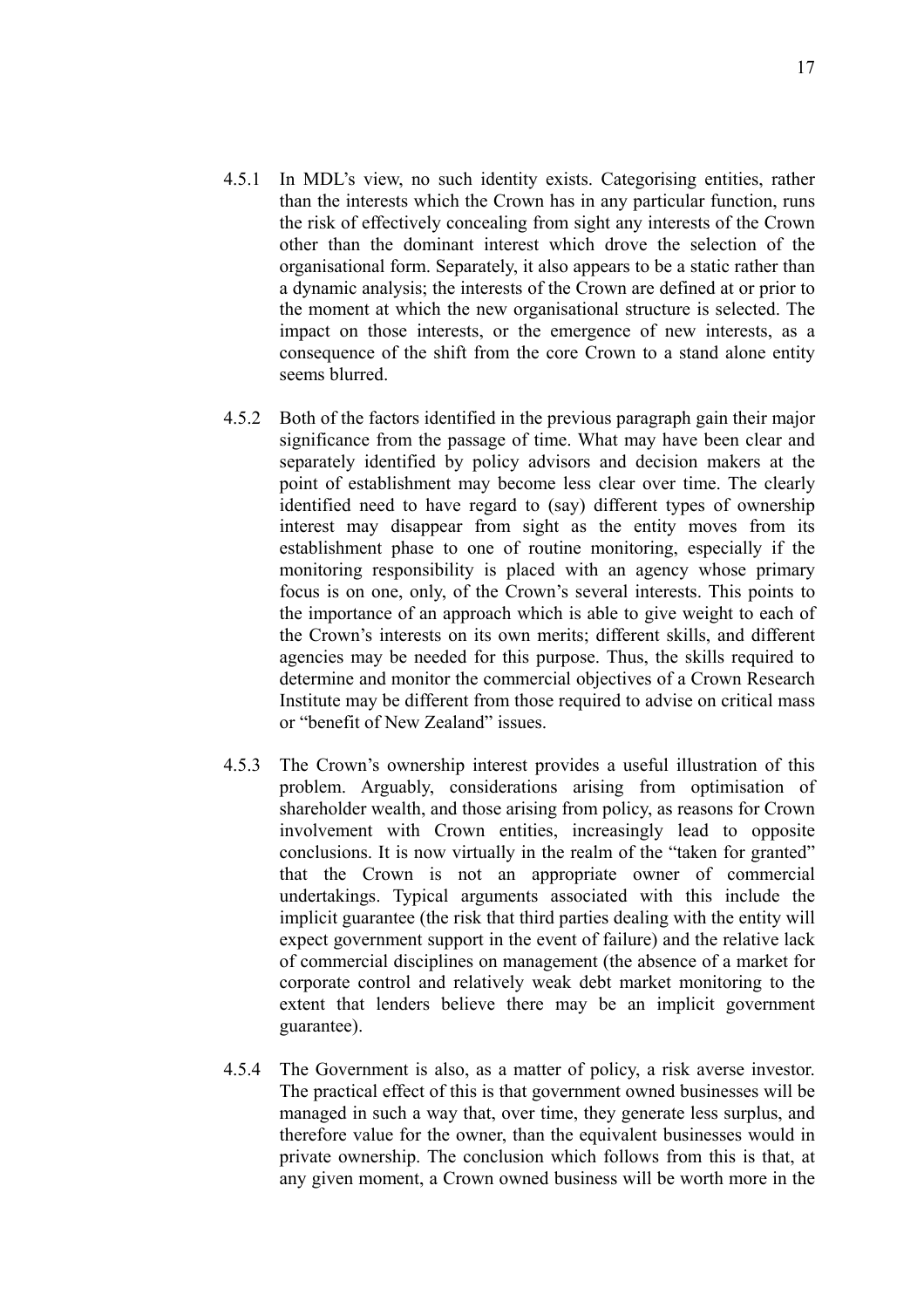hands of a private owner or owners than it will be in the hands of the Crown.

- 4.5.5 This line of argument, of itself, suggests that ownership, in terms of the Crown's residual claimant interest, is *not* the single dominant interest which the Crown has in ownership entities.<sup>3</sup> As well as the interest in optimising shareholder wealth, it will always have another and, potentially conflicting, interest or interests. The relationship between the latter and the pure ownership interest will be in terms of the latter constituting an overriding interest and a constraint on the optimising of shareholder wealth.
- 4.5.6 A practical way of illustrating this is to consider what would happen if the Crown received an offer, well in excess of economic value, from (say) a major international health care firm to purchase the Auckland CHE or from an Asian conglomerate to purchase Industrial Research Ltd. It seems certain that such an offer would be declined. The reason would have little or nothing to do with issues of shareholder wealth and everything to do with other and major policy objectives which the Crown believed could only be pursued (protected) through ownership.
- 4.5.7 The structural and policy implications are non-trivial. In essence, the optimisation objective shifts from being a primary objective to being a performance standard. The focus on structure inherent in the present approach to Crown entities blurs this, even where the structural arrangements import elements of an overriding policy objective. So far as we are able to assess the reasons for this blurring, they are twofold:
	- ∗ An over emphasis, in ownership monitoring, on shareholder wealth issues.
	- Difficulties in the specification and separation of ownership and purchase interests.

#### 4.6 **The CRI Example**

 $\overline{a}$ 

4.6.1 Crown Research Institutes provide a useful example. Their enabling legislation includes, as ownership stipulations, several provisions which are intended to serve policy objectives other than, and possibly in conflict with, shareholder wealth objectives. Thus, every CRI is required, in fulfilling its purpose, (to undertake research) to operate in accordance with certain principles:

<sup>3</sup> *This assumes that the entity is one which the Crown intends to own long term, as opposed to one which is being placed on a more commercial footing prior to sale.*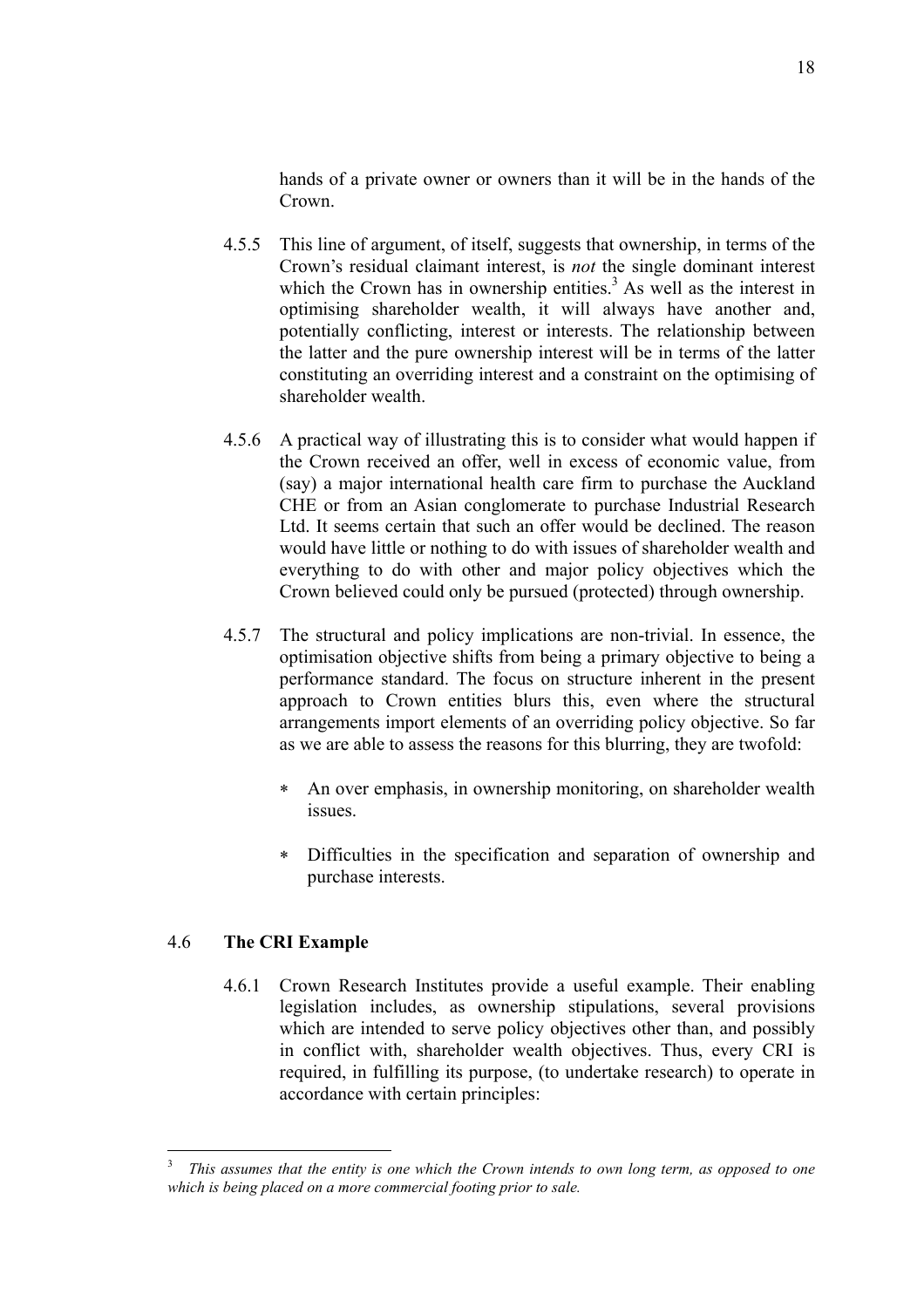- ∗ That research undertaken by a CRI should be undertaken for the benefit of New Zealand.
- ∗ That a CRI should promote and facilitate the application of:
	- − the results of research;
	- − technological developments.
- 4.6.2 At the same time, every CRI is required to operate in a financially responsible manner so that it maintains its financial viability. According to the Act, a CRI is financially viable if:
	- ∗ Regardless of whether or not it is required to pay dividends to the Crown, the activities of the CRI generate, on the basis of generally accepted accounting principles, an adequate rate of return on shareholders' funds;
	- ∗ The CRI is operating as a successful going concern.
- 4.6.3 The test is a strong one. Over the long term, it is extremely difficult for businesses to earn more than a normal risk adjusted rate of return on equity unless they enjoy some regulatory or other position which allows them to earn excess profits. There is thus little scope for CRIs either to invest significantly in pursuing other principles (benefit of New Zealand etc) or to forego income opportunities for the sake of those principles, unless they are either explicitly compensated for doing so, or able to factor the cost into their pricing for contracted outputs.
- 4.6.4 We understand that, behind principles such as "benefit of New Zealand", lies a concern that, as taxpayer funded entities, CRIs should not be free simply to sell the results of their research to the highest bidder (the example most commonly cited as illustrating what this requirement is intended to avoid, is the alleged perfidy of certain elements in the kiwi fruit industry who sold plant material offshore thus enabling the establishment of competing industries in Chile, California, Italy, France and elsewhere).
- 4.6.5 On the face of it, the "benefit of New Zealand" principle would require CRIs, in some way, to give New Zealand interests the first opportunity of exploiting any appropriable intellectual property which might result from CRI research activity. Leaving aside whether such a policy makes economic sense<sup>4</sup>, other problems arise:

 $\overline{a}$ <sup>4</sup> *There are strong reasons to doubt that it does; for example the capacity of New Zealand firms to exploit intellectual property with international application may be quite limited through factors such as*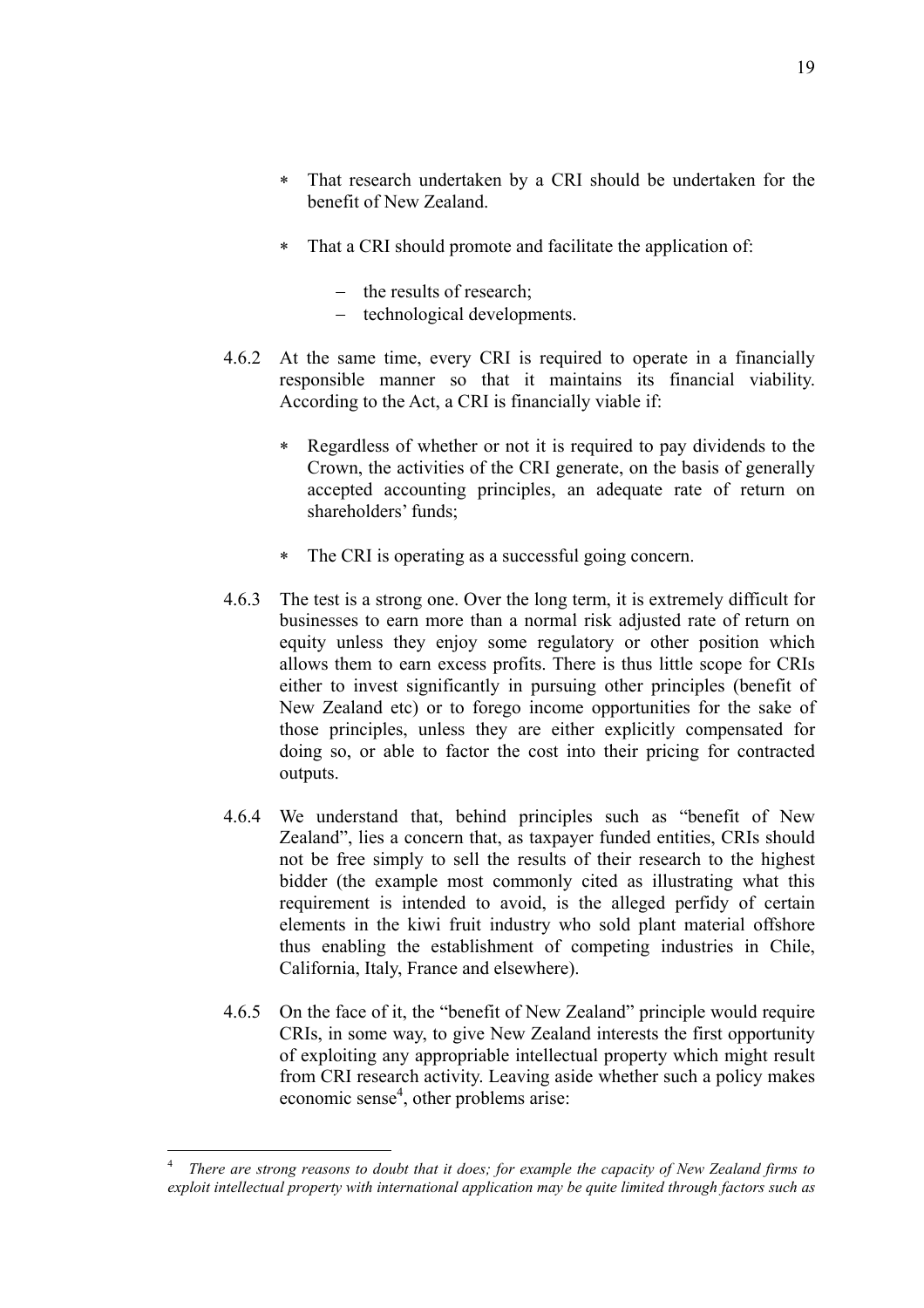- ∗ The requirement is embedded in a structure whose governing principle is financial viability.
- ∗ It is probably a purchase interest rather than an ownership interest; the logic is that taxpayer funded research should create benefits for New Zealanders. On the face of it, this is a condition which should attach to the use of taxpayer funding, not an ownership interest as such.
- ∗ Expressed as an ownership interest, it results in CRIs bidding for public good science funding on a different basis from other potential bidders such as universities, research associations or the private sector. These parties are all eligible to bid but are not subject to an equivalent "benefit of New Zealand" requirement. They will therefore be able to price research proposals in the expectation that any appropriable intellectual property which results can be exploited internationally forthwith in contrast to the apparent constraint on CRIs.
- 4.6.6 There is a further set of difficulties which arises from seeking to imbed the Crown's non-shareholder wealth objectives in the legislated constitutional framework of a traditional residual claimant structure. These arise from shifting perceptions of the principal justifications for continuing Crown ownership. There is growing realisation that the byproducts of funding research are more important than the direct research results themselves. These by-products include the amassing of globally produced existing knowledge in the relevant area of interest and the expertise of researchers to solve problems in related areas which get thrown up by clients. This argues that the real interest lies in ensuring the preservation and enhancement of the core competencies of the organisation<sup>5</sup> and the desire to preserve a critical mass of scientific expertise.
- 4.6.7 This is a shift in emphasis from the "benefit of New Zealand" interest which we have argued is clearly a purchase interest. Preservation of a critical mass of scientific expertise, or ensuring that a specific set of core competencies is preserved/enhanced is a somewhat different issue. Theoretically it would be possible to write a purchase contract between a specialist funder (the Foundation for Research Science and Technology) and a CRI requiring it, as a condition of funding, to meet certain objectives in respect of critical mass or core competencies. However doing so would pose a number of problems including:

*lack of access to appropriate distribution channels, capital, and credible test sites as well as issues of reputation and the capacity for effective client service.*

 $\overline{a}$ 

<sup>5</sup> *See the seminal work of Gary Hamel and CK Prahalad.*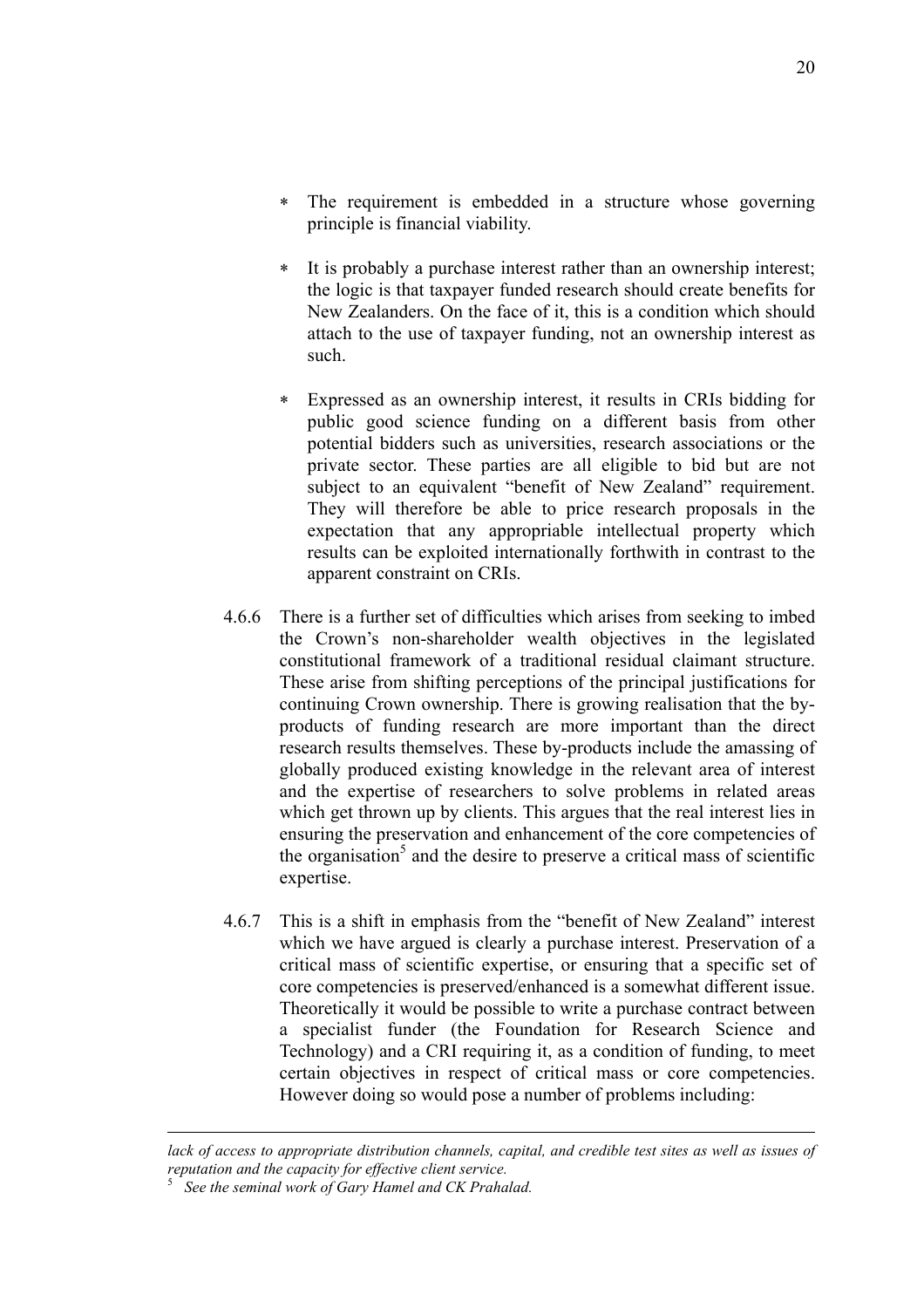- ∗ Specification of just what it was which was being contracted for; how would the contracting parties decide what the objectives were, determine whether or not they had been achieved, and agree on the penalties which should apply in the event of any shortfall in performance.
- ∗ Unlike a conventional research contract, this type of contract focusing, as it would have to, on the organisation as a whole might well amount to some form of bulk funding. This would be in conflict with the whole purpose of the purchase regime which is to promote the contestable allocation of resources to specific outputs.
- 4.6.8 Logically, the interest needs to be treated as an ownership interest; maintenance of critical mass or given core competencies is the Crown's reason for retaining ownership. It is assumed that, in the absence of Crown ownership, the private sector would not meet this objective.
- 4.6.9 The present treatment of the Crown's ownership interest as substantially a residual claimant interest risks overlooking the real nature of that interest, particularly if understandings of it evolve after the structure has been established. Recognising that the Crown's underlying interest in retaining ownership is something different from investment, and putting suitable mechanisms in place for agreeing and safeguarding this, seems essential. It can only be achieved by including within the Crown's monitoring and accountability arrangements a specific responsibility for its policy interests in ownership outside the pure economic/financial set.<sup>6</sup>
- 4.6.10 Three concerns emerge from this analysis of CRIs as an example of the issues raised by the Crown's ownership interest. They are:
	- ∗ The failure to distinguish, adequately, between the Crown's purchase interest and its ownership interest has the potential to frustrate attempts to develop competitive markets in the provision of taxpayer funded goods and services.
	- ∗ Focusing on structural issues, rather than looking directly at the underlying interests of the Crown, may result in significant Crown interests going relatively under recognised. In the CRI instance, monitoring and accountability arrangements focus on the Crown's residual claimant interests rather than on the Crown's underlying policy reasons for retaining ownership.

 $\overline{a}$ 

<sup>6</sup> *The same issues appear relevant in other groupings of Crown entities, where the value of the assets involved are substantial and there is therefore a focus, by the Crown, on its residual claimant interest. Examples include Crown Health Enterprises and educational institutions.*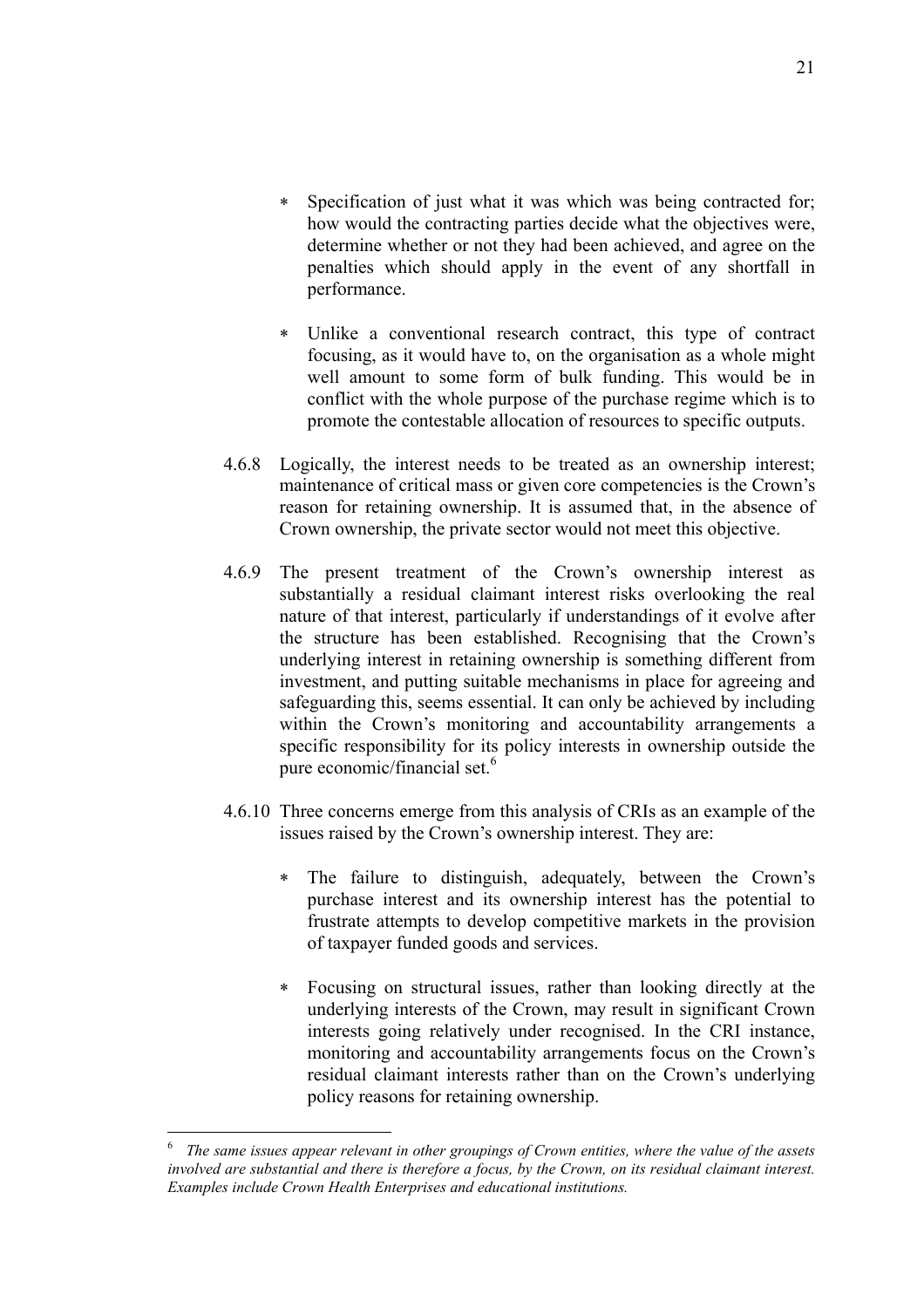∗ The monitoring and accountability arrangements for Crown entities should include a focus on the underlying policy reasons for retaining ownership. The necessary instrument is already in place, in the form of the statement of corporate intent or statement of intent. It may require, within the core Crown, explicit location of responsibility for ensuring that SCIs/SOIs make proper provision for these matters. A review of a sample of SCI/SOIs carried out for this study (and attached as an appendix) shows little emphasis on the underlying policy reasons for retaining ownership.

#### 4.7 **A Footnote on the Crown's Ownership Interest: Is it Always as Residual Claimant?**

- 4.7.1 Categorisation by entity may carry another risk with it; that of over simplification. Treatment of the Crown's ownership interest again provides an example. Use of the limited liability company as the structure through which to reflect this interest carries with it the automatic assumption that the interest is quite explicitly a residual claimant one. In MDL's view, there is at least a prima face case for reviewing this. Residual claimant structures make their best contribution to efficiency when the goods or services which they produce are sold in contestable markets. There is a strong element of circularity when, as is the case with CHEs, the goods and services are sold to an entity which is, itself, under the same ownership. On the economic/financial side disciplines clearly come through demands for improved information flows and through the imposition of purchase requirements rather than through free exchange in a normal market situation. The question of whether or not those entities are "profitable" is a construct rather than a market reality.
- 4.7.2 On this argument, disciplines on CHEs come not through the fact that they happen to have adopted a particular corporate form but through a complex of policy decisions, contract negotiations and monitoring. On the other hand, the use of the residual claimant form created, in at least some minds, the perception that the Crown intended to privatise CHEs. This perception has been used quite widely as one argument to foment opposition to health sector reforms.
- 4.7.3 The Crown reacted by stating that it had no intention of privatising CHEs and that any surpluses which they generated would be reinvested in the health sector. This is very close to a statement that the Crown sees its ownership interest in CHEs as being held in trust for health purposes. If that is the Crown's view, then it would make better sense for the CHE structure to reflect it. This might imply, for example, the creation of stand alone institutes (perhaps by generic legislation) whose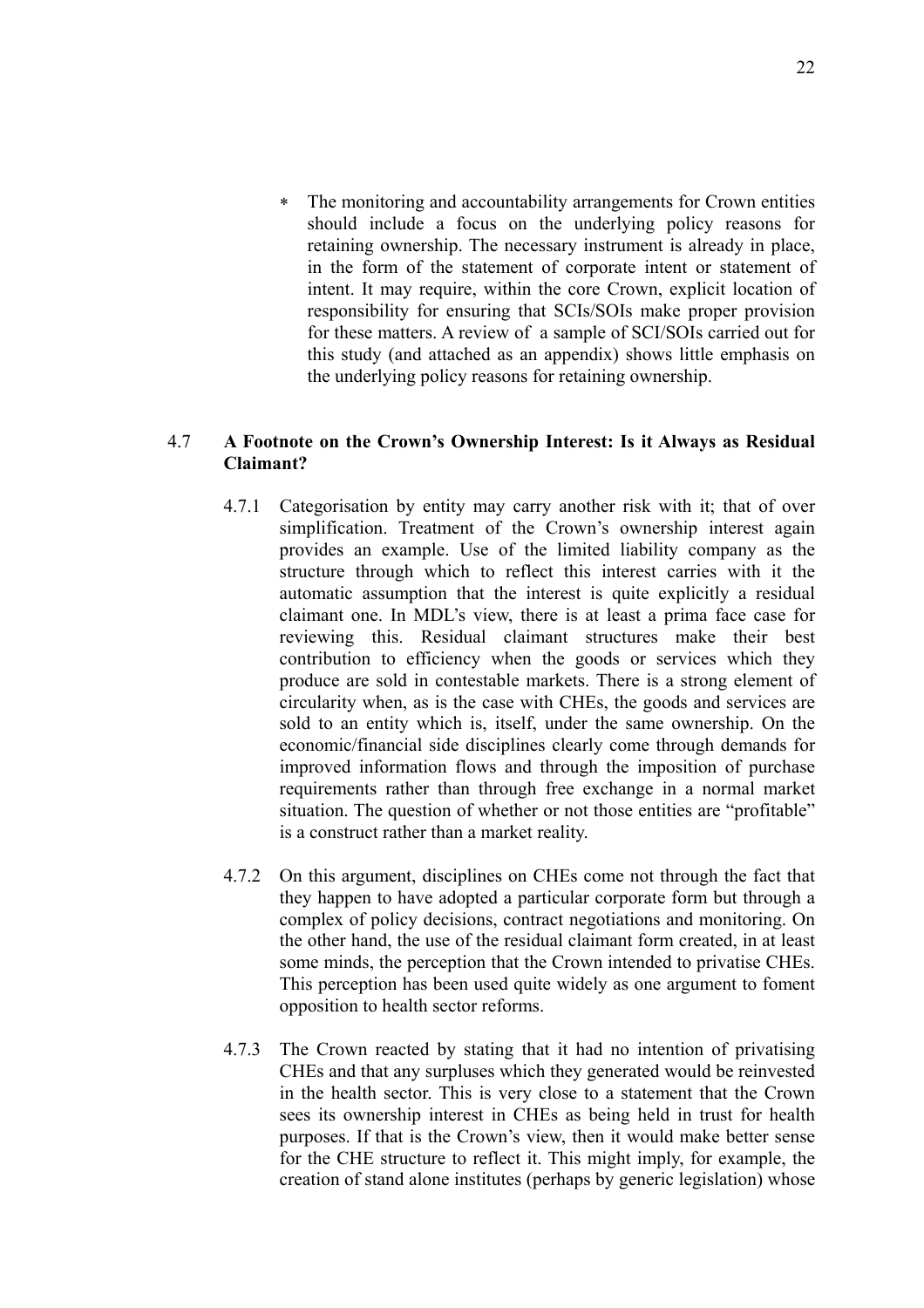assets, on a winding up, would not revert to the Crown for general purposes but be held in trust for equivalent purposes. In practice, the fiscal impact of such a measure would be negligible; the need for ongoing investment in the health sector would probably have the impact that, to the extent resources came available under a trust arrangement, they would substitute for investment which the Crown would otherwise have to fund from a separate source.

- 4.7.4 The principal issue, though, is not one of how the surplus on a winding up of such an entity might be disposed of; it is how best to promote efficient resource use within present structures. The argument, here, is that where entities are substantially dependent on the Crown, or another Crown entity, as their principal source of funding, then disciplines imposed through contract, rather than artificial constructs through a return on capital approach, are a much more direct and appropriate means of addressing efficiency. If that argument is accepted, then use of a company structure becomes less appropriate, or even inappropriate, purely on efficiency grounds.
- 4.7.5 Similar arguments could well apply with the CRIs (although the possibility of future staff and/or joint venturer involvement in equity may also be an issue) and in areas such as education.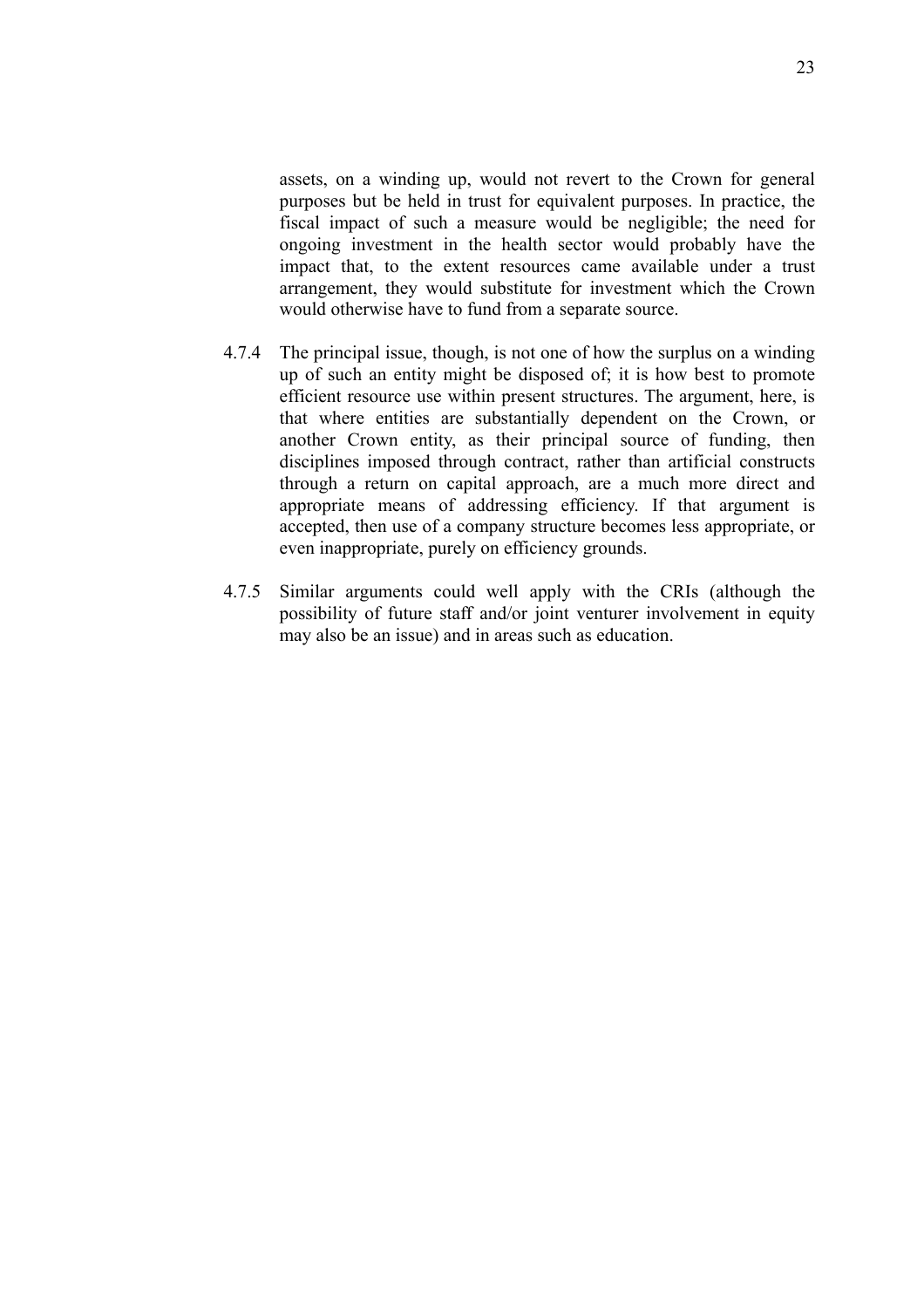### **5.0 SELECTING STRUCTURES**

#### 5.1 **Process**

- 5.1.1 The process of selecting an appropriate structure appears to be based largely on what we would term a static comparative institutional analysis. The choice, as described, seems to be between an existing departmental structure and a stand alone entity whose only activity is assumed to be the function being transferred. There is a focus on the fact that there will be different governance, monitoring and accountability arrangements, and that these should be efficiency promoting. However, these seem to be viewed primarily as ways of fine tuning the undertaking of the function concerned. There is little apparent recognition that the adoption of a different organisational structure may have impacts going beyond a shift in monitoring and accountability or the conduct of the function itself.
- 5.1.2 In MDL's view, there are fundamental differences between the management of a function within a department or ministry and the management of the same function within a stand alone agency which can only be properly understood in the context of a dynamic analysis. This conclusion, which will be justified in a moment, is another reason for looking at the interests of the Crown rather than at the structures of Crown entities when considering categories.

#### 5.2 **Reversing the Objectives/Constraints Set**

- 5.2.1 Of particular importance is the difference between the objectives/constraints set facing a department and that facing a market driven organisation. Common to organisations in both sectors is the fact that they will be seeking to optimise a given objective or set of objectives within the constraints under which they operate. What differs between the public and the private sector is the nature of the objectives on the one hand and the constraints on the other.
- 5.2.2 Typically, the departmental objective(s) will focus on optimising outputs (whether in terms of quantity, quality, mix or whatever). In pursuing this, it will face resource constraints, primarily human capital and financial. In contrast, the market driven organisation will express its objectives in financial terms and its constraints will lie in the ability to satisfy the output requirements which other parties expect of it in return for providing it with resources (purchasing its outputs). This is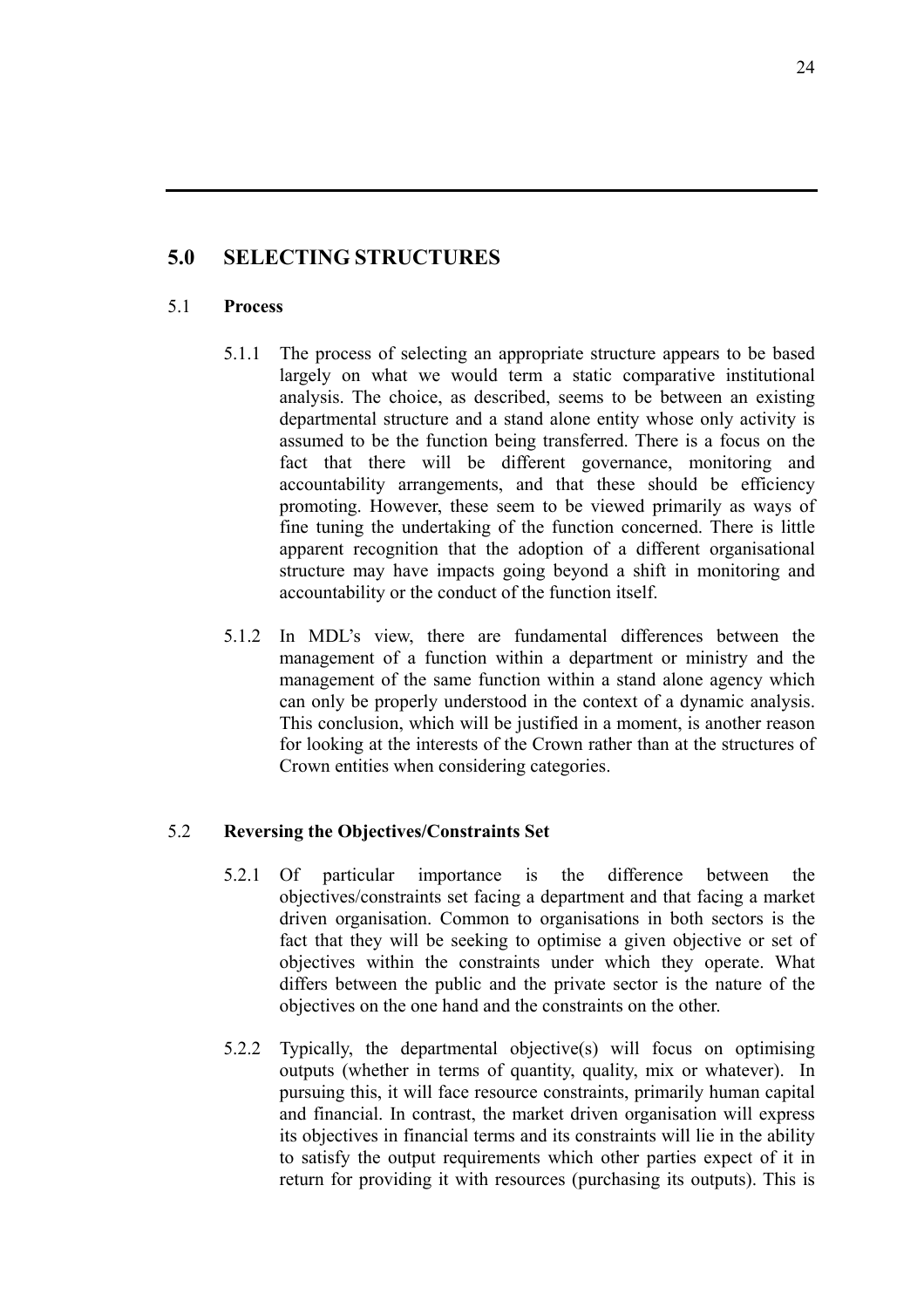reflected in the common view that the over-riding objective which any chief executive of a private sector organisation should have is optimising shareholder wealth.

- 5.2.3 Shifting a function from a departmental structure to one which operates under market constraints, carries with it the probability that management's focus will shift from outputs to optimising financial targets. Typically, the shift will not be immediate, especially if the management of the new entity came from the former department. That the shift will take place should, however, be regarded as sufficiently likely that it should be "taken for granted" in designing the arrangements for any entity which is expected to operate on market principles.7
- 5.2.4 This will be reinforced by the fact that one purpose in transferring an activity to a Crown entity is to improve the efficiency with which resources are used. There is a presumption that Crown entities and, in particular, their boards will have considerable flexibility to adapt to reduced budgets, including the flexibility to generate resources from third party income. This is reinforced by the degree of commercial discretion which is (necessarily) left to boards; it is widely recognised that, if you want competent management (including competent directors) then they must have discretion as to how they run the business within the broad objectives set by the owners. Crown entities which commonly have both the incentives and the power (which is much more restricted in the case of departments or ministries) to pursue alternative sources of income.

#### 5.3 **Managing Business Risk; the Duties of Directors**

 $\overline{a}$ 

5.3.1 In some instances, this may be more than just a matter of incentives. Directors of companies, including Crown owned companies, have an overriding statutory responsibility to act in the best interests of the company. Directors of an entity, involved in the production of goods or services, the great bulk of which are sold to a monopsonist operating under politically determined purchasing criteria, face a major business

<sup>7</sup> *This statement, as a generalisation, needs some qualification; some departments, such as the Education Review Office, do undertake limited trading activity in the sense of seeking paid assignments from outside its normal client base. Some Crown entities, such as education institutions, lack full commercial powers. Generally speaking, however, Crown entities should have a full set of commercial powers, including powers to borrow, enter into joint ventures and subscribe for capital in other corporates, as well as the ability to retain at least part, if not all, of the additional income they generate. In contrast, departments and ministries lack significant commercial power and will also have difficulty in retaining any of the surplus which they may generate. (This comment should be read in the context of the recommendation that all Crown entities should have a full set of commercial powers unless there is an explicit policy reason for excluding them from trading activities.)*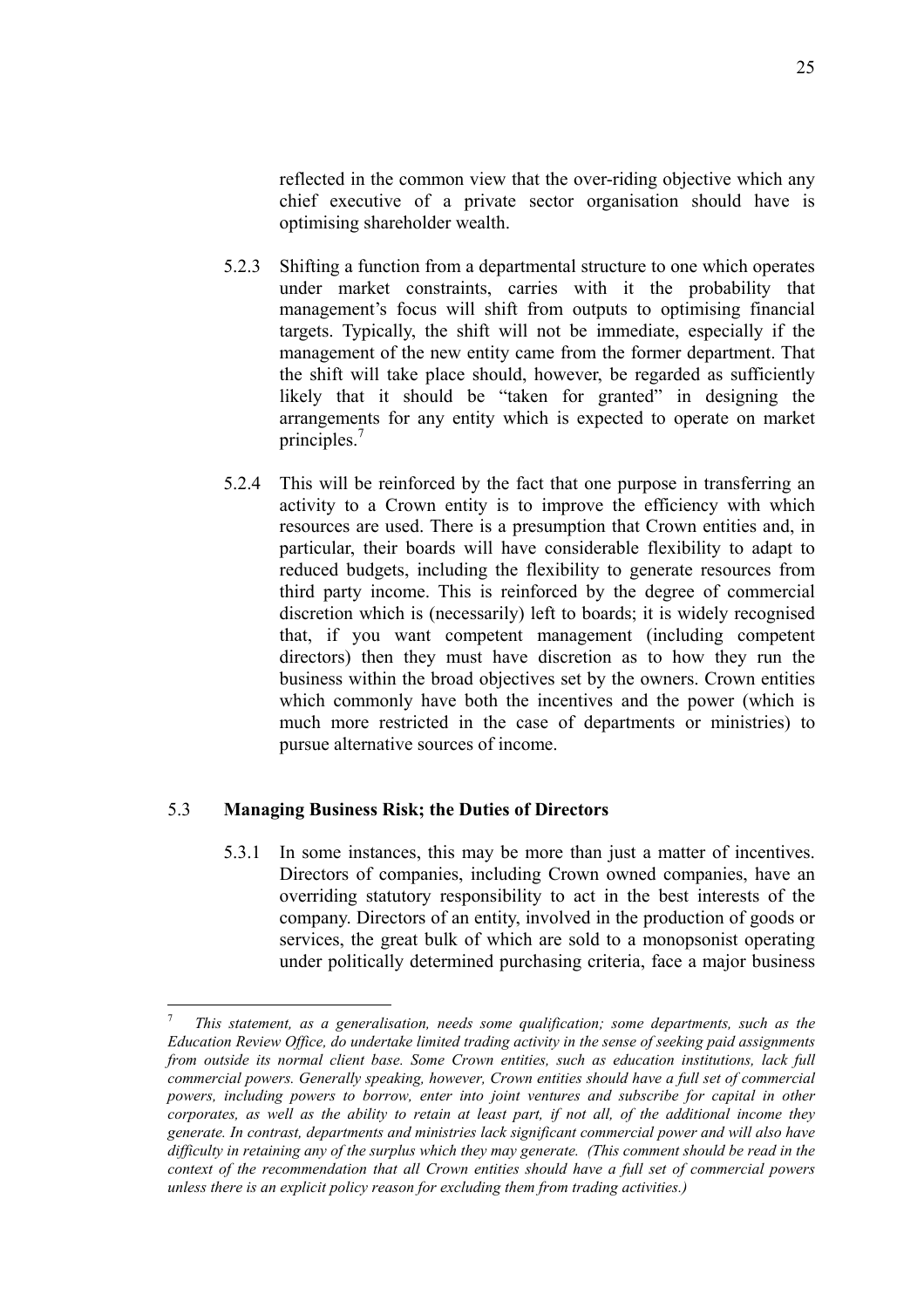risk. Arguably, they have a legal obligation to minimise business risk by strategies such as:

- ∗ Diversifying so as to minimise their dependence on a single or dominant buyer.
- ∗ Seeking to negotiate contract terms which shift the risk back to the buyer.
- 5.3.2 The same responsibilities extend beyond company boards, to other corporate structures such as incorporated societies or trusts, where they are also involved in the production of goods and services.
- 5.3.3 There is much uncertainty regarding the exact nature of directors' responsibilities and there is the potential for significant conflict between them and the Crown as owner unless the legal situation is clarified. At the moment, whether a Crown owned company is registered under the 1955 Companies Act or the 1993 Act, a director "when exercising powers or performing duties, must act in good faith and in what the director believes to be the best interests of the company".
- 5.3.4 The question of what the "best interests of the company" actually are has been the subject of litigation in respect of conventional (non-Crown owned) companies. In one case $8$  the judge stated "the interests of some particular section or sections of the company cannot be equated with those of the company, and I would accept the interests of both present and future members of the company, as a whole, as being a helpful expression of a human equivalent".
- 5.3.5 On the other hand, in another case, the court apparently held that "where the company is one of a group, the directors must continue to act in the interests of that company and not look solely to the overall interests of the group". $\frac{9}{2}$
- 5.3.6 With a Crown owned company, the Crown can be considered as the equivalent of the present and future shareholders. However, it is also analogous, in a group company situation, to the parent company. Subject to legal opinion, the case law seems to suggest that, even where there is a single owner, directors may still be entitled (bound) to form a different view of the best interests of the company from that held by the single shareholder. Certainly, this view is widely held by directors of publicly owned companies, whether Crown owned or local authority owned, in New Zealand.

 $\overline{a}$ 

<sup>8</sup> *Gaiman v National Association for Mental Health [1971] ch317, 330*

<sup>9</sup> *Charter Bridge Corporation Ltd v Lloyds Bank [1970] ch63.*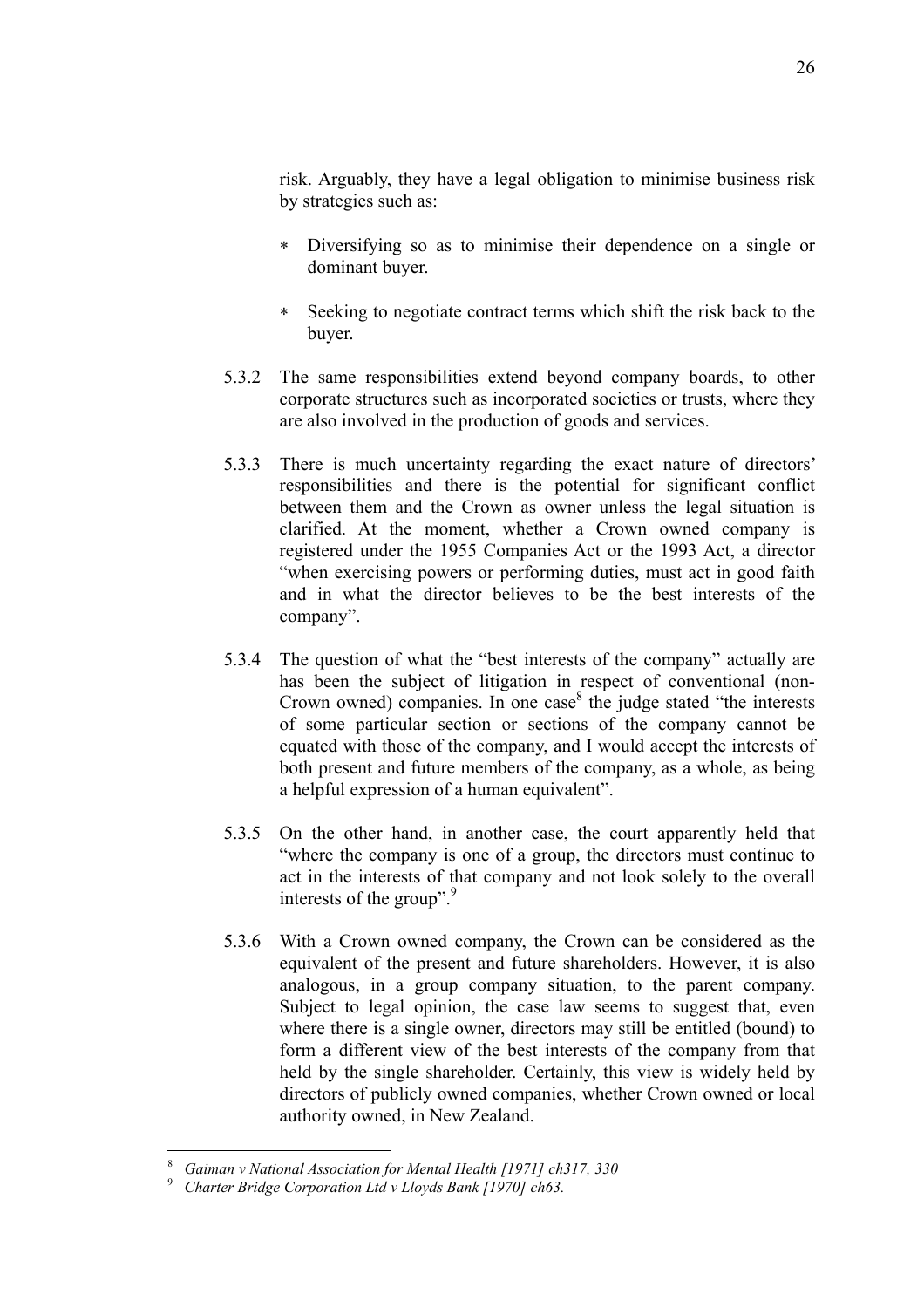- 5.3.7 The situation is further complicated by the statutory framework for publicly owned companies. They are required to prepare statements of (corporate) intent. Commonly, the directors have a statutory obligation to abide by the terms of the statement of corporate intent. Thus, "all decisions relating to the operation of a Crown Health Enterprise shall be made by or under the authority of the board of the enterprise in accordance with its statement of intent" (section 39 Health and Disabilities Services Act 1993). There is no equivalent provision in the Crown Research Institutes Act 1992 and no clear reason why CRIs are exempt from that requirement.
- 5.3.8 It is unclear whether the statutory obligation to operate in accordance with the statement of (corporate) intent is overridden by the director's obligation to act in the best interests of the company if the director concludes that this requires a departure from the terms of the statement. Unless there is clear guidance for directors, based on a definitive legal interpretation of their responsibilities (and possibly a change to legislation), then the Crown should expect directors to continue to act as they would if managing a normal commercial organisation. This means, in particular, managing business risk and, where this is considered necessary, looking for opportunities to diversify.<sup>10</sup> It would certainly be reasonable for directors to take account of their understanding of Government's long term policy objectives in making judgements about the likelihood of Government continuing as a client and the basis on which it would do so. Equally, however, directors may also factor in issues such as the risks associated with a desire for greater contestability in provision or concerns to reduce costs and see these as reasons for reducing dependence on Government as a dominant customer.
- 5.3.9 The obvious examples of Crown entities with a financial/legal incentive to develop business outside the Crown are CHEs and CRIs. However, virtually every other Crown entity involved in the provision of goods or services faces the same imperative. Thus, many of New Zealand's largest secondary institutions and virtually all of its tertiary institutions are actively diversifying their businesses away from dependence on Crown funded activity. Many other seemingly single purpose entities are following the same approach.

 $10<sup>1</sup>$ 10 *One reader of an earlier draft of this report commented that "the Government is not just any customer and while it is acknowledged that policy does change it seems .... that directors may well be entitled to rely on that single customer more than might be prudent for a privately owned firm".*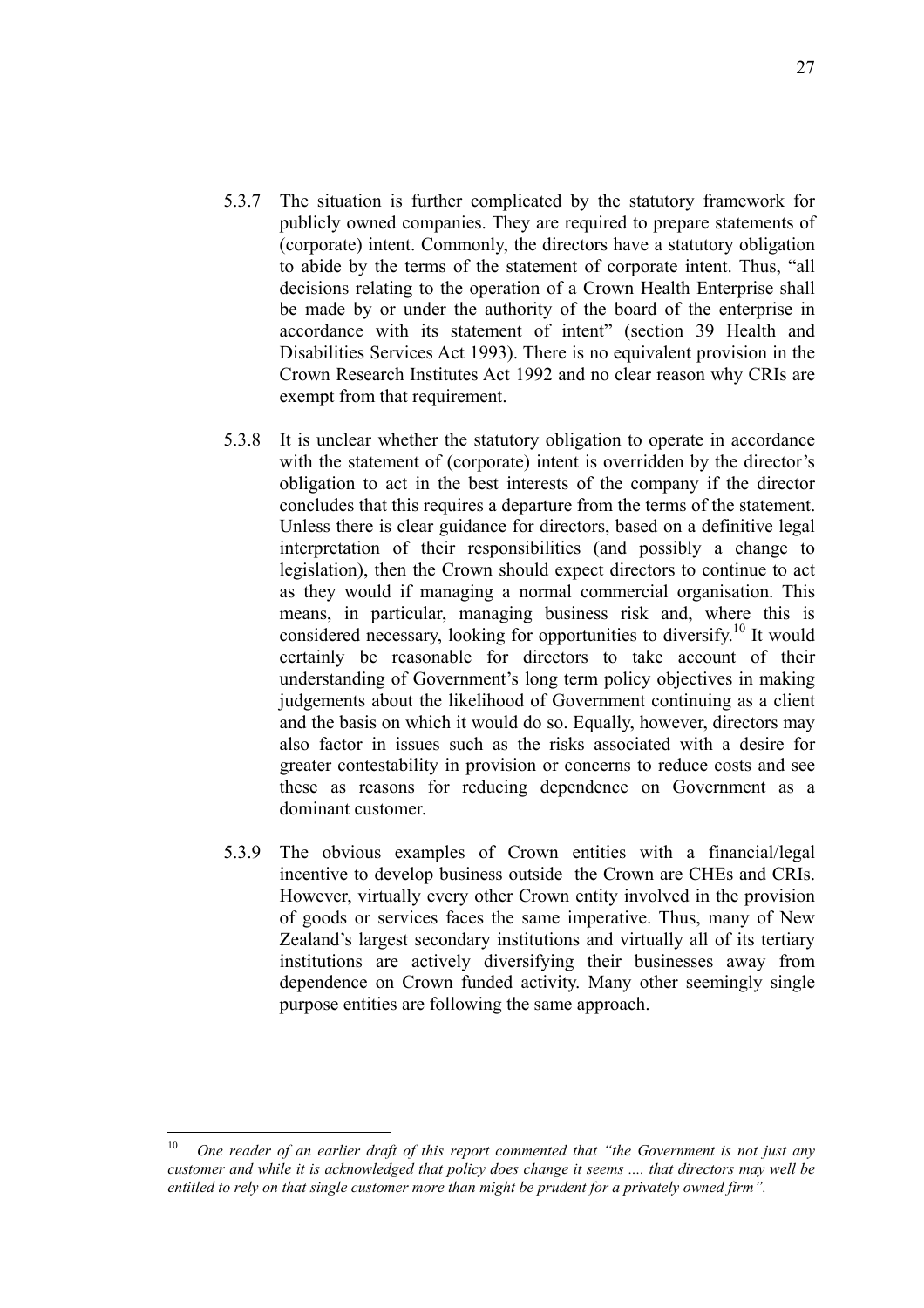#### 5.4 **The Case for an Informed Owner**

- 5.4.1 This situation poses a particular risk which we believe should be addressed urgently. It is the risk inherent in any organisation which engages in business activity without being properly answerable to an informed owner. In MDL's judgement, many of the initiatives being undertaken by these various entities could well be highly desirable both in their own interests (that is the interests of their developing activities) and in the interests of the Crown. However, at present they lack the essential discipline of an owner playing its proper (but not interfering) part in their business development.
- 5.4.2 This raises a different aspect of the ownership interest of the Crown; that of setting an appropriate monitoring and accountability framework for the possibility that Crown entities not presently involved, or significantly involved, in marketing of goods and services outside the Crown, or areas of activity agreed with the Crown, do so within a proper framework. Ownership accountability is a critical factor in the system of checks and balances needed for efficient commercial activity.
- 5.4.3 The available mechanism, at the level of the entity, is the statement of (corporate) intent. Not all of these entities are required, at the moment, to produce statements of (corporate) intent. To impose such a requirement on all entities, not presently required to do so, would be unduly onerous. However, it would make sense to require any entity, not currently subject to an SOI/SCI requirement, to do so if it intends undertaking trading activity with third parties, perhaps beyond an agreed ceiling.

#### 5.5 **The Better Focus: Interests Rather than Structures**

- 5.5.1 We conclude that there has been a disproportionate focus on structure as the element on which the Crown should concentrate in managing its interests in Crown entities. Instead, the Crown's focus should remain on defining and safeguarding its interests in the activities which are now, or may in the future be, undertaken by Crown entities.
- 5.5.2 On this approach, the emphasis shifts from selecting a standard form of organisational structure governed solely by dominant interest considerations to one of isolating, almost on a case by case basis, the specific interests of the Crown which the Government wishes to optimise.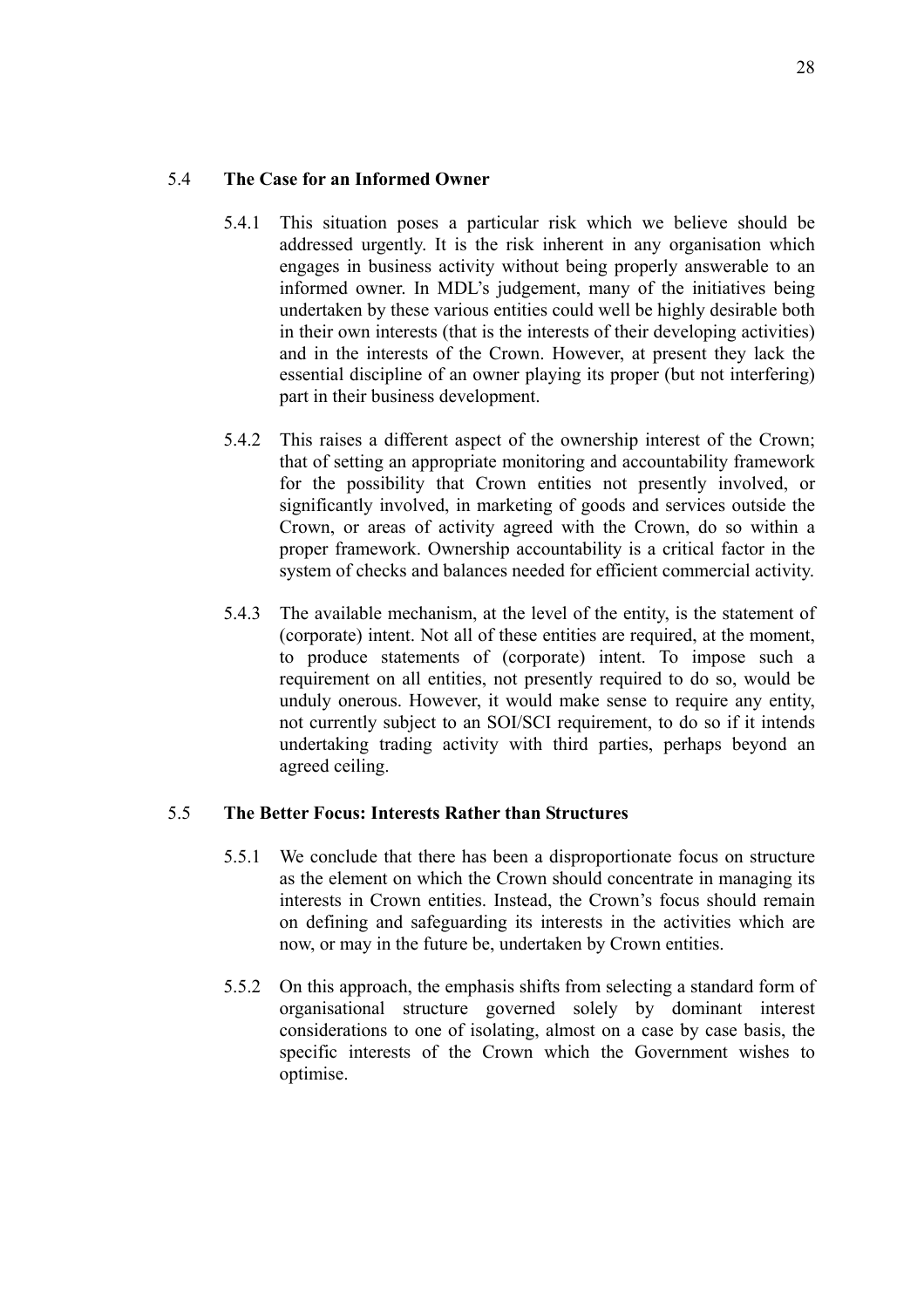- 5.5.3 The necessary steps include:
	- ∗ Careful analysis and specification of the Crown's interests. We have already seen, in discussion of "benefit of New Zealand", how categorising a purchase interest as an ownership interest has the potential to give rise to substantial distortions.
	- ∗ Separating the Crown's pure ownership interest from the policy reasons which justify continuing ownership.
	- ∗ Designing the institutional arrangements to match, respectively, the pure ownership interests and the reasons for retaining ownership. In the case of the CRIs, a company structure may be the appropriate vehicle for carrying the Crown's pure ownership interest. The reasons for retaining the interest should be carefully reflected in the "contract" between the Crown and the directors through the statement of (corporate) intent. This will require careful specification of the owner's objectives for matters such as retaining a critical mass and developing the organisation's core competencies and should also be reflected, quite specifically, in the owner's view on matters such as diversification.
- 5.5.4 This approach may allow the development of a standard set of structures for Crown entities. The matters in respect of which the interest of the Crown require an entity specific approach are not structural so much as contractual. In the case of an ownership entity, the use of a company structure is consistent with this (but note the comments on trustee issues above) so long as there is a careful separation out of purchase and ownership interests of a noneconomic/financial type and these are properly reflected in the arrangements between the Crown and the entity. On this basis, the structure can be standardised and the statement of (corporate) intent written to reflect the Crown's specific underlying policy interests.
- 5.5.5 In practice, the impacts may be more one of a shift of emphasis rather than one of the development of new instruments. At the level of the entity, the necessary instruments already exist. As an example, in respect of Crown owned companies, the instruments comprise:
	- ∗ The company structure itself
	- ∗ The statement of (corporate) intent
	- The contract(s) between the company and the Crown's purchasing agent.
- 5.5.6 The company structure would be seen purely as reflecting the Crown's interest as residual claimant. The statement of (corporate) intent would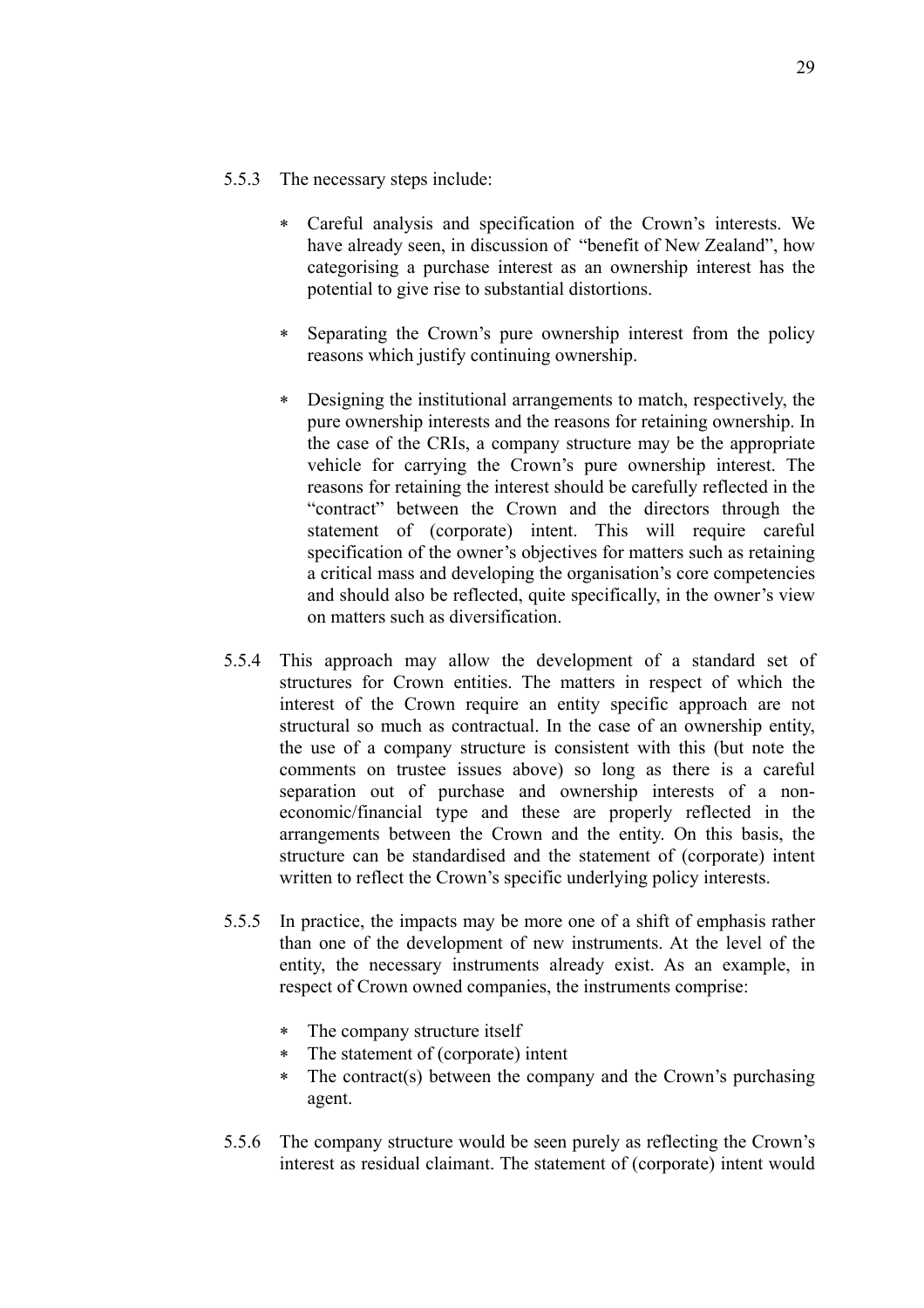reflect the Crown's ownership interests other than that as residual claimant, as well as performance objectives, definition of scope of business etc (which are themselves ownership interests) and the contract(s) with the Crown's purchasing agent would deal with the Crown's purchase interest.

- 5.5.7 The main change which would be required would be to remove, from existing special purpose legislation, requirements such as those found in the Crown Research Institutes Act or the Health and Disability Services Act entrenching elements of the Crown's ownership and/or purchase interests. This could clear the way for a standard Crown Owned Companies Act which authorised the Crown to establish companies for whatever purpose, with the specific ownership and purchase interests (including statutory provisions such as the "benefit of New Zealand" obligation on CRIs or the objectives of Crown Health Enterprises) being dealt with through the statement of (corporate)  $intent$ <sup>11</sup>
- 5.5.8 The same argument could be applied in respect of other types of entities such as regulatory bodies or purchase agencies, for which shareholder wealth, or the potential to undertake trading activities, is not a major issue. The one caveat which would need to be observed is the constitutional issue of whether the specific interests the Crown wishes to discharge through (say) a regulatory body should be set through legislation or through something akin to a statement of intent. For constitutional reasons, the former approach would almost certainly need to apply.
- 5.5.9 The major difference between entity types, in terms of our analysis, should lie between those which do or may undertake trading activities and those which do not and will not. On this basis, there is much in common between (say) the Privacy Commissioner, the Lottery Grants Board, the Commerce Commission and New Zealand on Air. Equally, there is much in common between a school board of trustees and a crown research institute; the possibility of each of these, as an example, entering into business relationships with parties from South East Asia is a very real one.
- 5.5.10 Precise structural forms may differ but, in each case, the same emphasis should be placed on ensuring both that adequate legal powers are in place for the entities to undertake such trading activities as it is reasonable to expect (which, in practical terms, means a broad set of

<sup>11</sup> 11 *This suggestion raises the question of why not use the State Owned Enterprises Act. The main argument against doing so is the perception that SOE status is a way station on the route to privatisation. The Government has already made it clear that it wishes to use a different statutory structure when (signalling the possible) privatisation of the entity is not seen as appropriate.*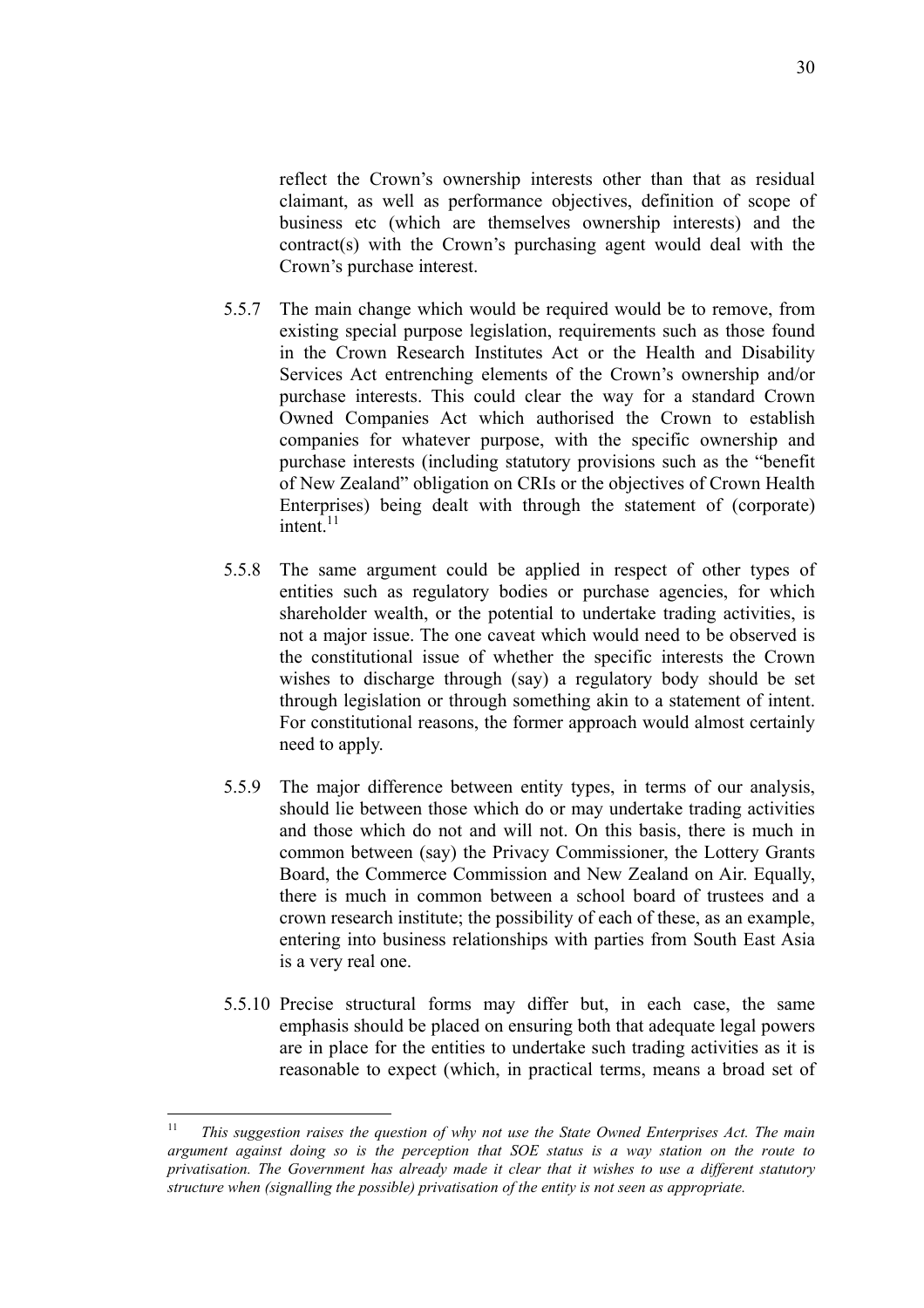legal powers to avoid problems with ultra vires and interference in the proper role of boards) coupled with monitoring and accountability arrangements which deal effectively, and separately, with the Crown's ownership and other policy interests.

5.5.11 This approach would also allow a focus, important at a policy level, on the inherent differences amongst entity types. Categorising school boards of trustees as a subset of purchase entities does have a certain logic. Effectively the boards of trustees have taken the responsibility for arranging the purchase of educational services, through their particular school, in the same way that RHAs arrange for the purchase of health services (with the difference that, in the case of the schools, the purchase agency has been embedded in the provider structure). However, the categorisation does seem somewhat artificial. The policy issues likely to arise with the Crown are not the normal issues associated with purchase agencies.

#### 5.6 **Conclusions on Categorisation**

- 5.6.1 We answer this part of the brief as follows:
	- ∗ The Crown's policy objective should lie in identifying and categorising the nature of the interests which it has in the activities undertaken by present or future Crown entities, rather than in categorising the structures as such.
	- ∗ The Crown's primary reason for retaining ownership of a Crown entity will never be ownership, in the residual claimant sense, as such; there will always be a different and, potentially conflicting interest justifying retention of ownership.
	- ∗ There is a need for a much clearer specification of the different interests which the Crown has in each Crown entity. A clear distinction between purchase and ownership interests is necessary in order to avoid distortions in the market behaviour which the Crown is seeking to encourage. Within the Crown's broad ownership interest, a careful distinction between financial/economic interests on the one hand and remaining policy interests on the other is required. For the most part, this can be reflected through more careful attention to the drafting of statements of corporate intent or statements of intent. This may require that the responsibility for the financial/economic component on the one hand and the remaining policy content on the other should be handled by different elements within the Crown in order to avoid one suppressing the other.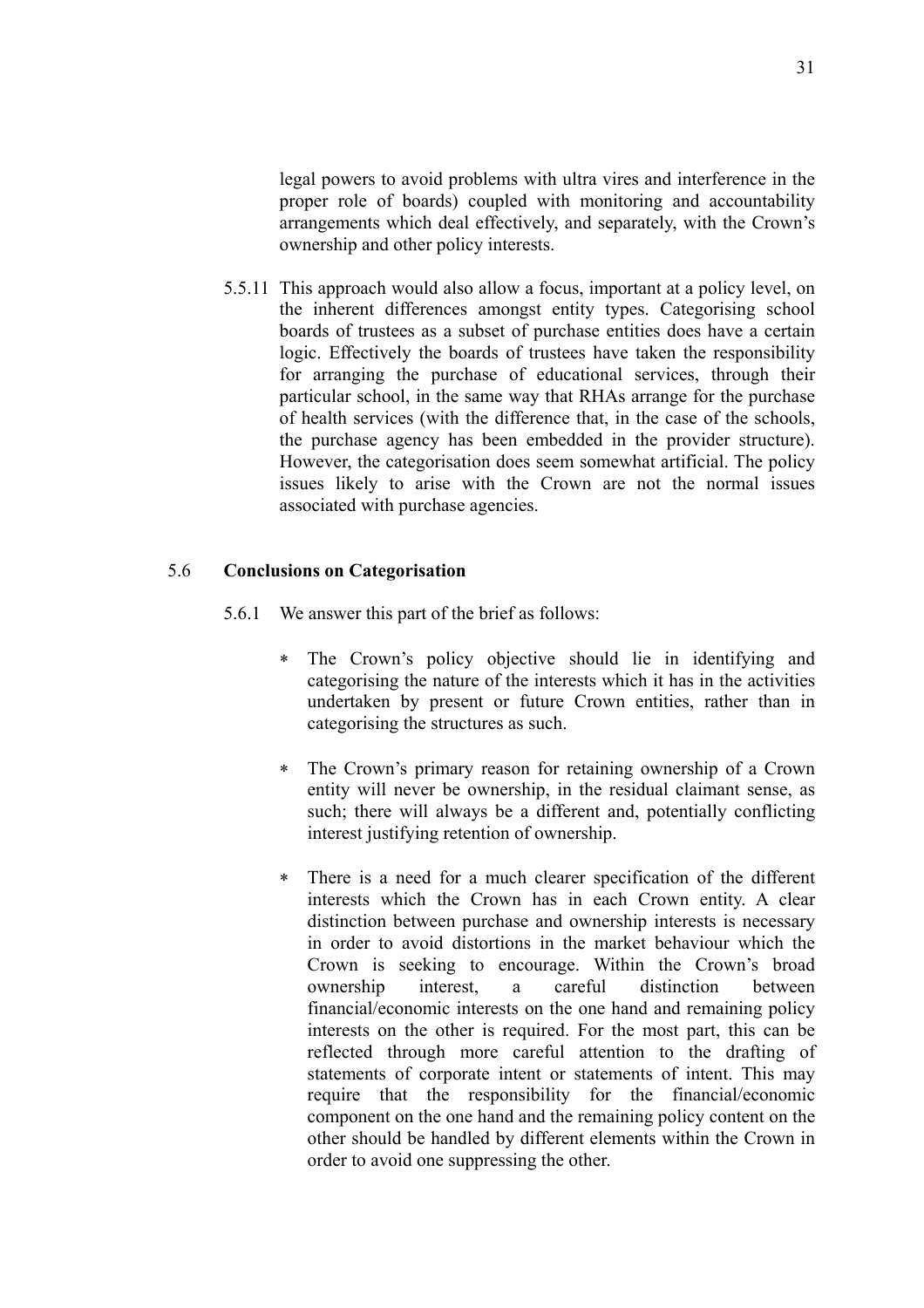## **6.0 THE PRINCIPLES FOR ESTABLISHING A CROWN ENTITY**

#### 6.1 **The Principles**

- 6.1.1 We identify one overriding principle and eight subsidiary principles. The overriding principle is that Crown entities should be single purpose<sup>12</sup> entities, that is, as a general rule, entities should be either regulatory, or policy, or operational rather than the combining two or more of these purposes. This flows from the fact that, in the present environment, the emphasis is on unbundling activities in order to promote clarity of objectives, accountability and monitoring. As a practical example, it is inconceivable that, in today's policy environment, we would create an Accident Rehabilitation and Compensation Insurance Corporation with the range of responsibilities (for example policy and operations) which that corporation has.
- 6.1.2 The eight subsidiary principles are therefore discussed in the context of selecting the appropriate structure for a single purpose entity. The eight principles, not all of which will apply in each case, are:
	- ∗ Contractability
	- ∗ Relevance of market disciplines
	- ∗ Management of Crown risk
	- ∗ Independence/objectivity
	- ∗ Access to specialist expertise
	- ∗ Co-option of stakeholder resources
	- ∗ Contestable provision
	- ∗ Transition and operating costs.
- 6.1.3 These eight principles are discussed on the assumption that the choice being made is between a Crown entity and a departmental/ministry form. The Crown has the further choice of simply exiting from the function and leaving it either to the market or to the non-Crown public sector. The decision that neither of those options are appropriate is assumed to have been made.

 $12$ <sup>12</sup> *(Though the purpose should be construed sufficiently widely to accommodate complementary functions).*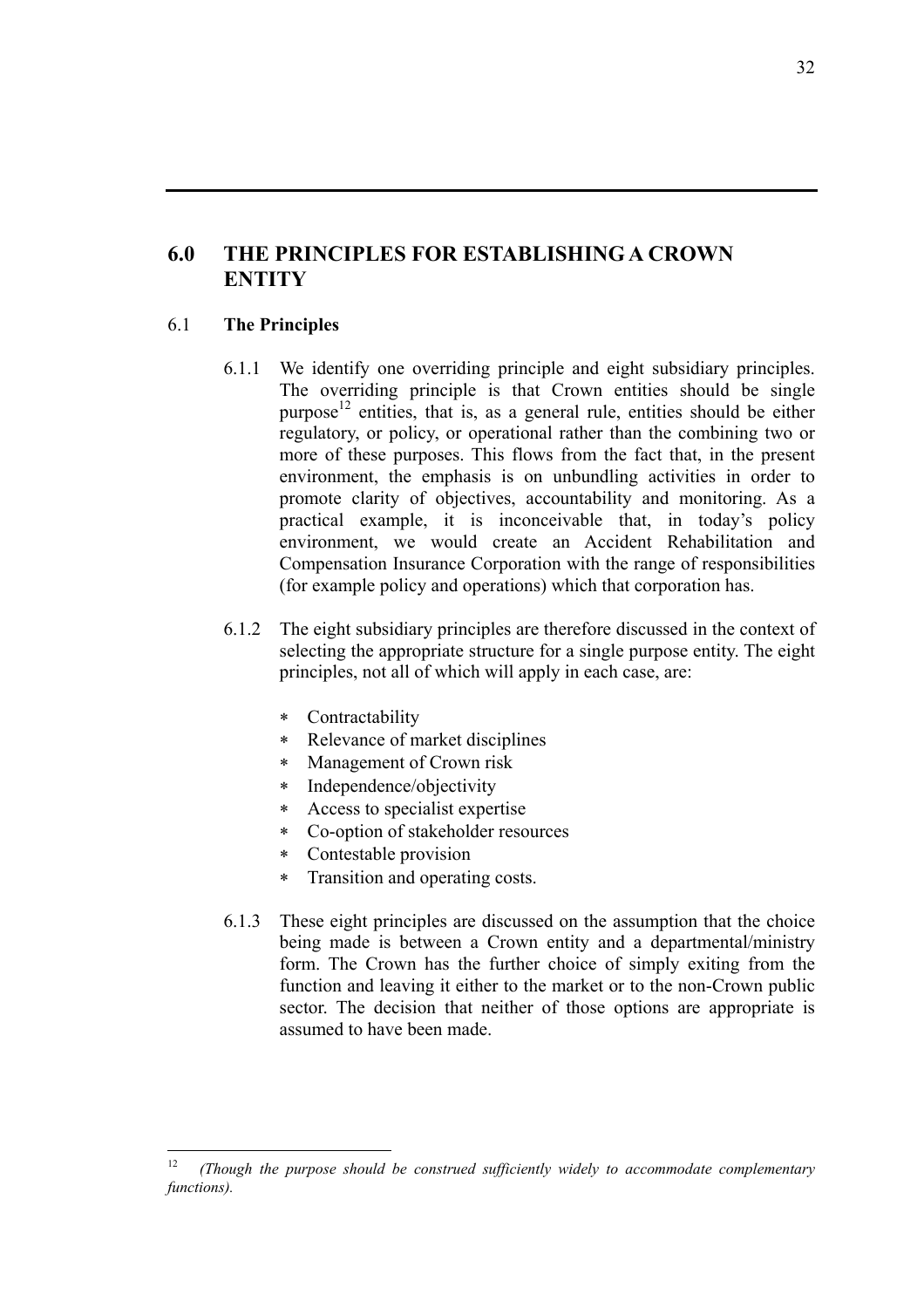#### *Contractability*

6.1.4 Is it possible to specify the required outputs, performance standards etc in a formal "arms length" arrangement or are the desired outputs so difficult to specify that a more informal relationship is required so as to permit of regular fine tuning. The more readily the outputs can be specified in contract form, the more appropriate the function is for transfer to a separate entity. Conversely, if regular and informal fine tuning is required, perhaps on the basis of ongoing involvement with the responsible minister, then a departmental form is more appropriate.

#### *Relevance of Market Disciplines*

6.1.5 To what extent is exposure to market disciplines expected to improve the efficiency and effectiveness with which the function is discharged? Most importantly, to what extent will "bottom line accountability" lead to improvement in the performance of the function? If this factor is significant, then a separate entity is indicated. If not, then the case for retention in departmental form is relatively stronger.

#### *Management of Crown Risk*

6.1.6 The activities of departments or ministries automatically pledge the credit of the Crown. Although they have no ability to borrow in their own right, the contracting and other activities of departments or ministries do have the potential to incur significant liabilities, for example, as the result of negligent performance. Thus, where Crown activities carry with them the potential for significant liability, a separate legal entity may be indicated (but note: the formal legal exclusion of Crown liability may not equate to the actual avoidance of liability in practice. This will be particularly the case with Crown entities which incur liabilities in other jurisdictions where foreign governments may seek to argue that the Crown should stand behind the entities it owns).

#### *Independence/Objectivity*

- 6.1.7 In a number of instances, the Crown will wish to distance itself from the actual exercise of particular functions, in order to maintain an appearance of objectivity and an absence of political interference. This applies particularly to regulatory agencies and to transfer agencies such as the Lottery Grants Board.
- 6.1.8 It is also an important factor in the discharge of purchase functions where the precise specification of what it is that is to be purchased is intended to result from a consultative procedure. Purchase agencies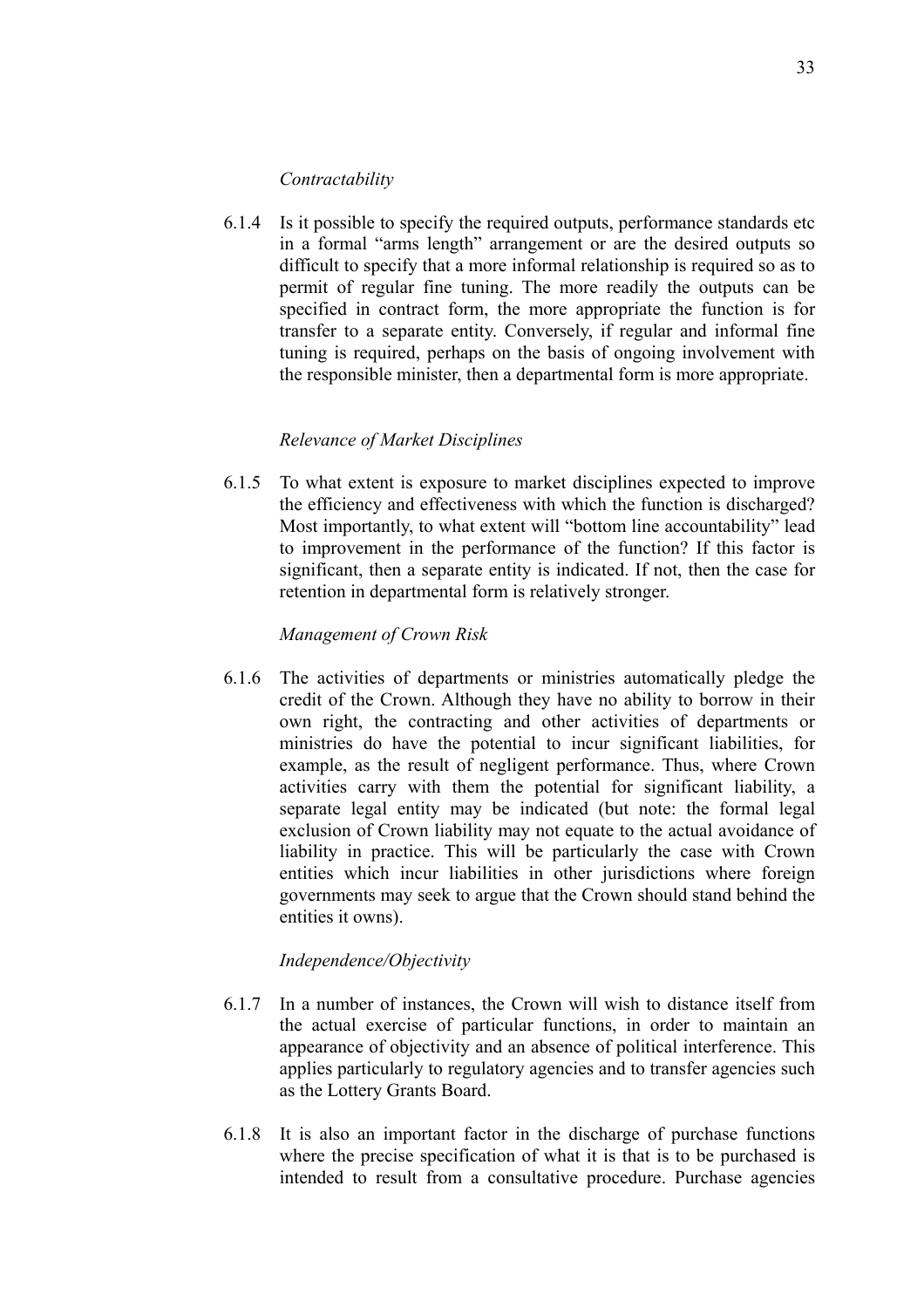such as the Foundation for Research Science and Technology and the Regional Health Authorities are both examples of cases where some distancing from the Crown is seen as contributing to factors such as:

- ∗ The willingness of other stakeholders to participate in the consultative process
- ∗ The potential for, and desirability of, the Crown being able to distance itself from responsibility for particular outcomes.

#### *Access to Specialist Expertise*

6.1.9 In some cases, the Crown may wish to have ongoing access to specialist expertise which it would be unable to access in a direct employment relationship but would prefer to access in a more permanent fashion than (say) through a consultancy arrangement. The Law Commission provides one such example. Questions of status and independence, on the part of the key advisors, influence their institutional choice and thus the way the Crown can use their services. The Crown's wish to access their expertise, and to do so within a permanent institutional structure so that it has some access to the accumulated organisational learning, governs its choice.

#### *Co-option of Stakeholder Resources*

6.1.10 In some circumstances, the Crown may be seeking to reconcile continuing Crown ownership of a particular activity with a desire for substantial stakeholder input, in cash or in kind. Perhaps the best example is school boards of trustees where both the trustees themselves, and the wider school community, provide substantial financial and non-financial input into the school's operation. The alternative means of seeking such input would be for the Crown to withdraw from ownership and, instead, make its contribution in cash or other resources to the operation of the school by third parties. There is clearly a policy objective, separate from stakeholder involvement, which argues for continuing Crown ownership.

#### *Contestable Provision*

6.1.11 The Crown may wish to have the benefit of different approaches, within a common framework, to achieving its desired outcomes. It may be important, for policy reasons, to be able to evaluate the effectiveness and efficiency of particular management or contracting practices against alternatives. This is difficult, if not possible, to achieve within a departmental structure so that the creation of one or more stand alone entities may be necessary. One justification for the creation of four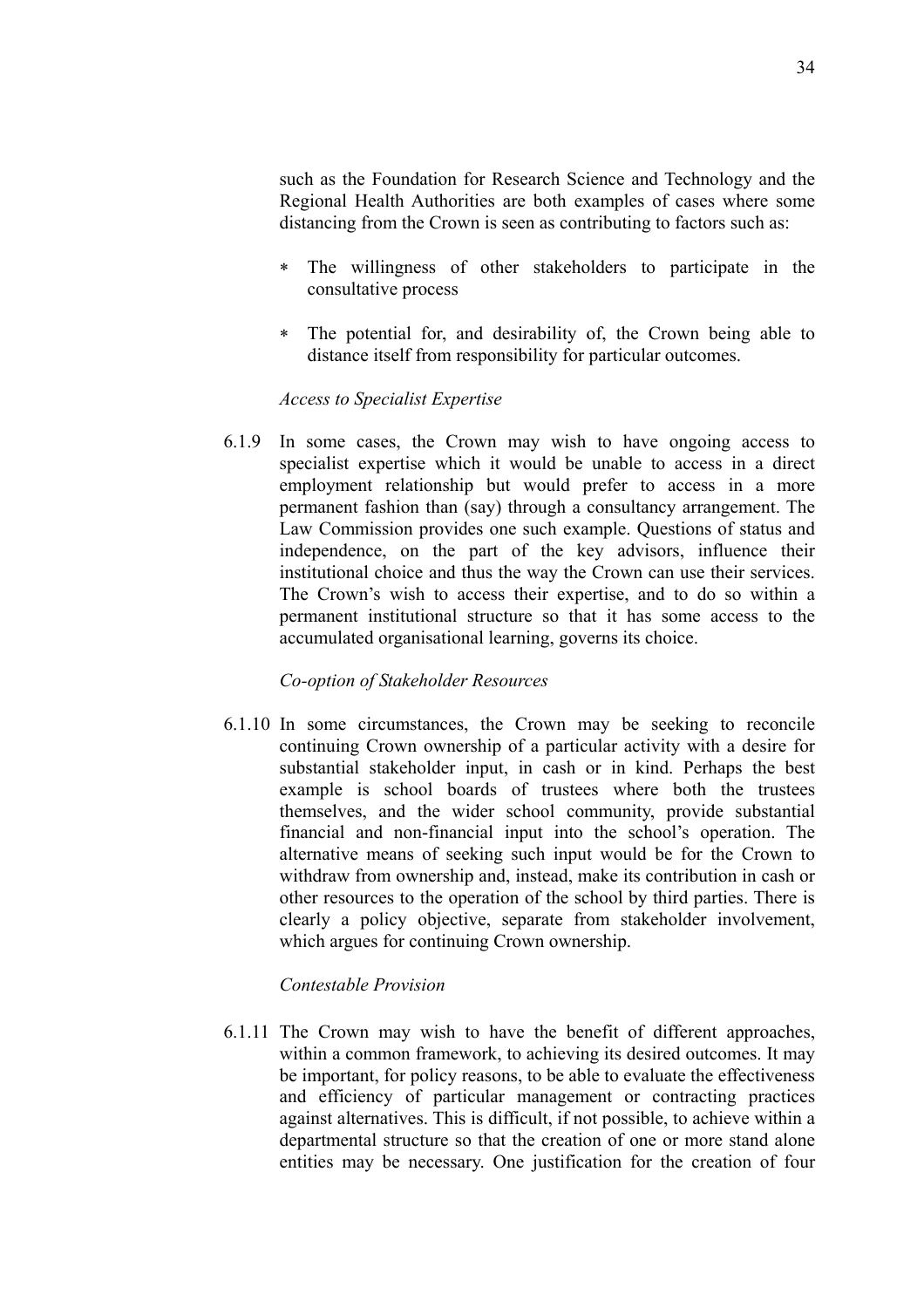RHAs is the ability this provides to assess different approaches to contracting for the provision of health care services.

*Transition and Operating Costs*

6.1.12 The shift from a departmental or Ministry structure, to a stand alone Crown entity, will inevitably involve costs, both one off or establishment costs, and ongoing costs; for example, through monitoring and accountability arrangements and the overheads associated with a board structure. Economies of scale will also be an issue. Establishing functions on a stand alone basis may be an inefficient use of resources, if the entity requires specialist in-house resources which it cannot fully utilise. Alternatively, if the entity is too small to achieve critical mass in a business sense, then it may operate at a sub-optimal level or fail. Proposals to establish Crown entities (or for that matter, separate Ministries) should be assessed both in terms of the additional costs, of economy of scale issues and from an opportunity cost perspective. Will the likely return to the Crown, from the effort and resource which goes into setting up a particular Crown entity, be justified as compared with the potential returns from the alternative uses of those resources? The skills available for organisational restructuring in the public sector are not infinite.

#### **6.2 Comment on Principles**

- 6.2.1 Each of these principles is relatively straight forward in its own terms. From our assessment of the establishment process for Crown Entities, difficulties arise not so much in terms of identifying the specific principles which should apply, as in the practicalities of their implementation. Thus;
	- ∗ What, in practice, constitutes a single purpose entity? We have argued that this should be considered in terms of regulatory, policy or operational but the same issue can arise in terms of scope, eg, a single versus several regulatory agencies in the transport sector or purchase agencies in health. Clearly, as a matter of principle, complementary functions can reasonably be co-located. In practice, though, determining whether or not specific functions are complementary is as much a matter of judgement as it is of analysis. Debates over the boundaries between the various CRIs provide a good example. Factors such as the nature of the technical or professional skills required, the commonality or otherwise of the client base, economies of scale in the use of equipment and the avoidance of cross subsidy between different activities, will be amongst those which should be taken into account.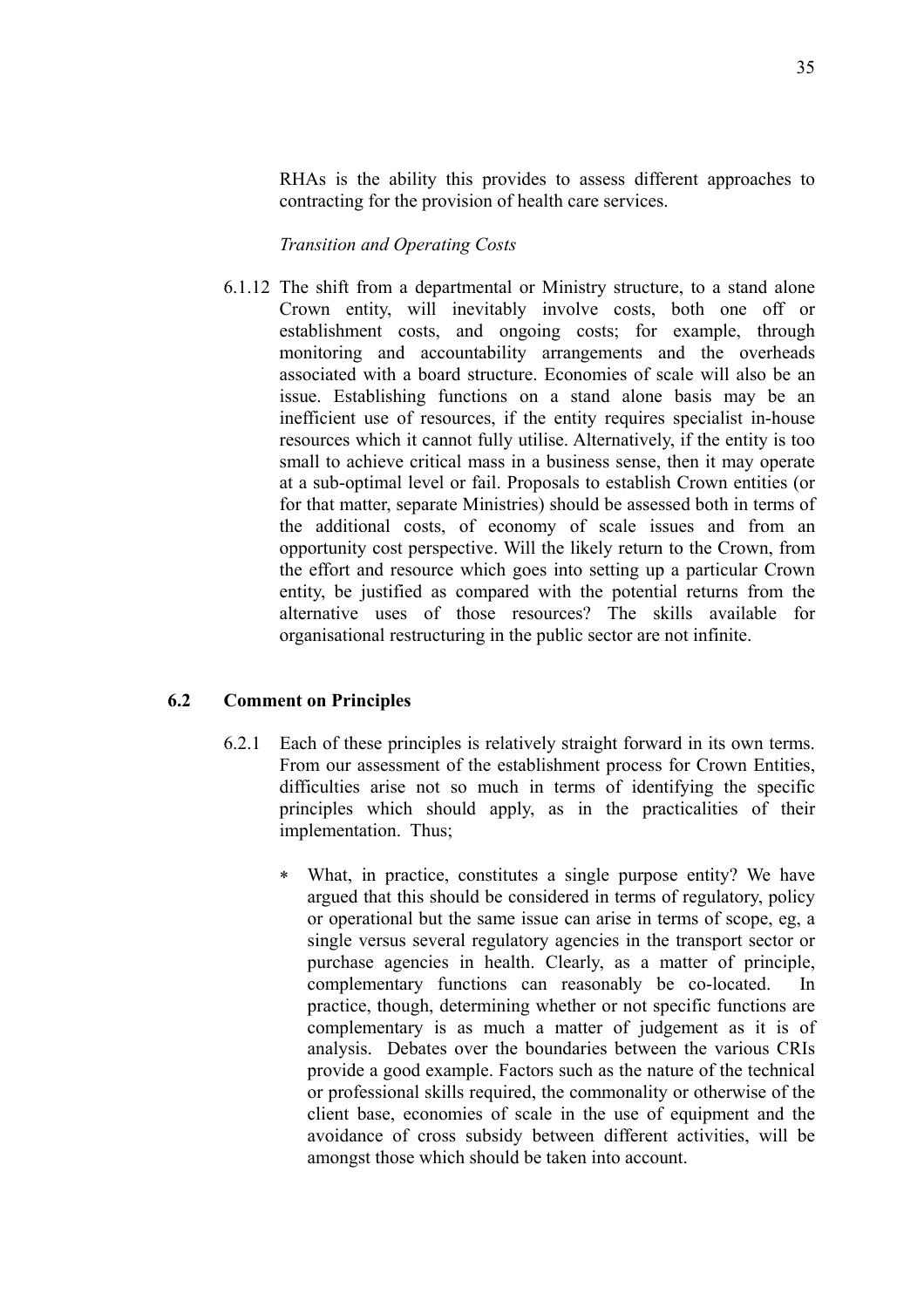- ∗ For regulatory agencies, how is the desired degree of independence/objectivity defined and sustained over time? The recent demise of the Public Health Commission is an example of the practical problems associated with this principle.
- 6.2.2 As well as recognising problems with the application of these various principles, we have identified four other issues which, in our view, need more attention than they seem to have received, so far, in the establishment and operation of Crown Entities. These are:
	- ∗ Contracting capability
	- ∗ Risk management
	- ∗ The incentive impact of establishing Crown Entities
	- ∗ The legal obligations affecting boards

#### *Contracting Capability*

- 6.2.3 If the Crown is to get the best value out of the separation of purchase and provider functions, it is essential that the contracting capability of purchase agencies (whether Crown Entities themselves, or still Ministries or Departments) is equal to the task. In broad terms, an effective contracting function requires:
	- ∗ High level technical competence in specifying the outputs the subject of any contract, and in actually writing the contracts themselves.
	- ∗ Extensive prior experience of commercial negotiations.
- 6.2.4 The scope of this project has not included the opportunity for a detailed review of the contracting capability of significant purchase agencies. However, we have encountered sufficient indicators to suggest that this is an area which the Crown might wish to review. In particular, we have not found the awareness we would have expected of the extent to which contracting is a pivotal function from the perspective of the provider. We would expect the typical provider to invest heavily in resourcing its contract capability and to ensure that its key staff in this area are not only highly skilled technically but very experienced in commercial negotiation. We have encountered at least something of a suggestion that, at least during the start up phase, some purchase agencies may have seen contracting as simply an extension of the appropriation process.
- 6.2.5 We want particularly to stress that this is the type of issue which needs to be got right at the point of establishment rather than something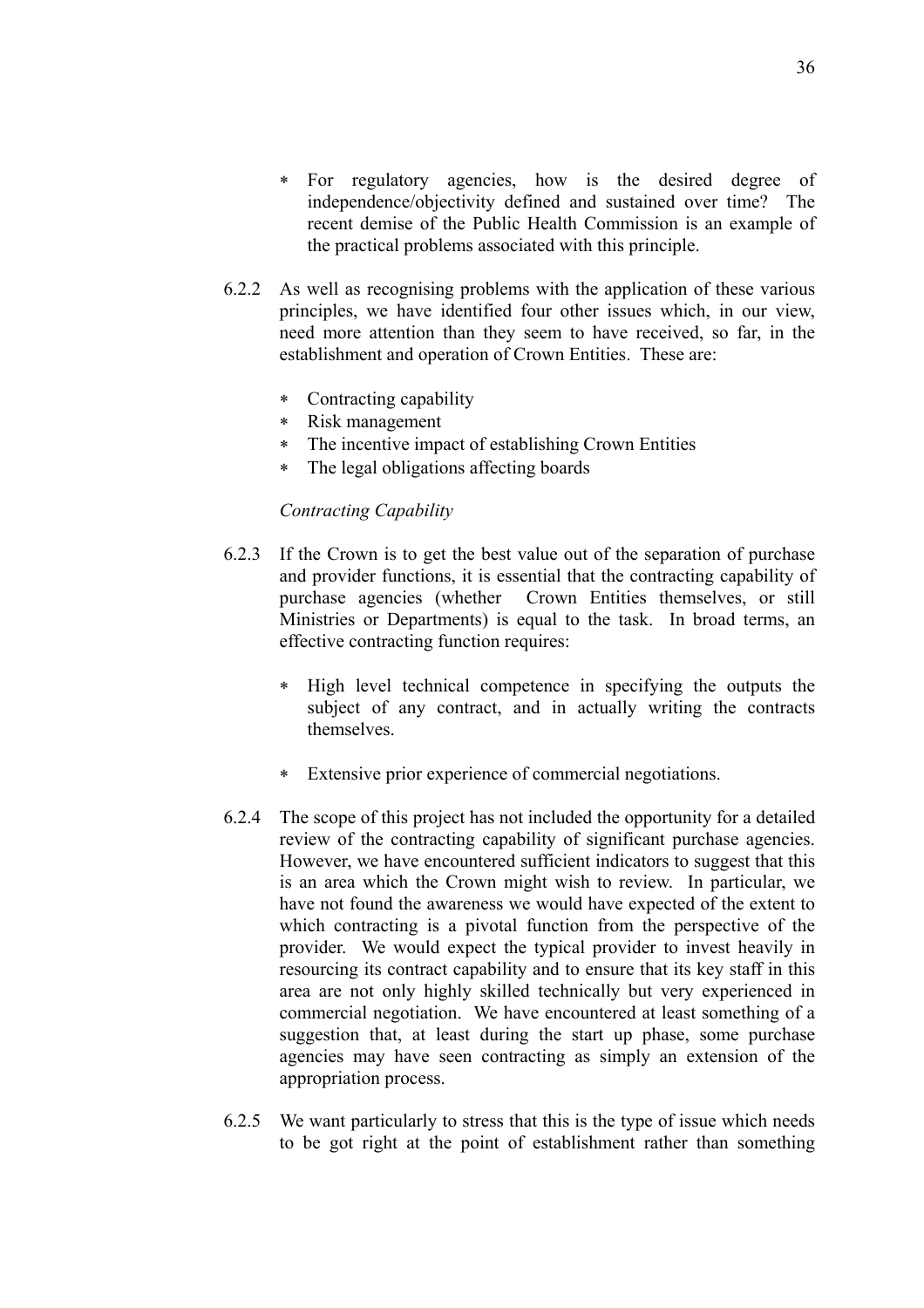which can be subject to fine tuning as time goes by if the Crown is to get the expected benefits from separating purchase and provision.

#### *Risk Management*

- 6.2.6 We expected to find evidence that Crown Entities had undertaken a proper risk assessment of their operations and developed risk management policies accordingly. The risks which such entities should address include:
	- Risks to their own business, including the risk associated with the fact that, in many instances, they face a monopsonist as their principal market.
	- ∗ Risk to the various interests of the Crown as owner. These include not only potential financial risk but also policy risk if, as an example, the actions of a Crown Entity undermine the credibility of government policy and force additional expenditure as a result.
- 6.2.7 As can be seen from the analysis of Statements of (Corporate) Intent attached to this paper, there is very little evidence of risk management strategies. In some cases, at least, this may be because they have been spelt out in business plans rather than in Statements of Intent. We do not see this as satisfactory. Risk exposure is a major issue for the Crown as owner and its advisors should insist that each Crown Entity has identified the relevant risks and how they are to be managed. This is an ownership issue both at the level of the business and at the level of the interests of the Crown which could be affected by the business's activity.

#### *Incentives*

- 6.2.8 From the material we have seen, and the discussions we have held, we have inferred that insufficient attention has been paid to the incentive shifts which take place when a function is transferred from a department to a Crown Entity. The shift has normally been seen in terms of the encouragement to efficiency which would flow from placing functions in a more contestable environment.
- 6.2.9 What is not being properly assessed, in our view, is the changed incentives which the organisation as a whole, and people working within it, will have to act in their own interests as opposed to the interests of the Crown. We have already commented (see page 24 above) on the different nature of the objectives/constraints set facing ministries on the one hand and the private sector on the other. To the extent that Crown Entity structures and incentives mimic those in the private sector, the same difference applies.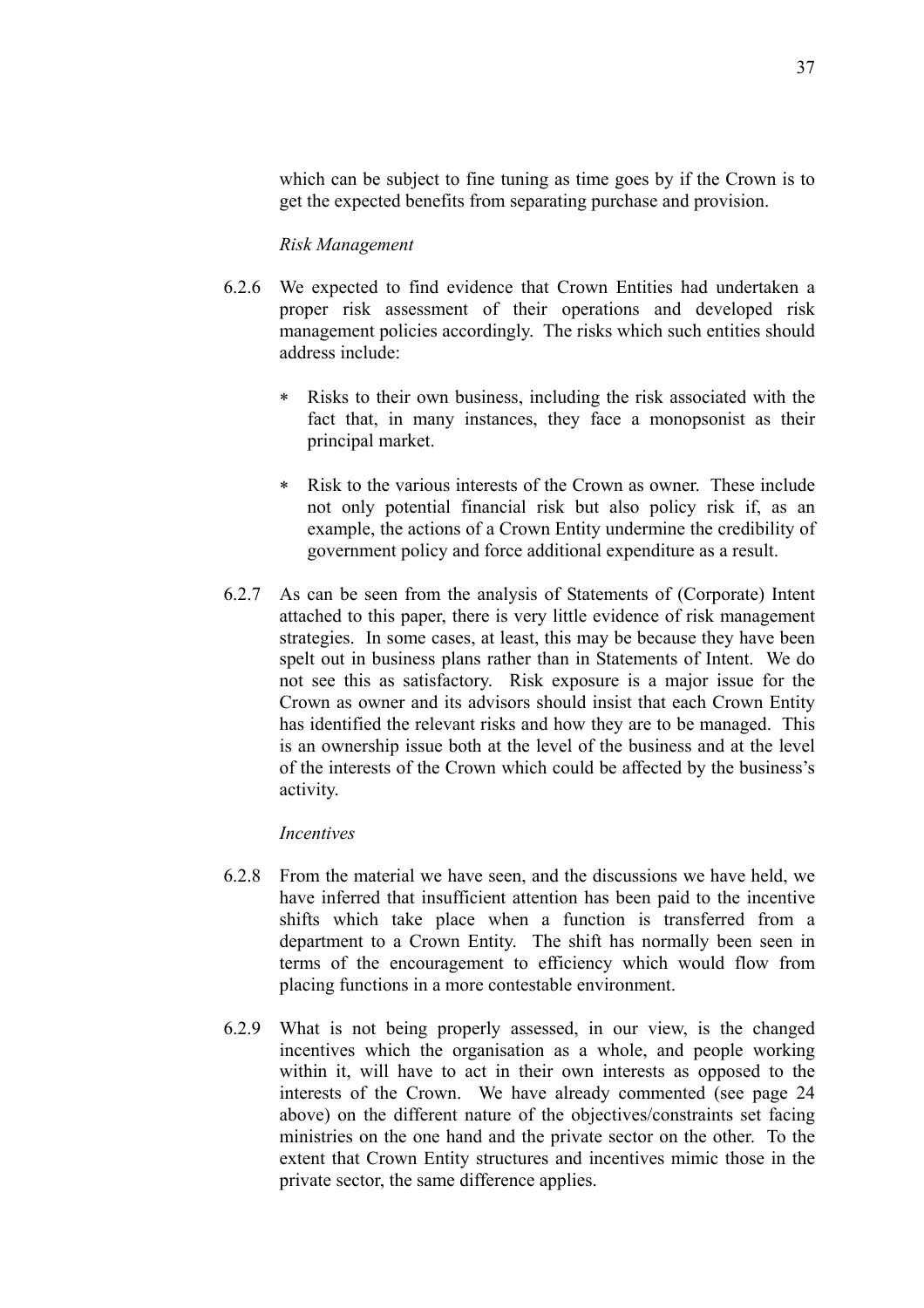- 6.2.10 When a function shifts from the Crown to a stand alone entity, a new element comes into play. The entity will have a life of its own separate from the function assigned to it. As pressure is placed on it for more efficient performance, for example, through seeking to purchase more for the same funding or providing less for the same outputs, the entity will be encouraged to seek revenue from other sources. Unless the Crown's purchase agent is able to specify contracts with rigour, this may see a displacement of the particular skills the Crown wishes to access away from servicing its contract(s) towards servicing third parties.
- 6.2.11 The incentive impact on individuals, from the transfer to a Crown entity environment, may be even more important, particularly when they possess skills which may not be readily available elsewhere within the economy. Shifting individuals from what is still the relative security of departmental employment changes, significantly, the context within which those individuals plan their own careers. The shift is one from relative security to one in which continued employment must be seen as rather more uncertain; thus:
	- ∗ The entity itself is on short term funding (annual contract) with no assurance of renewal, at least on similar terms. This is reinforced by the underlying emphasis on contestability. In many cases, it is at least an implicit justification for the shift to Crown Entity status that the Crown will be looking to buy from other providers.
	- ∗ Further uncertainty comes from the downward pressure typically placed on contract funding for Crown Entity outputs with the implicit recognition that the entity has the option of generating alternative revenue streams to offset losses.
- 6.2.12 In themselves, these changes can all be seen as part of the process of creating a more efficient operating environment. However, where the Crown has an interest in retaining scarce skills, the shift creates risks which themselves need to be managed, not only from the entity's perspective but from that of the Crown's interest in maintaining capability.
- 6.2.13 At the level of individual, each of these changes will impact on career planning. Thus:
	- Increased uncertainty in funding, and downward pressure on resources (which may be reflected, for example, in salary restraints) may encourage individuals to explore alternatives.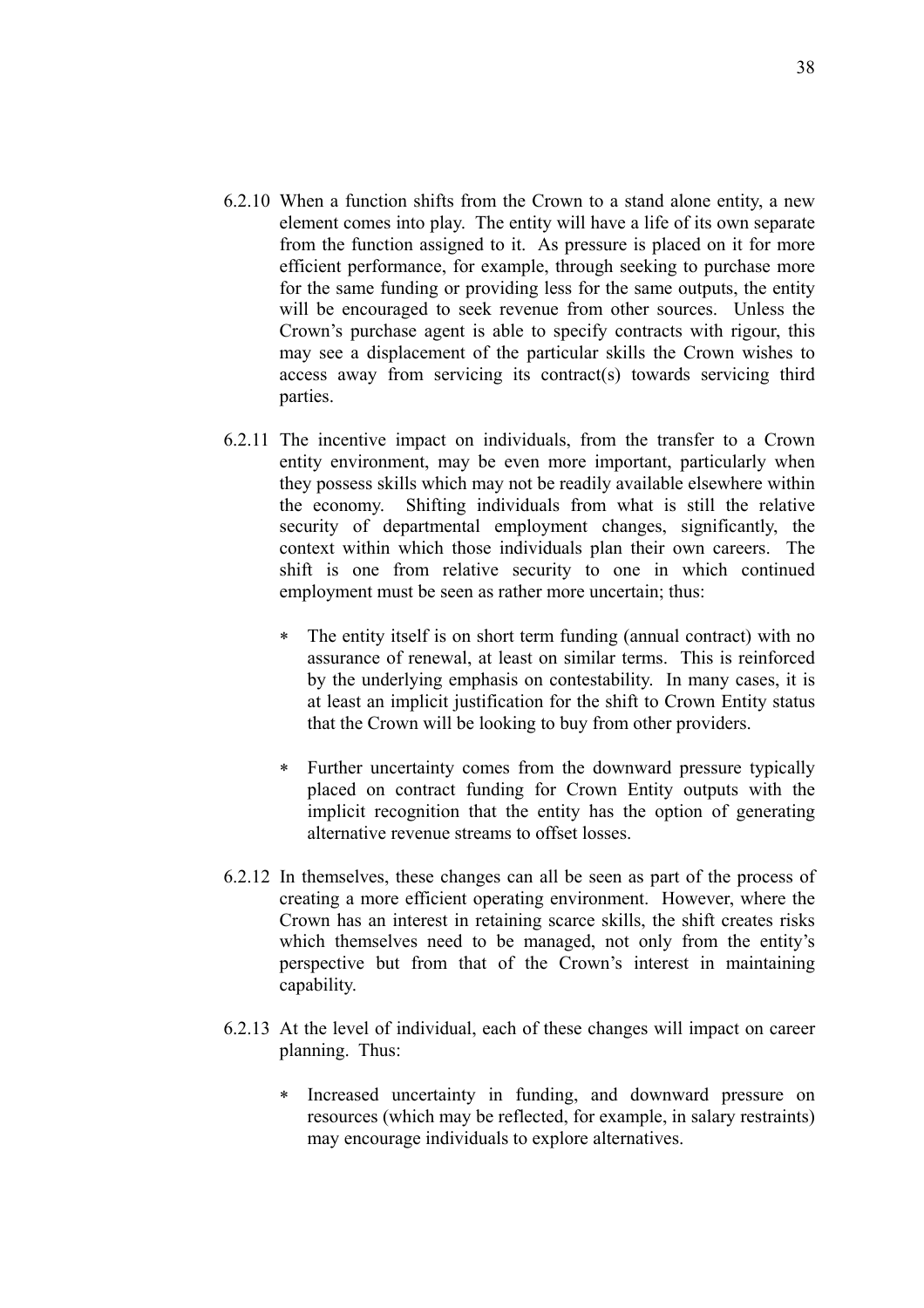- ∗ Marketing Crown Entity services to third party purchasers, especially where the main asset is human capital, can have the unintended effect of alerting the market to the existence of skilled people who, as individuals, may then be open to attractive offers.
- 6.2.14 As a general principle, it is one of the responsibilities of the Chief Executive and Board of the Crown Entity to develop policies to encourage staff retention. This is no substitute for the Crown identifying areas where it has a particular interest in maintaining a critical mass of skills. In those cases, we consider that it is insufficient to rely simply on the Chief Executive and Board of the entity to deal with retention. The Crown, as well, should ensure that the operating framework it is establishing for the entity is consistent with its wish to retain a core capability.

#### *Board Member Responsibilities*

- 6.2.15 We have already discussed the change in the incentive environment for the organisation which takes place when a function is shifted from a departmental to a Crown Entity structure. For a number of entities, this is reinforced by the legal obligations which Board members face. We have seen little evidence that this impact has been properly understood and its implications, for the management of Crown Entities, worked through. As discussed above (p.25 - 27), company directors have a formal legal obligation to "act in good faith and in what the director believes to be the best interests of the company". The same legal obligations to act in the best interests of the entity can apply in respect of other corporate forms; as an example, MDL has received a legal opinion from a major law firm to the effect that the duties of and liabilities of the members of the management committee of an incorporated society are broadly the same as those of company directors.
- 6.2.16 There are very real and practical implications for the management of Crown entities. Many have been established to undertake a single function or set of functions which involve the production of goods or services for sale, under contract, with a Crown purchase agency acting as a monopsonist. In business terms, this is a high risk situation. The entity is overly dependent on one customer and the risks arising from this dependence are magnified by the fact that the relationship is normally a non-market one (the "contract" is not a typical arms length commercial transaction) magnified by the policy risk lying behind the purchase agency's own decisions.
- 6.2.17 In MDL's view, the present practice of using entities, whose Boards face this type of legal obligation, and expecting them to confine their activities broadly to the functions taken over at their establishment is to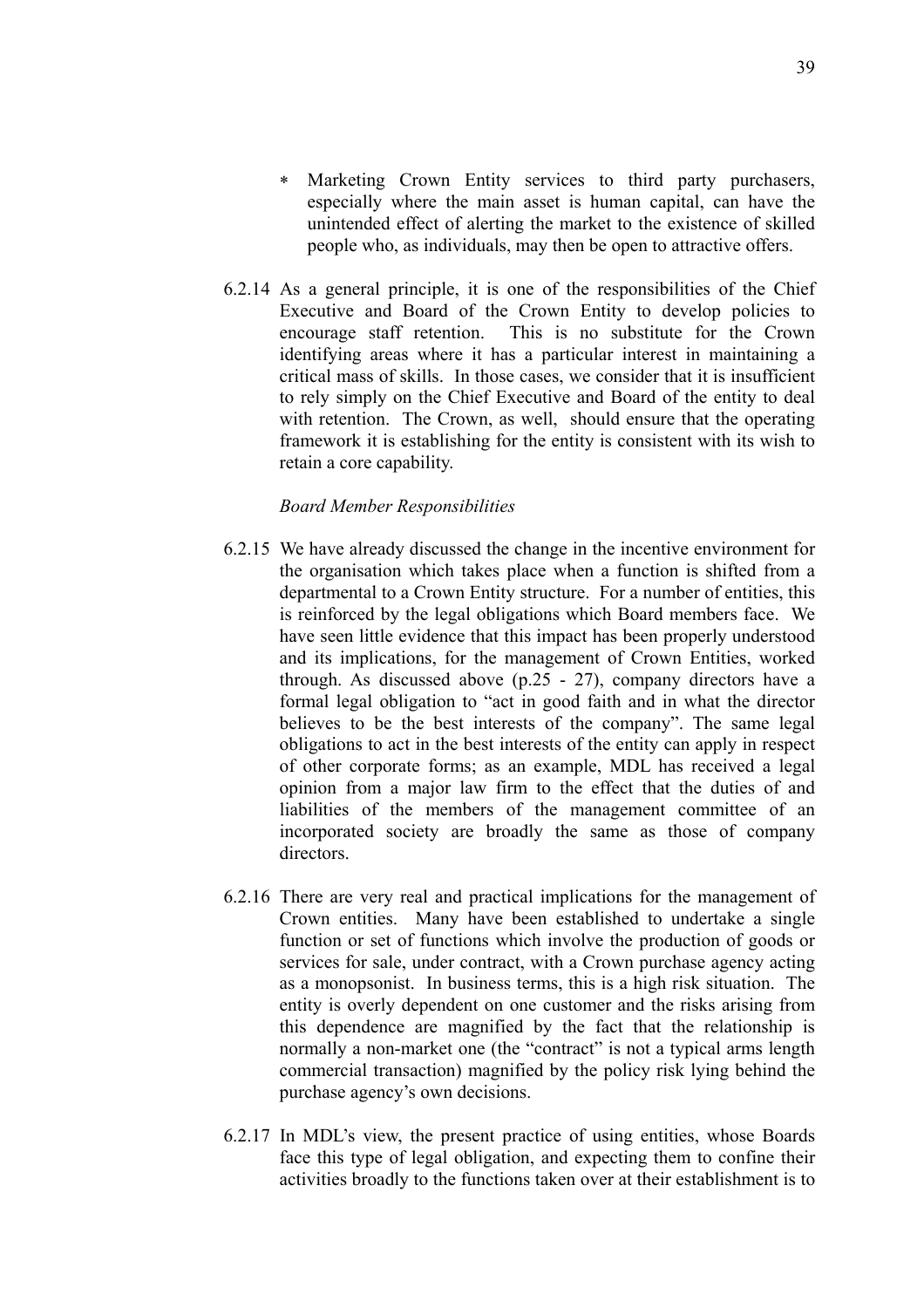impose an unreasonable burden on Board members. It may also, and we have not explored this issue in depth, raise issues regarding the liability of the Crown if the entity were to fail. There may be an argument that the Crown was a party to the circumstances which saw the directors managing the business in a way which is in breach of their obligations, particularly given the deemed director provisions of the Companies Act.

6.2.18 There is a clear need for a definitive review of the obligations of the Board members of Crown Entities and their implications for government policy, including recommendations on the explicit measures needed to deal with this problem.

#### 6.3 **The Structure Itself**

- 6.3.1 Once the decision has been made that a Crown entity, rather than a departmental structure, should be used to undertake a particular function, it is then necessary to select and design the particular structure. The choice is between two categories, each of which covers a wide range of possibilities. The categories are:
	- Crown owned companies
	- ∗ Statutory corporations.

#### *Crown Owned Companies*

- 6.3.2 The pure form of company, whether under the Companies Act 1955 or the Companies Act 1993, is a relatively simple structure. However, whether as a privately owned company, or as a Crown owned company, there is an increasing tendency to design corporate structures to meet the very specific needs of the particular business or activity involved and the preferences of owners. Typically, the Crown has sought to impose its specific requirements partly through legislation setting out statutory obligations and partly through the design of the company's constitution.
- 6.3.3 MDL prefers the use of the statement of (corporate) intent process for imposing particular obligations rather than the use of statutes. However, we would still expect a case by case approach to the design of company structures, if only to reflect the particular governance requirements which the Crown may have in any particular case.

#### *Statutory Corporations*

6.3.4 Much the same applies in respect of statutory corporations. These are entities which achieve their separate legal persona by being established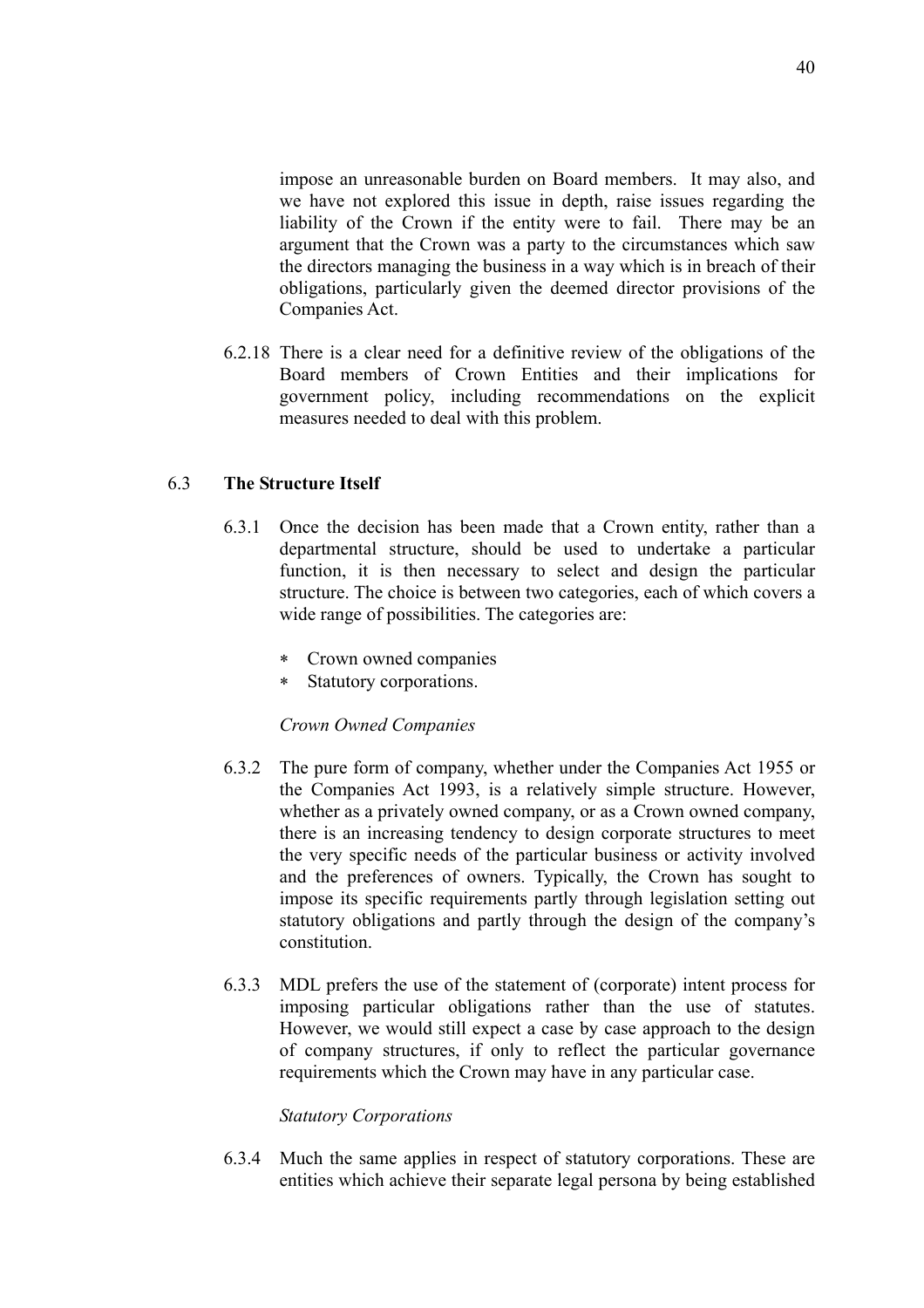under a specific statute. Regional health authorities are an example; section 32 of the Health and Disabilities Services Act provides "each regional health authority shall be a body corporate with perpetual succession and a common seal and shall have and may exercise all the rights, powers, and privileges, and may incur all the liabilities and obligations, of a natural person of full age and capacity".

- 6.3.5 For statutory corporations, their enabling legislation is their constitution. There is much greater variation between them than between (say) companies, substantially because of the very different governance arrangements and the widely different discretions which Government has seen fit to give them.
- 6.3.6 As examples:
	- ∗ The boards of regional health authorities are appointed by the Minister of Health; school trustees are elected.
	- ∗ Regional health authorities have very limited powers to borrow or acquire assets; tertiary institutes have quite wide powers to do so.
- 6.3.7 The process of selecting/designing a structure for a Crown entity, is, in MDL's view, one which is necessarily undertaken on a case by case basis.13 This is a matter of identifying the separate elements for which separate provisions should be made in an organisational/governance sense, specifying the design criteria in respect of the key components, relationships and activities which emerge from that analysis and then reviewing the characteristics of different organisational forms in order to understand the strengths and weaknesses of each in meeting the organisational/governance needs.
- 6.3.8 The process is a complex one and should be the subject of a separate study. As an example of what is involved, reference could be made to the paper "Museums and Structure" written for the Museum Directors Federation of Aotearoa/New Zealand and Taonga o Aotearoa National Services of the Museum of New Zealand Committee as part of their project on "The Rationale for Public Funding and Performance Measurement of Museums in New Zealand".

<sup>13</sup> 13 *This, indeed, seems to have been the practice with Crown entities. Instances where a group of entities have used a common design structure seem confined to cases where those entities have all been intended to undertake the same type of activity as with, for example, Crown Research Institutes, Crown Health Enterprises or school boards of trustees.*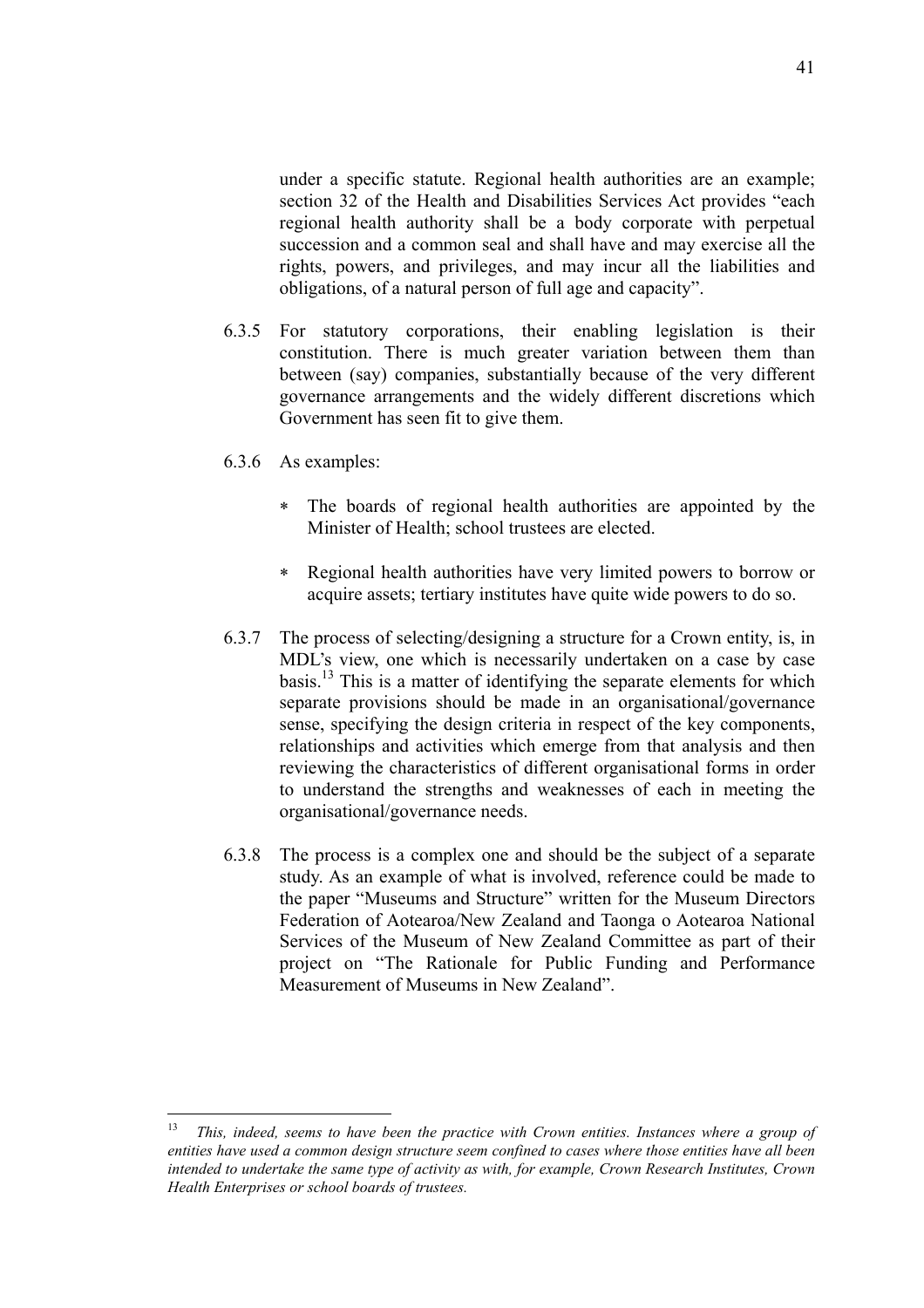## **7.0 RECOMMENDATIONS**

- 7.1 We make the following recommendations:
	- ∗ Government's focus, in dealing with Crown entities, should be on the interests of the Crown rather than on the category or type of entity; if the former are correctly identified, then the appropriate structure should follow naturally. The reverse does not apply.
	- ∗ Greater precision is required than has typically been the practice in identifying the separate interests of the Crown, in any particular case, and assigning the pursuit of those interests to appropriate instruments. Specifically:
		- Purchase interests should be dealt with through contract and *not* through ownership instruments, whether the statutory directions to boards or non-statutory directions through statements of (corporate) intent.
		- A clear distinction should be drawn between the Crown's ownership interest as residual claimant and its ownership interest as a means of ensuring certain policy outcomes.
	- ∗ As a means of encouraging efficient resource use, there should be a presumption that all Crown entities may undertake trading activity unless there is a specific policy interest of the Crown to the contrary (for example, Government may conclude that it is undesirable for quasi-judicial entities to undertake trading activity). The constitutions, and the statements of (corporate) intent, of Crown entities should be explicit in this respect and, where trading is contemplated, contain the necessary powers and authorities.
	- ∗ The monitoring arrangements for Crown entities should be designed to ensure that there is minimum risk of one interest of the Crown being submerged by another. In respect of the Crown's ownership interest, this may mean separate arrangements for monitoring its interest as residual claimant and its policy interest in retaining ownership.
	- ∗ High priority should be given to clarifying the legal responsibilities of board members of Crown entities as regards acting "in the best interests of the company" (or other entity). Currently, the potential for conflict between the Crown's expectations of certain entities, and the way in which directors may interpret their responsibilities, is considerable.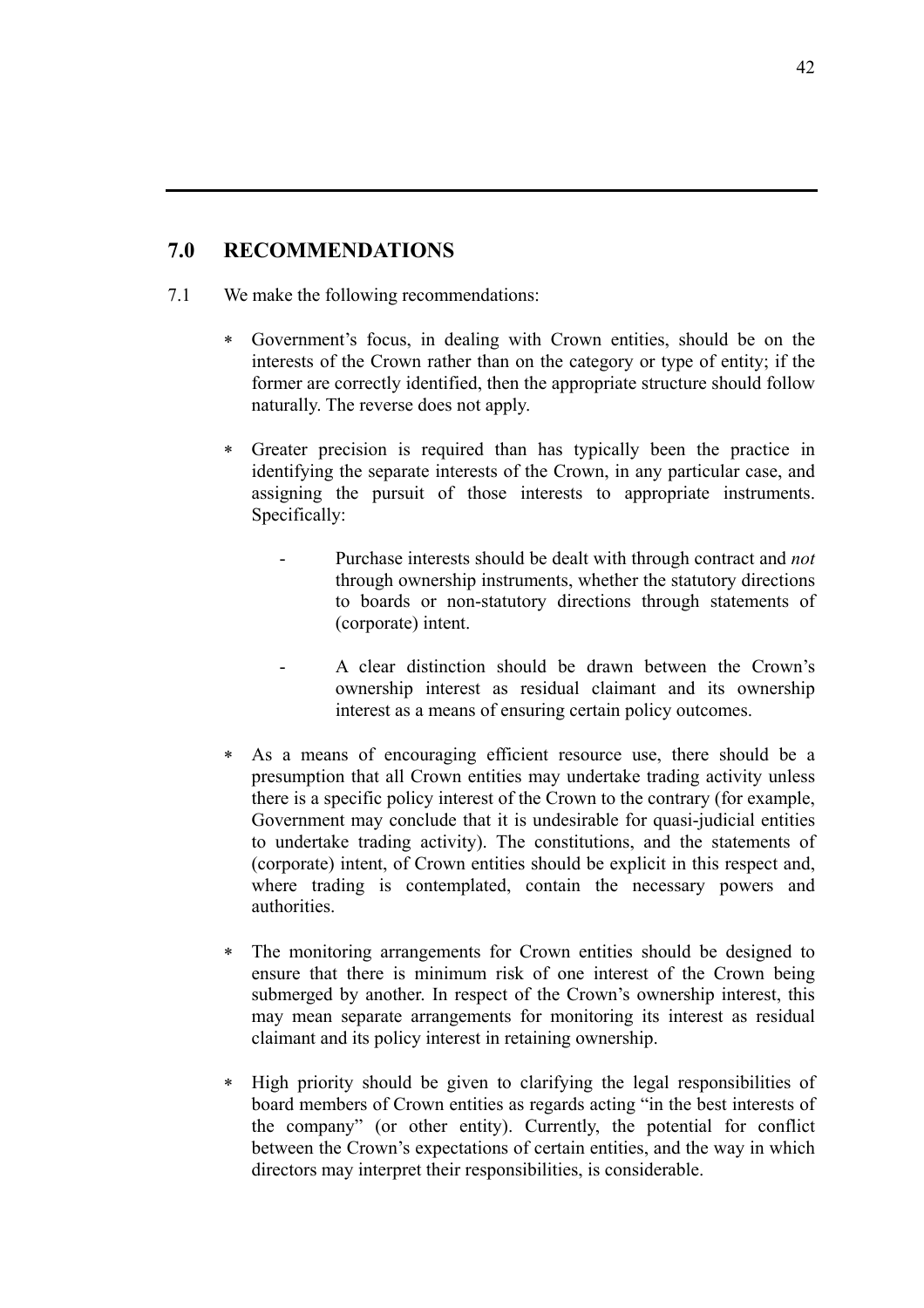- ∗ In establishing Crown entities, or monitoring their performance after establishment, particular attention should be paid to the potential for changing incentives, both as regards management and staff, as a result of the shift from a departmental to a Crown entity mode. The specific risk, which needs to be managed, is the potential for organisations, or staff with scarce skills, to be more easily competed away from serving the Crown's interest.
- ∗ There may be merit in reviewing the capability of the Crown's purchasing agents (both ministerial and Crown entity) vis a vis the Crown entities from whom they purchase services. For Crown entities, substantially dependent on government funding, contracting is their single most important function and will normally be resourced accordingly. There may be a skills and information asymmetry between some entities and the purchasing agents with whom they deal. The amounts at stake are such that capability monitoring, by the Crown, should be a normal part of managing the Crown's fiscal risk.
- ∗ The activities of Crown entities pose substantial risks for the Crown. Poor performance in the management of the business can diminish the value of the Crown's residual claimant interest. Serious errors could expose the Crown itself, or the wider public, to major fiscal or other risk. We consider it essential that all Crown entities should have developed risk management policies covering the business and other risks associated with their activities and that these should be detailed in their statement of (corporate) intent. We recommend accordingly.